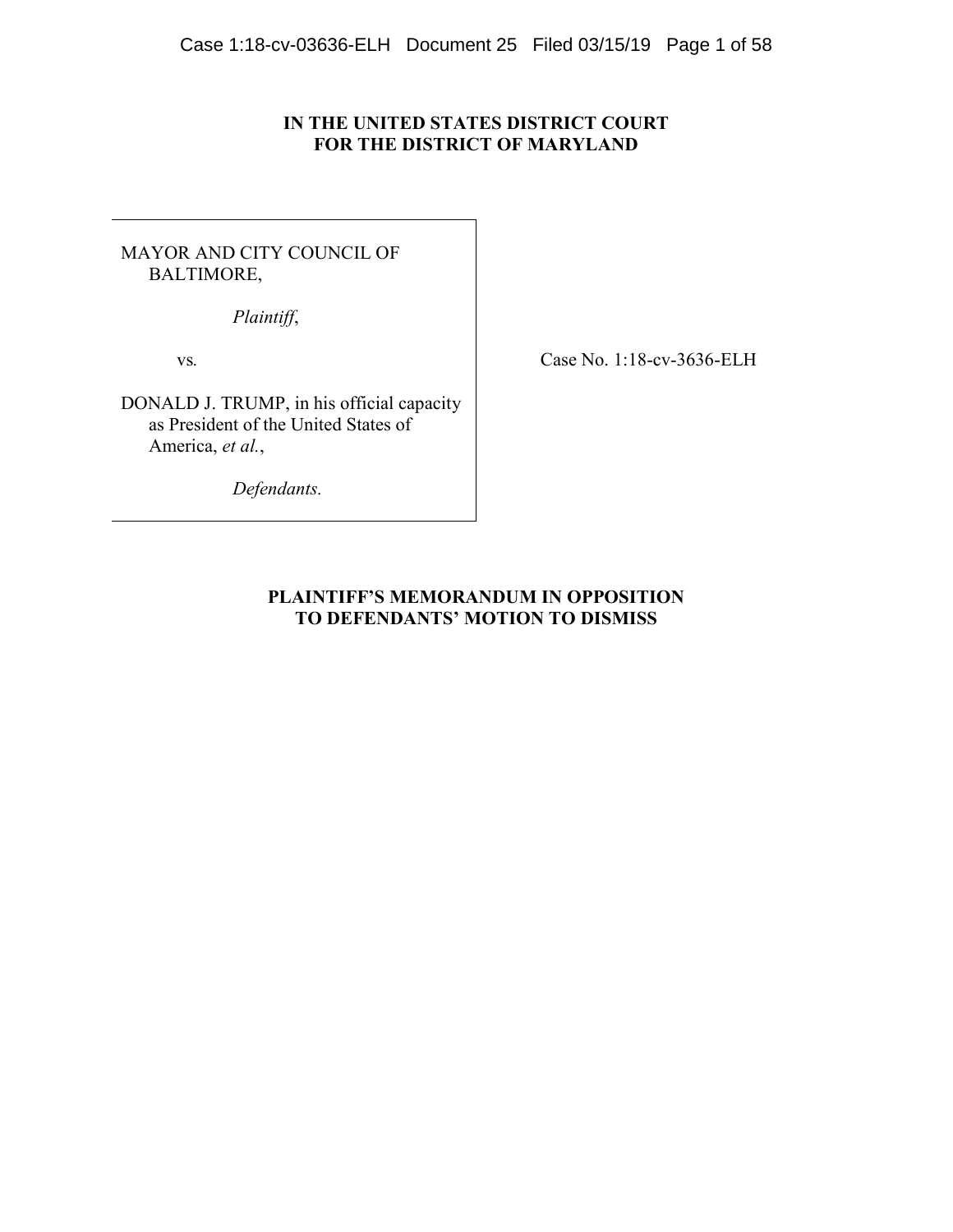# **TABLE OF CONTENTS**

|      | A.              |                                                                             |  |
|------|-----------------|-----------------------------------------------------------------------------|--|
|      |                 | Federal agencies' long-standing interpretation of public charge 3<br>1.     |  |
|      |                 | The Trump Administration's efforts to change the definition of<br>2.        |  |
|      |                 |                                                                             |  |
|      |                 | 3.                                                                          |  |
|      | <b>B.</b>       |                                                                             |  |
|      |                 |                                                                             |  |
|      |                 |                                                                             |  |
| I.   |                 |                                                                             |  |
|      | A.              |                                                                             |  |
|      |                 | Baltimore has alleged three plausible theories of injury-in-fact 11<br>1.   |  |
|      |                 | Baltimore's injuries are fairly traceable to the FAM change and<br>2.       |  |
|      |                 |                                                                             |  |
|      |                 | 3.                                                                          |  |
|      | <b>B.</b>       |                                                                             |  |
|      | $\mathcal{C}$ . |                                                                             |  |
| II.  |                 |                                                                             |  |
|      | A.              |                                                                             |  |
|      | <b>B.</b>       |                                                                             |  |
|      |                 | The FAM change marks the consummation of State's decision-<br>1.            |  |
|      |                 | The FAM change imposes legal consequences.  28<br>2.                        |  |
|      |                 | The FAM change is reviewable whether it constitutes a legislative<br>3.     |  |
|      |                 |                                                                             |  |
|      |                 |                                                                             |  |
|      |                 | 1.                                                                          |  |
|      |                 | 2.                                                                          |  |
| III. |                 |                                                                             |  |
|      | A.              | Baltimore adequately alleges the President's discriminatory intent 40       |  |
|      | <b>B.</b>       | Baltimore adequately alleges that the President's discriminatory intent was |  |
|      |                 |                                                                             |  |
|      | $\mathcal{C}$ . |                                                                             |  |
|      |                 |                                                                             |  |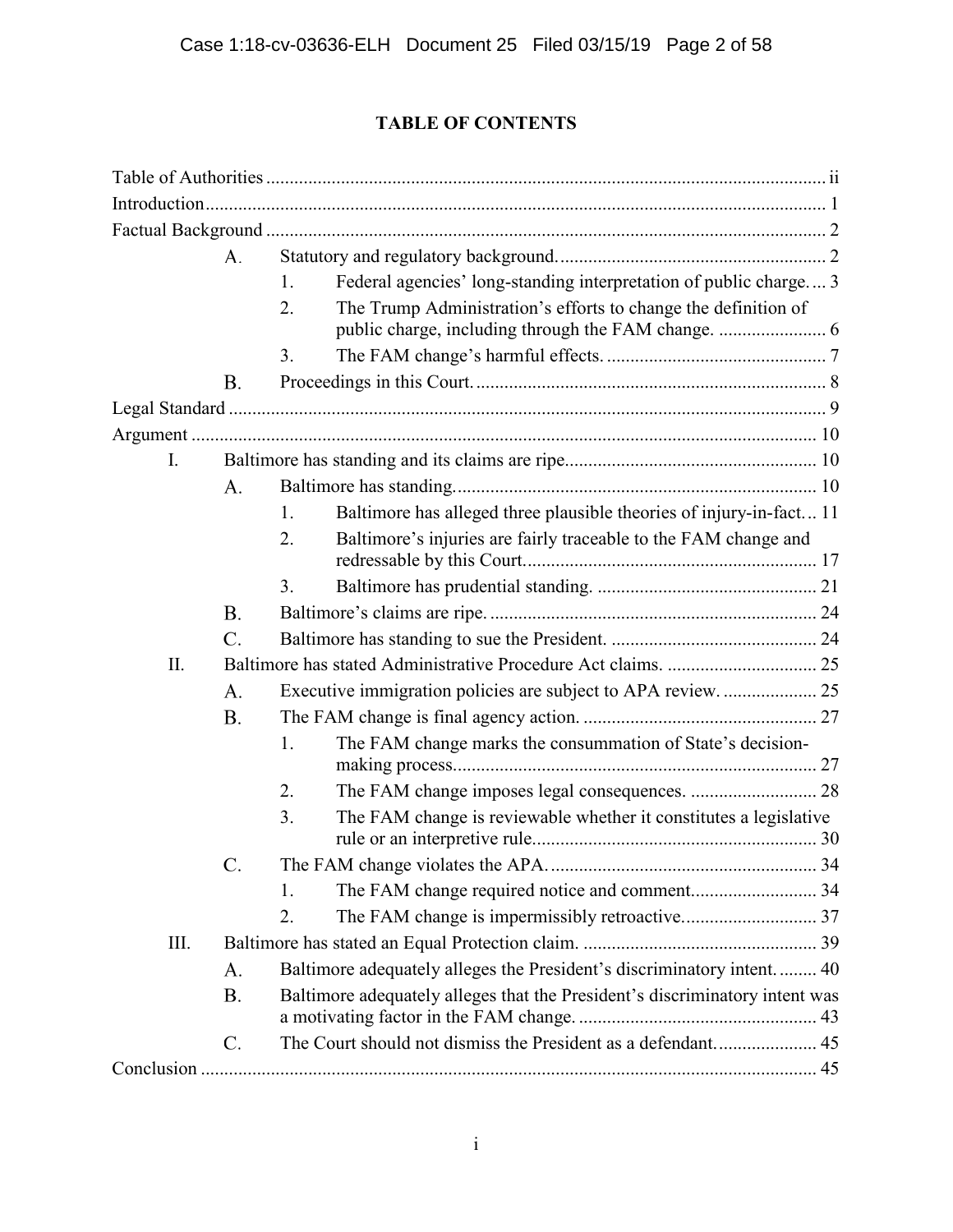# **TABLE OF AUTHORITIES**

| <b>Cases</b>                                  | Page(s) |
|-----------------------------------------------|---------|
| A Helping Hand, LLC v. Baltimore Cty.,        |         |
| Abbott Labs. v. Gardner,                      |         |
| Abourezk v. Reagan,                           |         |
| Action NC v. Strach,                          |         |
| Air Evac EMS, Inc. v. Cheatham,               |         |
| Allen v. Wright,                              |         |
| Amador Cty. v. Salazar,                       |         |
| American Bus Ass'n v. United States,          |         |
| Appalachian Power Co. v. EPA,                 |         |
| Arizona v. United States,                     |         |
| Arlington Heights v. Metro. Hous. Dev. Corp., |         |
| Army Corps of Eng'rs v. Hawkes Co.,           |         |
| Ashcroft v. Iqbal,                            |         |
| Attias v. Carefirst, Inc.,                    |         |
| Autolog Corp. v. Regan,                       |         |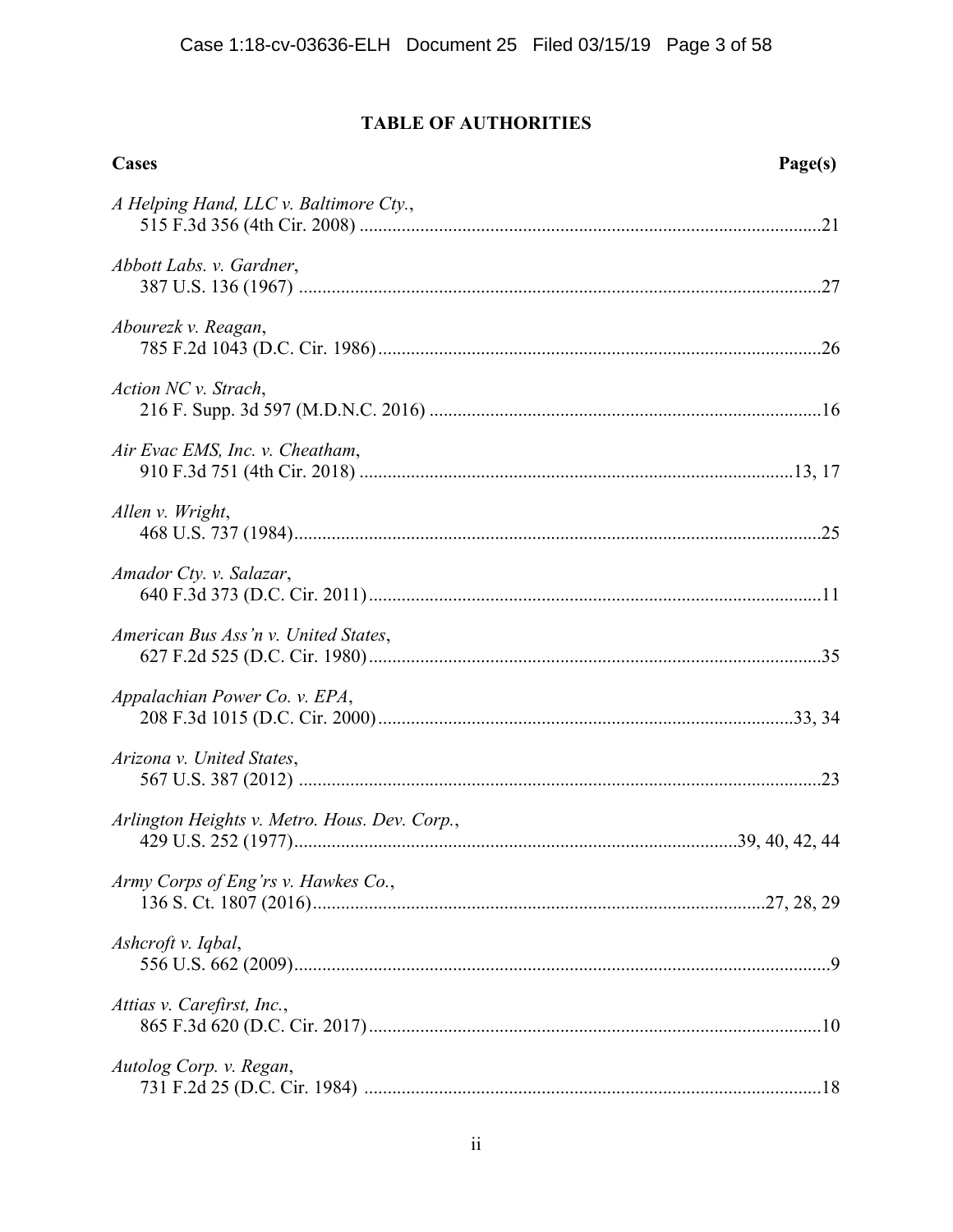| Barnes v. Shalala,                                            |
|---------------------------------------------------------------|
| Barrick Goldstrike Mines Inc. v. Browner,                     |
| Batalla Vidal v. Duke,                                        |
| Batalla Vidal v. Nielsen,                                     |
| Belk, Inc. v. Meyer Corp., U.S.,                              |
| Bell Atl. Corp. v. Twombly,                                   |
| Bennett v. Spear,                                             |
| Beshir v. Holder,                                             |
| Block v. Meese,                                               |
| Boniface v. DHS,                                              |
| Bowen v. Georgetown Univ. Hosp.,                              |
| Carnell Const. Corp. v. Danville Redevelopment & Hous. Auth., |
| Carter v. Fleming,                                            |
| CASA de Maryland, Inc., v. Trump,                             |
| Celtronix Telemetry, Inc. v. F.C.C.,                          |
| Centro Presente v. DHS,                                       |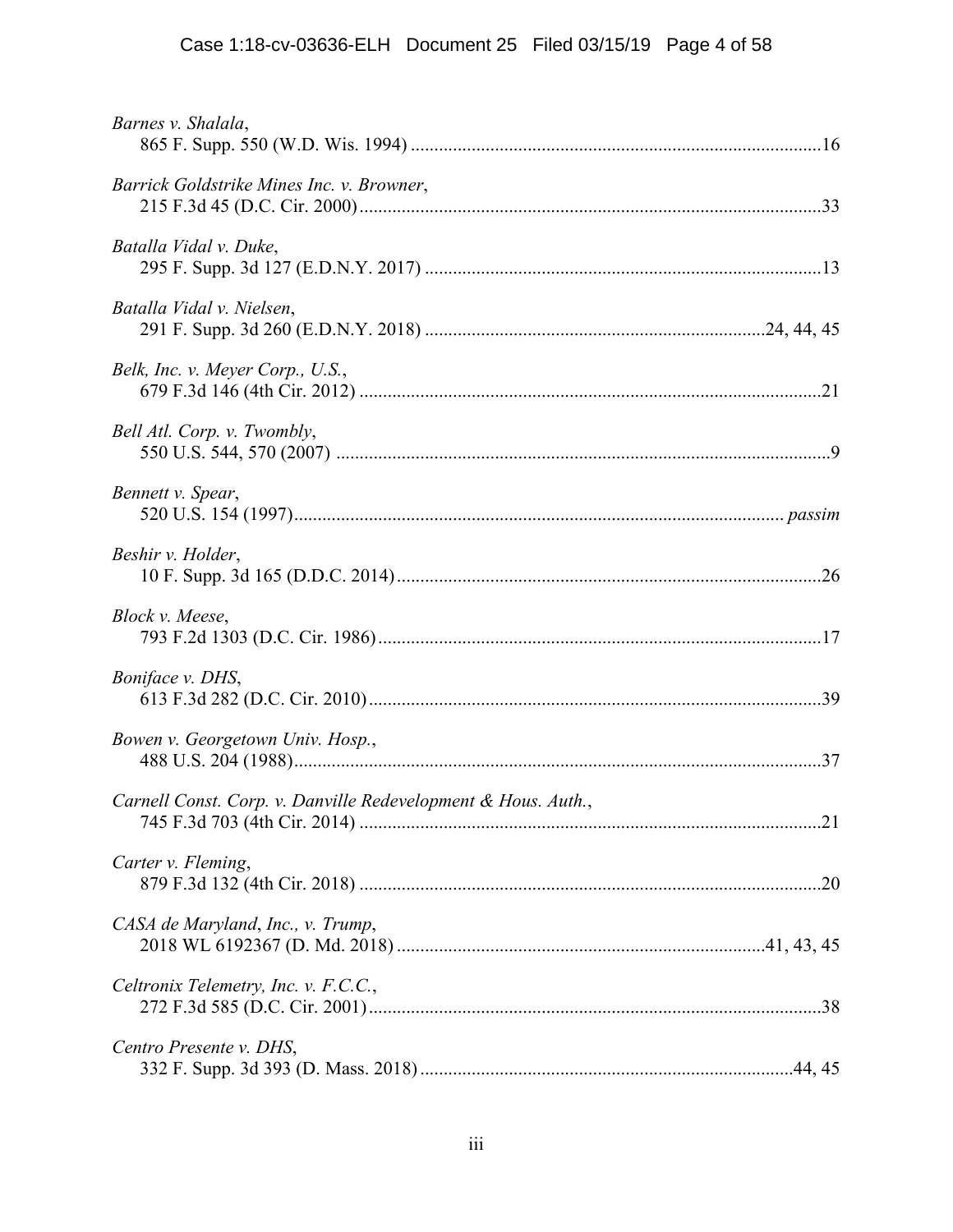| Chamblee v. Espy,                                         |
|-----------------------------------------------------------|
| Chen Zhou Chai v. Carroll,                                |
| Chicago v. Sessions,                                      |
| Children's Hosp. of the King's Daughters, Inc. v. Azar,   |
| Clapper v. Amnesty Int'l,                                 |
| Clarke v. Secs. Indus. Ass'n,                             |
| Cmty. for Creative Non-Violence v. Pierce,                |
| Colo. River Indian Tribes v. Town of Parker,              |
| Congaree Riverkeeper, Inc. v. Carolina Water Serv., Inc., |
| Cooksey v. Futrell,                                       |
| Council of Parent Attorneys & Advocates, Inc. v. DeVos,   |
| Craig v. Boren,                                           |
| Cty. of Cook v. Wells Fargo & Co.,                        |
| Curtis v. Propel Prop. Tax Funding, LLC,                  |
| Danvers Motor Co. v. Ford Motor Co.,                      |
| Diamond v. Charles,                                       |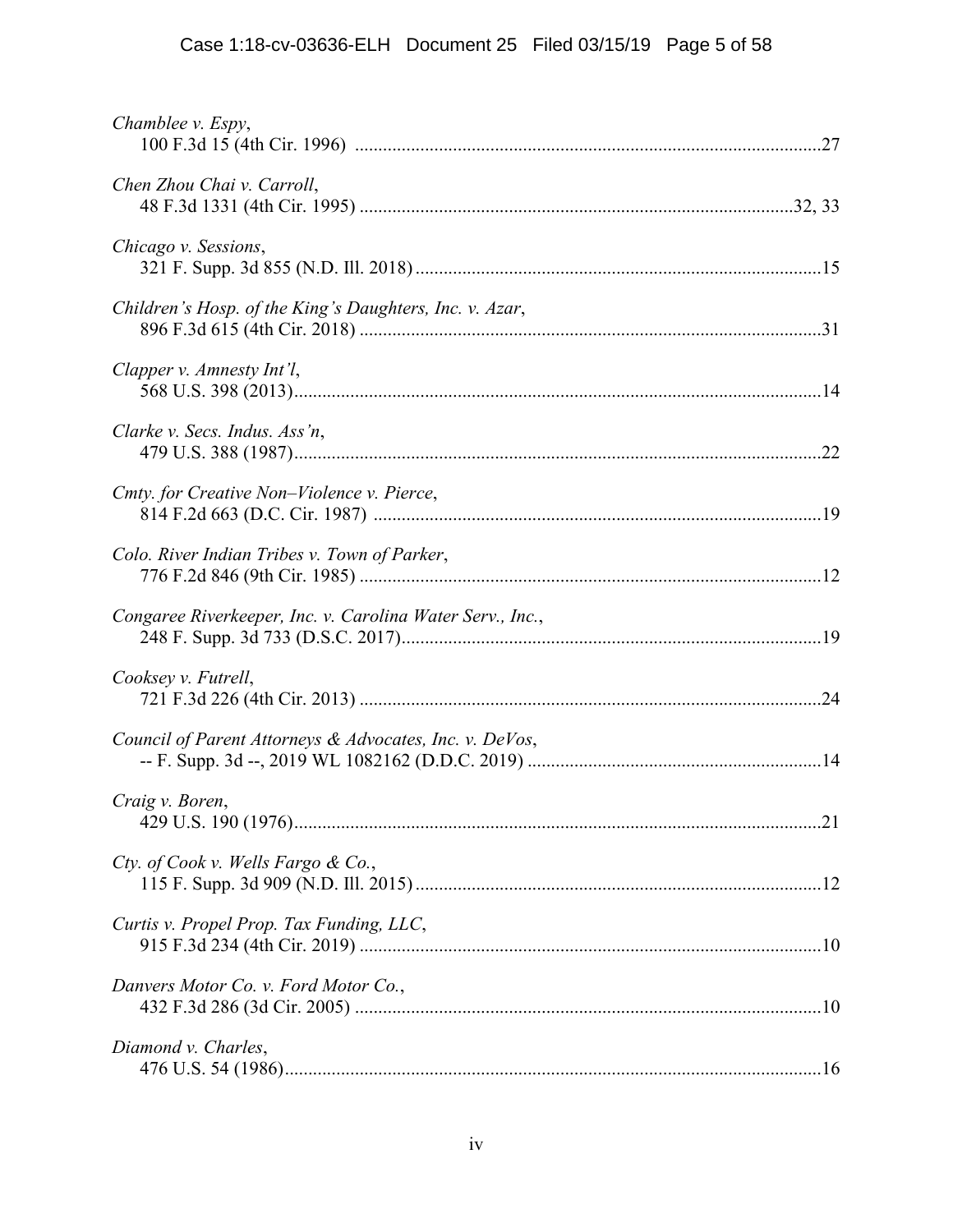| District of Columbia v. Trump,                                |
|---------------------------------------------------------------|
| Doe v. Obama,                                                 |
| Exodus Refugee Immigration, Inc. v. Pence,                    |
| Fair Emp't Council of Greater Wash., Inc. v. BMC Mktg. Corp., |
| Fiallo v. Bell,                                               |
| Frank Krasner Enters., Ltd. v. Montgomery Cty.,               |
| Franklin v. Massachusetts,                                    |
| Friedman v. FAA,                                              |
| Friends for Ferrell Parkway, LLC v. Stasko,                   |
| Friends of the Earth, Inc. v. Gaston Copper Recycling Corp.,  |
| Frozen Foods Express v. United States,                        |
| Fund for Animals, Inc. v. BLM,                                |
| Gill v. United States Dep't of Justice,                       |
| Gladstone Realtors v. Vill. of Bellwood,                      |
| Golden & Zimmerman, LLC v. Domenech,                          |
| Gonzales v. Oregon,                                           |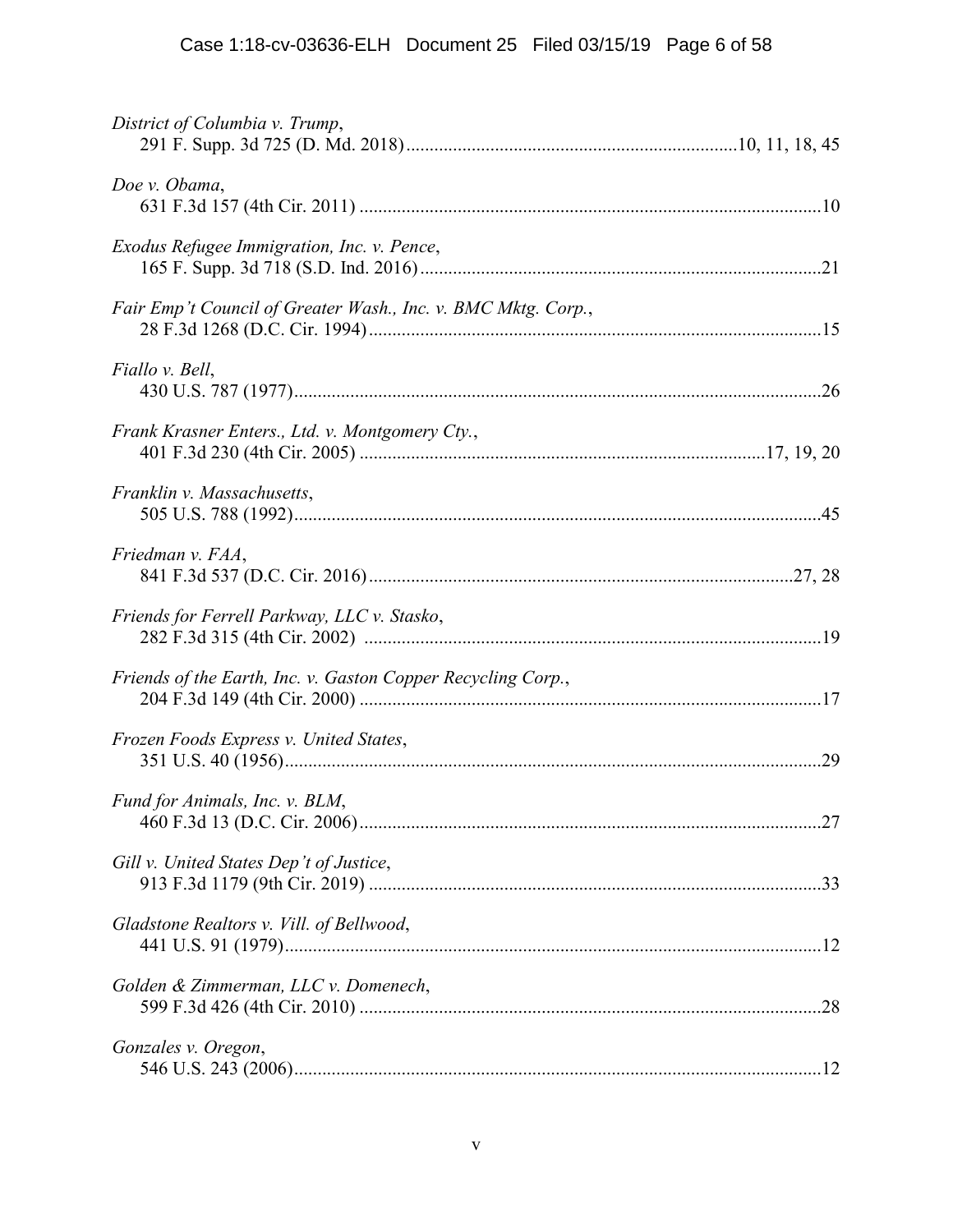| GTE South, Inc. v. Morrison,                                |  |
|-------------------------------------------------------------|--|
| Haitian Refugee Ctr. v. Gracey,                             |  |
| Hall v. Virginia,                                           |  |
| Harisiades v. Shaughnessy,                                  |  |
| Harris v. FAA,                                              |  |
| Hawaii v. Trump,                                            |  |
| Health Ins. Ass'n of Am., Inc. v. Shalala,                  |  |
| Home Builders Ass'n v. U.S. Army Corps of Eng'rs,           |  |
| Hunter v. Underwood,                                        |  |
| $INS$ v. St. Cyr,                                           |  |
| Int'l Refugee Assistance Project v. Trump,                  |  |
| Jerri's Ceramic Arts v. Consumer Product Safety Commission, |  |
| Jersey Heights Neighborhood Ass'n v. Glendening,            |  |
| Kenny v. Wilson,                                            |  |
| Kowalski v. Tesmer,                                         |  |
| Kravitz v. Dep't of Commerce,                               |  |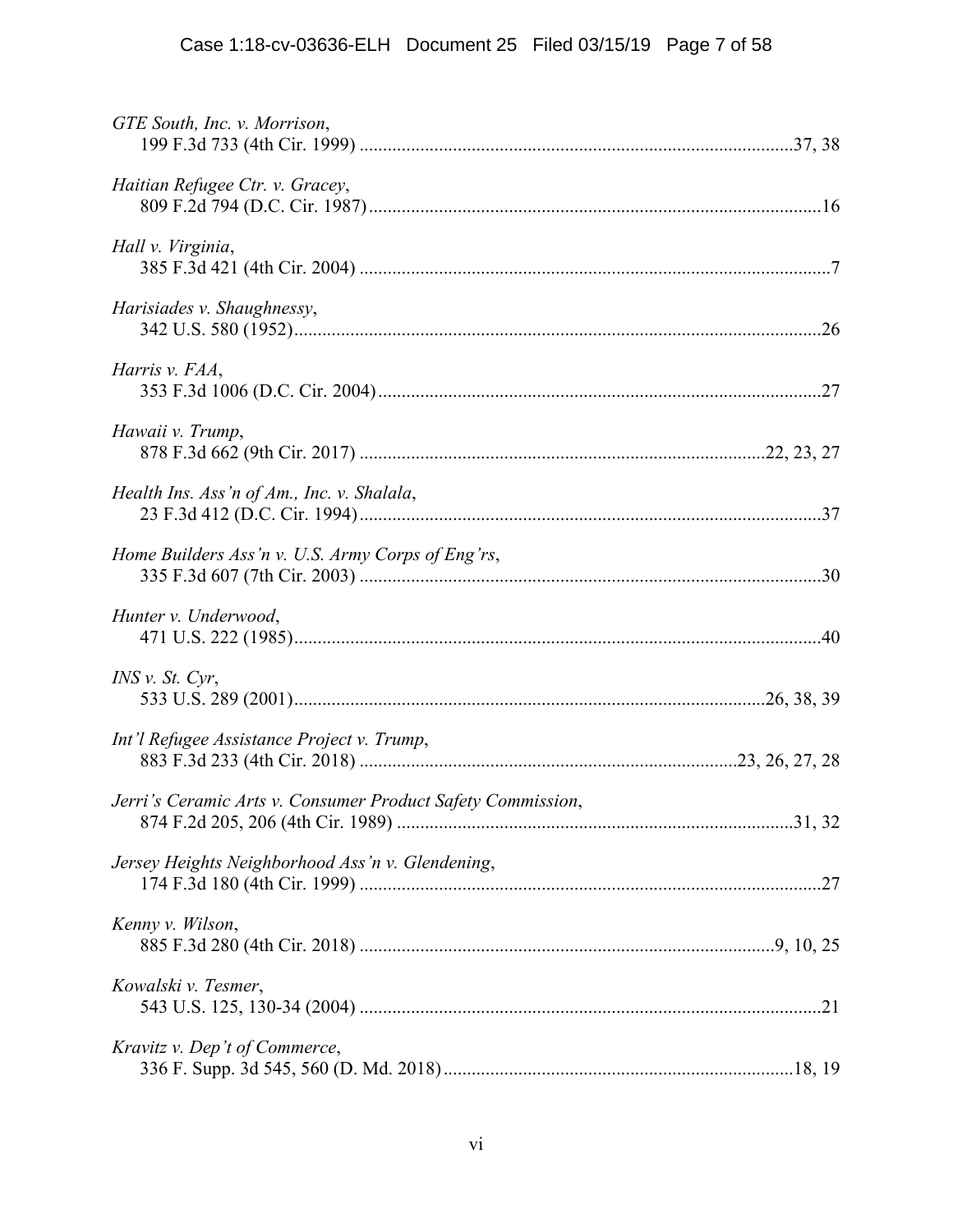| La Union del Pueblo Entero v. Ross,                                            |
|--------------------------------------------------------------------------------|
| Landgraf v. USI Film Prod.,                                                    |
| Lane v. Holder,                                                                |
| Lansdowne on the Potomac Homeowners Ass'n, Inc. v. OpenBand at Lansdowne, LLC, |
| Libertarian Party of Virginia v. Judd,                                         |
| Liberty Univ., Inc. v. Lew,                                                    |
| Long Term Care Partners, LLC v. United States,                                 |
| Lujan v. Defs. of Wildlife,                                                    |
| Malek-Marzban v. INS,                                                          |
| Maryland v. United States,                                                     |
| Massachusetts v. EPA,                                                          |
| Match-E-Be-Nash-She-Wish Band of Pottawatomi Indians v. Patchak,               |
| Matherly v. Andrews,                                                           |
| MCI Telecomms. Corp. v. FCC,                                                   |
| MedImmune, Inc. v. Genentech, Inc.,                                            |
| Mendoza v. Perez,                                                              |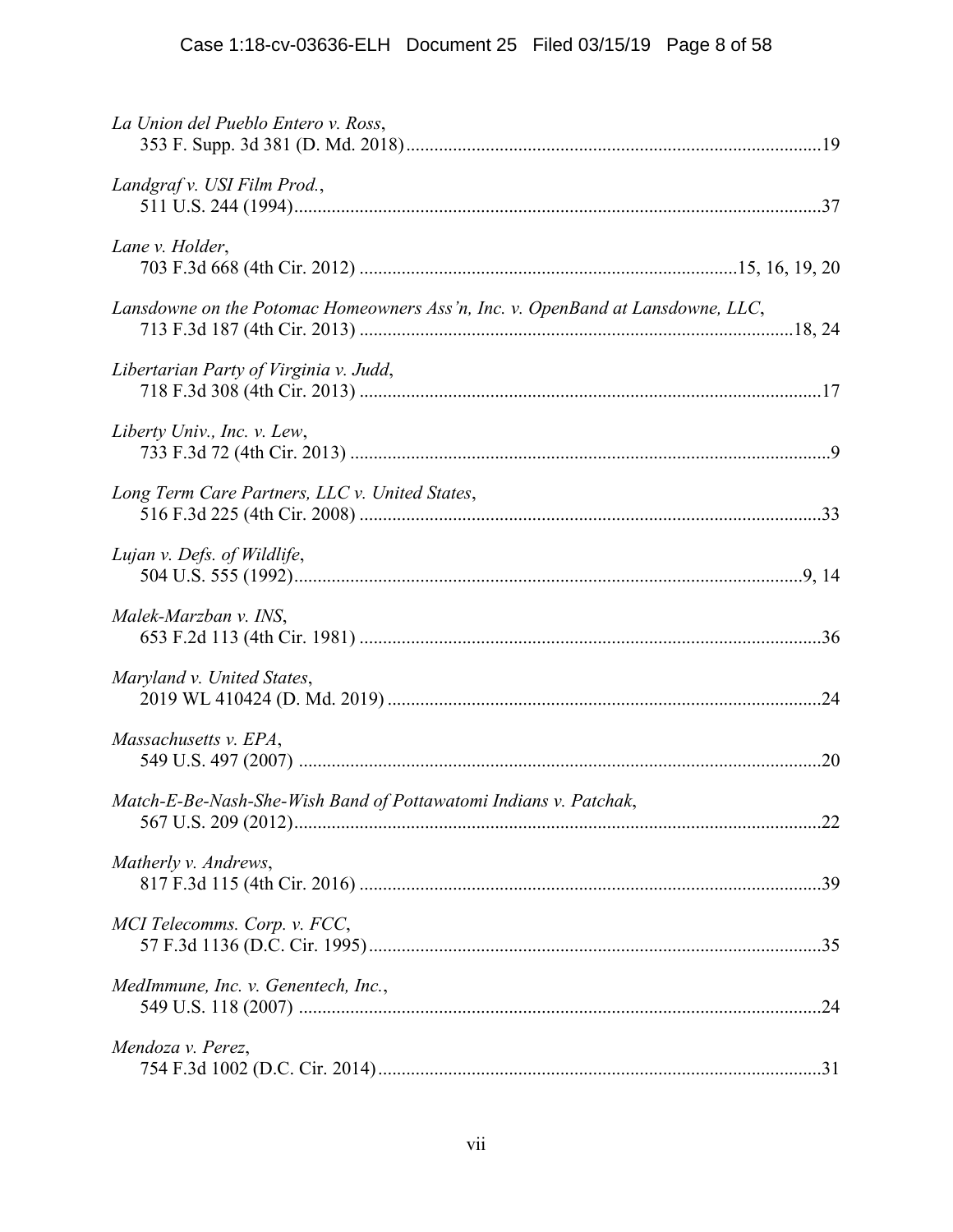| Miller v. Clinton,                                        |
|-----------------------------------------------------------|
| Mississippi v. Johnson,                                   |
| Mulligan v. Schultz,                                      |
| N. Carolina State Conference of NAACP v. McCrory,         |
| Nat. Res. Def. Council, Inc. v. Watkins,                  |
| Nat'l Audubon Soc'y, Inc. v. Davis,                       |
| Nat'l Min. Ass'n v. McCarthy,                             |
| Nat'l Petrochemical & Refiners Ass'n v. E.P.A.,           |
| Nat'l Venture Capital Ass'n v. Duke,                      |
| New York v. Dep't of Commerce,                            |
| New York v. Dep't of Commerce,                            |
| New York v. Permanent Mission of India to United Nations, |
| NFPRHA v. Sullivan,                                       |
| Olatunji v. Ashcroft,                                     |
| Olmsted Falls v. F.A.A.,                                  |
| Pathways Psychosocial v. Leonardtown,                     |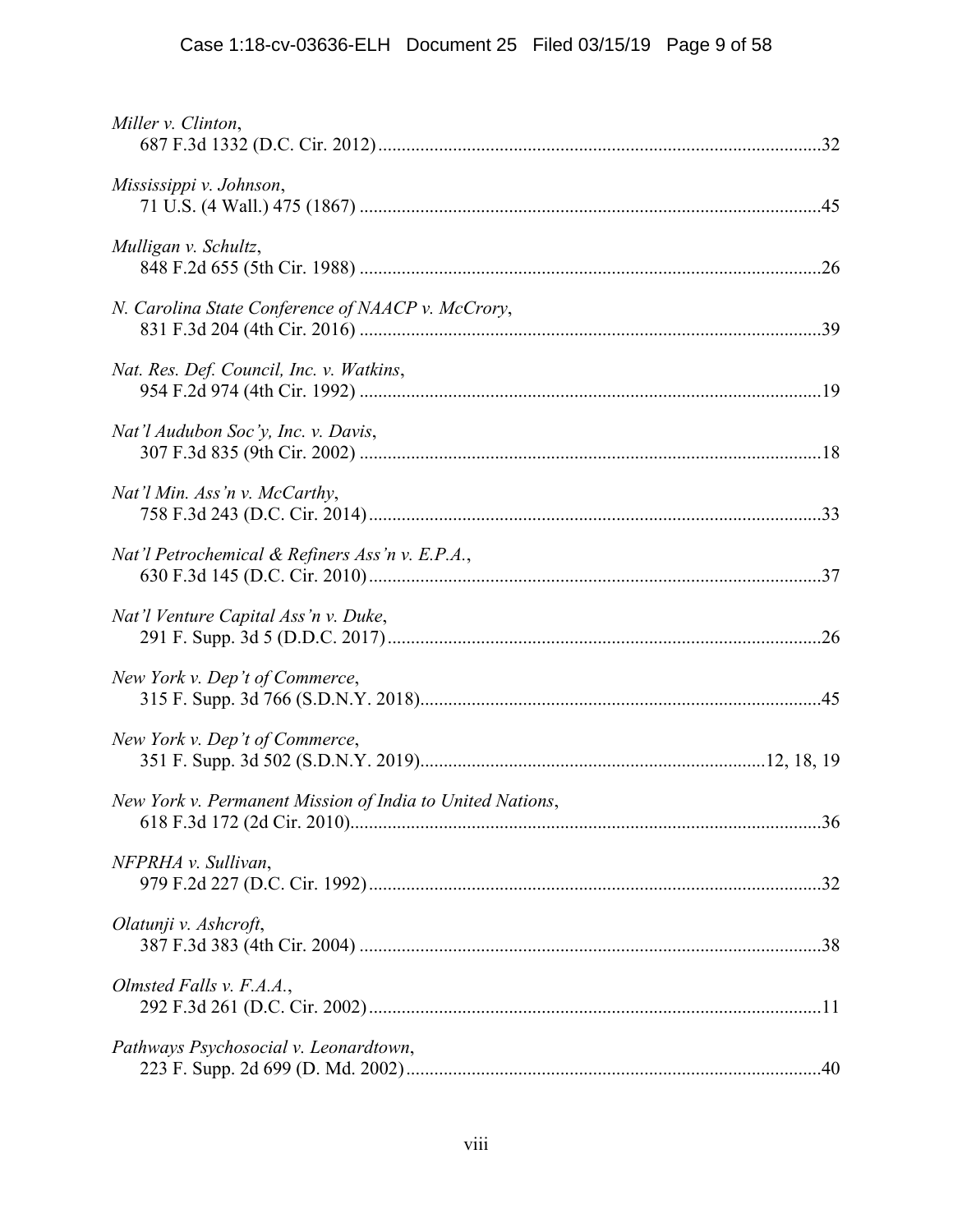| Pennsylvania v. Trump,                             |
|----------------------------------------------------|
| PETA v. Tri-State Zoological Park of W. Md., Inc., |
| Philadelphia v. Sessions,                          |
| Rajah v. Mukasey,                                  |
| Ramos v. Nielsen,                                  |
| Ramos v. Nielsen,                                  |
| Regents of the Univ. of Cali. v. DHS,              |
| Rhea Lana, Inc. v. Dep't of Labor,                 |
| Saget v. Trump,                                    |
| Sausalito v. O'Neill,                              |
| Scales v. INS,                                     |
| SD3, LLC v. Black & Decker (U.S.) Inc.,            |
| Shaughnessy v. Mezei,                              |
| Shays v. $F.E.C.,$                                 |
| Sierra Club v. Dep't of the Interior,              |
| Smith v. Fairview Ridges Hosp.,                    |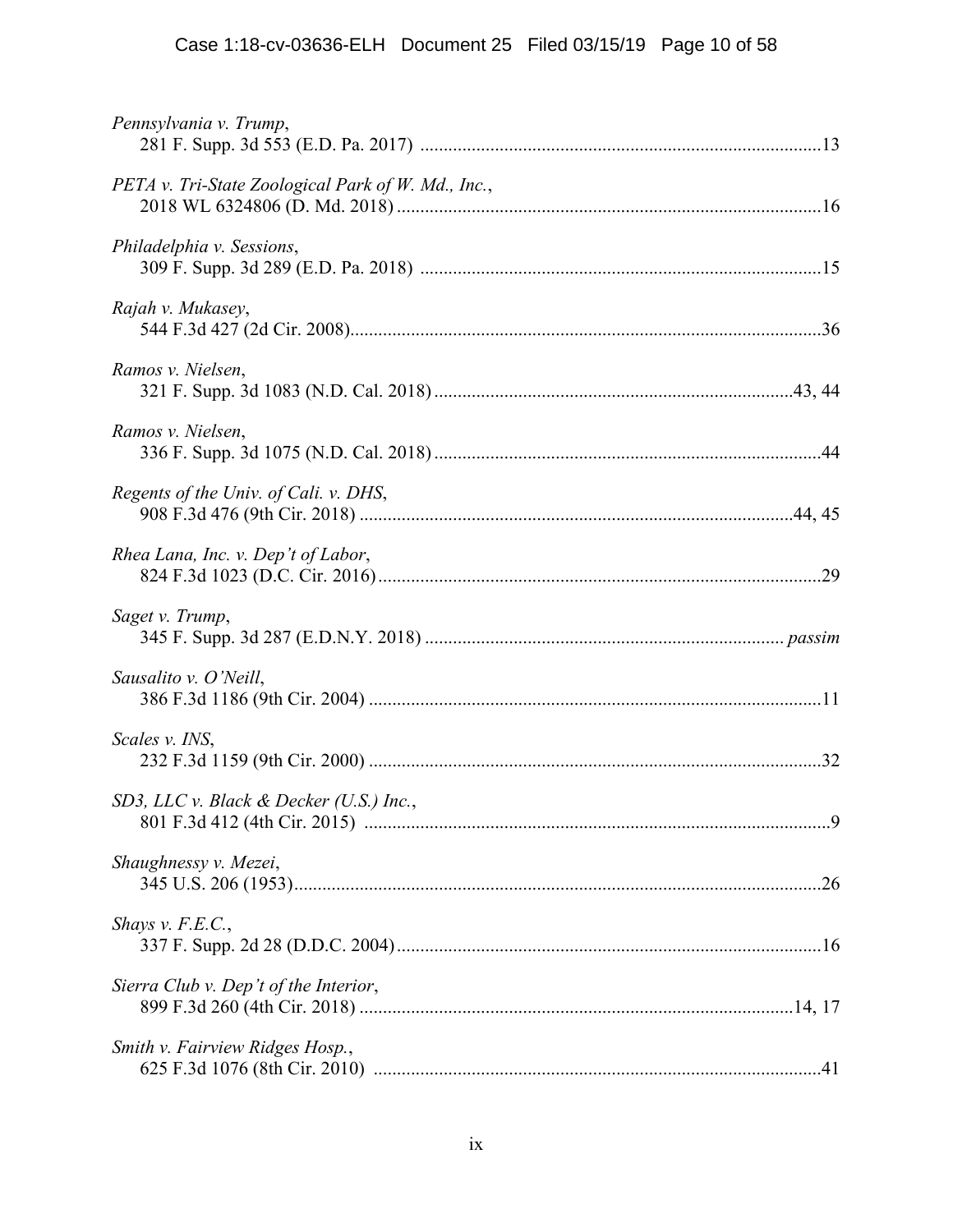| Spokeo, Inc. v. Robins,                       |
|-----------------------------------------------|
| Sprint Corp. v. FCC,                          |
| Star Sci. Inc. v. Beales,                     |
| Stieberger v. Heckler,                        |
| Stuart v. Loomis,                             |
| Texas v. United States,                       |
| Tozzi v. U.S. Dep't of Health & Human Servs., |
| Trump v. Hawaii,                              |
| United States v. Ellen,                       |
| United States v. Garcia,                      |
| Wikimedia Found. v. Nat'l Sec. Agency,        |
| Yassini v. Crosland,                          |
| <b>Statutes, Rules, and Regulations</b>       |
|                                               |
|                                               |
| 5 U.S.C.                                      |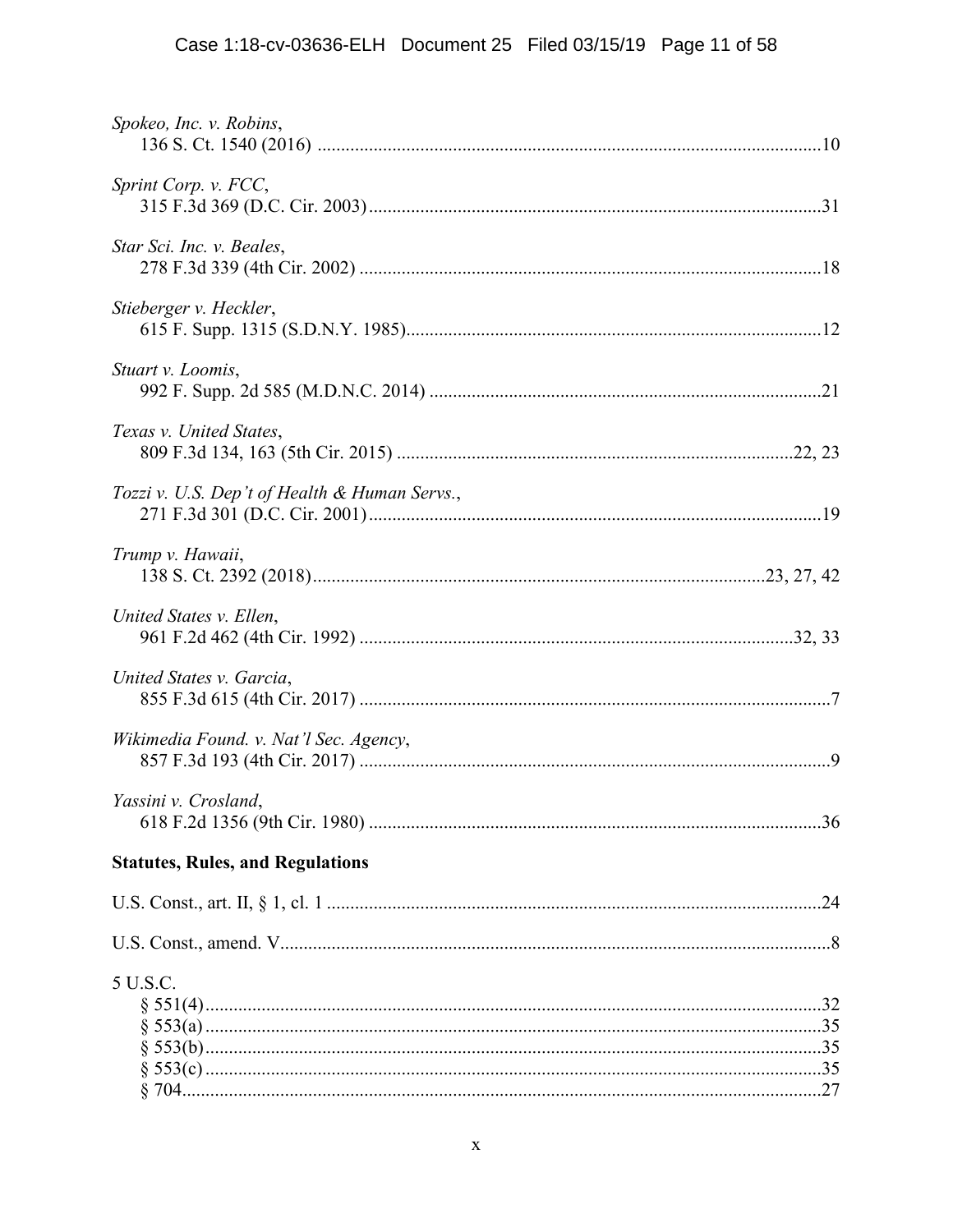| 8 U.S.C.                                                                                                                                                                                                                                                                                                                              |  |
|---------------------------------------------------------------------------------------------------------------------------------------------------------------------------------------------------------------------------------------------------------------------------------------------------------------------------------------|--|
|                                                                                                                                                                                                                                                                                                                                       |  |
|                                                                                                                                                                                                                                                                                                                                       |  |
|                                                                                                                                                                                                                                                                                                                                       |  |
|                                                                                                                                                                                                                                                                                                                                       |  |
| Fed. R. Civ. P.                                                                                                                                                                                                                                                                                                                       |  |
|                                                                                                                                                                                                                                                                                                                                       |  |
|                                                                                                                                                                                                                                                                                                                                       |  |
| Inadmissibility and Deportability on Public Charge Grounds,                                                                                                                                                                                                                                                                           |  |
|                                                                                                                                                                                                                                                                                                                                       |  |
| Field Guidance on Deportability and Inadmissibility on Public Charge Grounds,                                                                                                                                                                                                                                                         |  |
| Inadmissibility on Public Charge Grounds,                                                                                                                                                                                                                                                                                             |  |
| <b>Other Authorities</b>                                                                                                                                                                                                                                                                                                              |  |
| Attorney General's Manual on the Administrative Procedure Act (1947)36                                                                                                                                                                                                                                                                |  |
| Victoria Degtyareva, Note, Defining Family in Immigration Law: Accounting for<br>Nontraditional Families in Citizenship by Descent, 120 Yale L.J. 862 (2011) 3, 4                                                                                                                                                                     |  |
| Foreign Affairs Manual and Handbook, U.S. Dep't of State, http://fam.state.gov/3                                                                                                                                                                                                                                                      |  |
| Alexander Marlow et al., <i>Exclusive – President Donald Trump on Immigration</i> : ' <i>I</i><br>Don't Want to Have Anyone Coming in That's on Welfare,' Breitbart (Mar.<br>11, 2019), https://www.breitbart.com/politics/2019/03/11/exclusive-president-<br>donald-trump-on-immigration-i-dont-want-to-have-anyone-coming-in-thats- |  |
|                                                                                                                                                                                                                                                                                                                                       |  |
| Report of the Visa Office 2017, U.S. Dep't of State tbl. XX (2017),<br>https://travel.state.gov/content/dam/visas/Statistics/AnnualReports/FY2017An                                                                                                                                                                                   |  |
| Report of the Visa Office 2018, U.S. Dep't of State tbl. XX (2018),                                                                                                                                                                                                                                                                   |  |
| https://travel.state.gov/content/dam/visas/Statistics/AnnualReports<br>/FY2018AnnualReport/FY18AnnualReport%20%20-%20TableXX.pdf 7, 8                                                                                                                                                                                                 |  |
|                                                                                                                                                                                                                                                                                                                                       |  |
|                                                                                                                                                                                                                                                                                                                                       |  |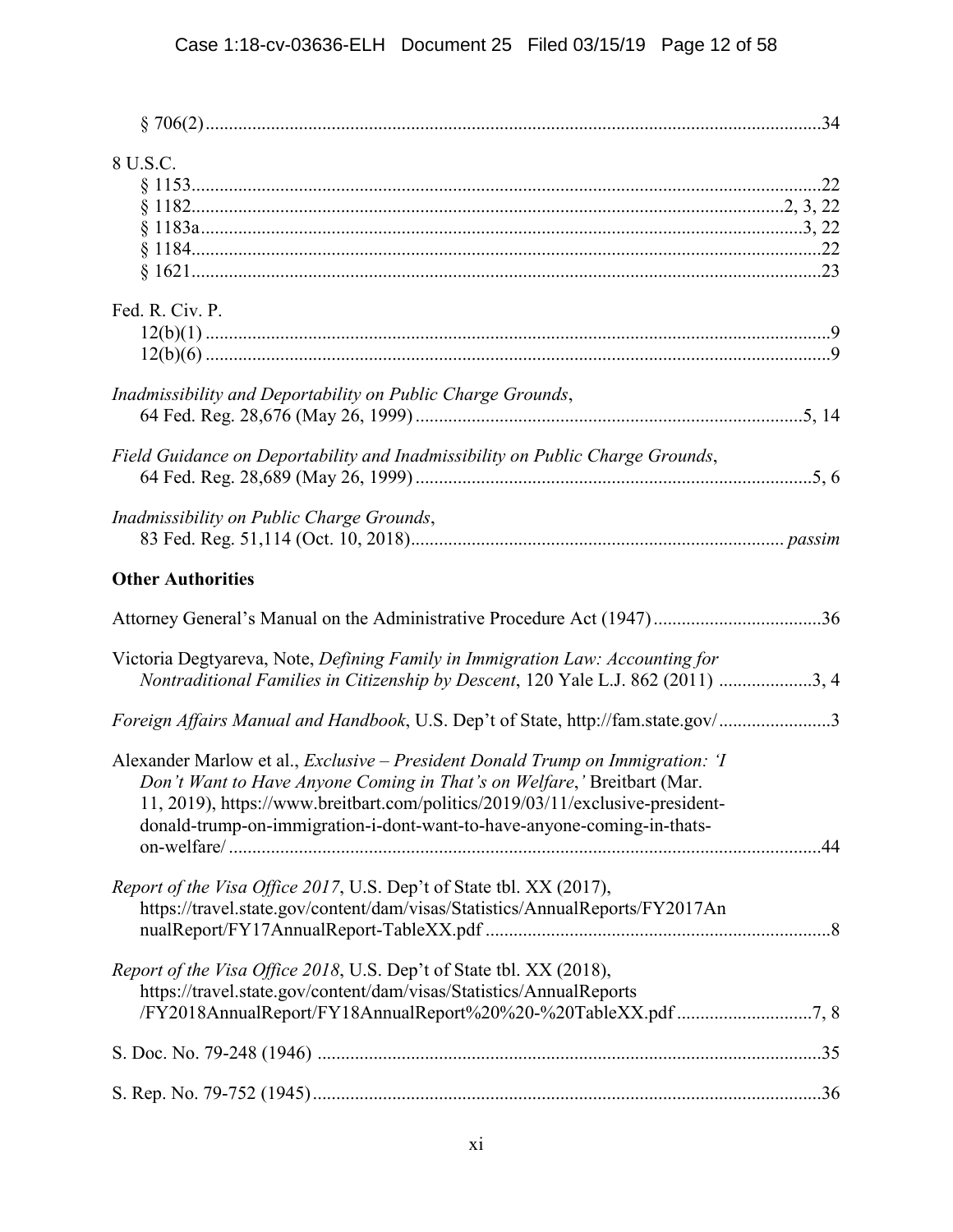### **INTRODUCTION**

This case involves Defendants' decision to dramatically alter the rules governing the admission of immigrants who have accepted public benefits without providing any public explanation, notice, or opportunity for comment. In January 2018, Defendants revised the section of the Foreign Affairs Manual that governs how consular officers determine whether a visa applicant is likely to become a public charge—*i.e.*, an individual "primarily dependent" on cash assistance—if admitted to the United States (hereinafter referred to as "the FAM change"). For decades, multiple federal agencies have *prohibited* authorities from considering an immigrant's use of supplemental, non-cash benefits, like food stamps. The FAM change now *requires*  consular officers to consider whether immigrants and their families have used "public assistance of any kind," even where the immigrant's sponsor has agreed to support him or her financially. Defendants' reversal violates the Administrative Procedure Act and was motivated by animus toward immigrants of color, as reflected repeatedly in the President's own statements.

Defendants' motion to dismiss throws everything at the Complaint but the kitchen sink in an attempt to avoid addressing the merits of Baltimore's claims. All of Defendants' arguments founder on the detailed factual allegations of the Complaint and the law.

Defendants assert that Baltimore lacks standing because its claims rely on "speculation" about how immigrants will respond to the FAM change. But Baltimore alleges, at length, how the FAM change deters immigrants from accepting federal, state, and local benefits—a reality the federal government has long acknowledged, and one which Defendants ultimately seek to create. The FAM change thereby frustrates the City's programs, forces the City to divert resources to counteract Defendants' actions, and imposes costs on the City.

Defendants assert that the FAM change isn't reviewable final agency action under the APA because it is an interpretive rule. But the FAM change is a binding, operative regulation,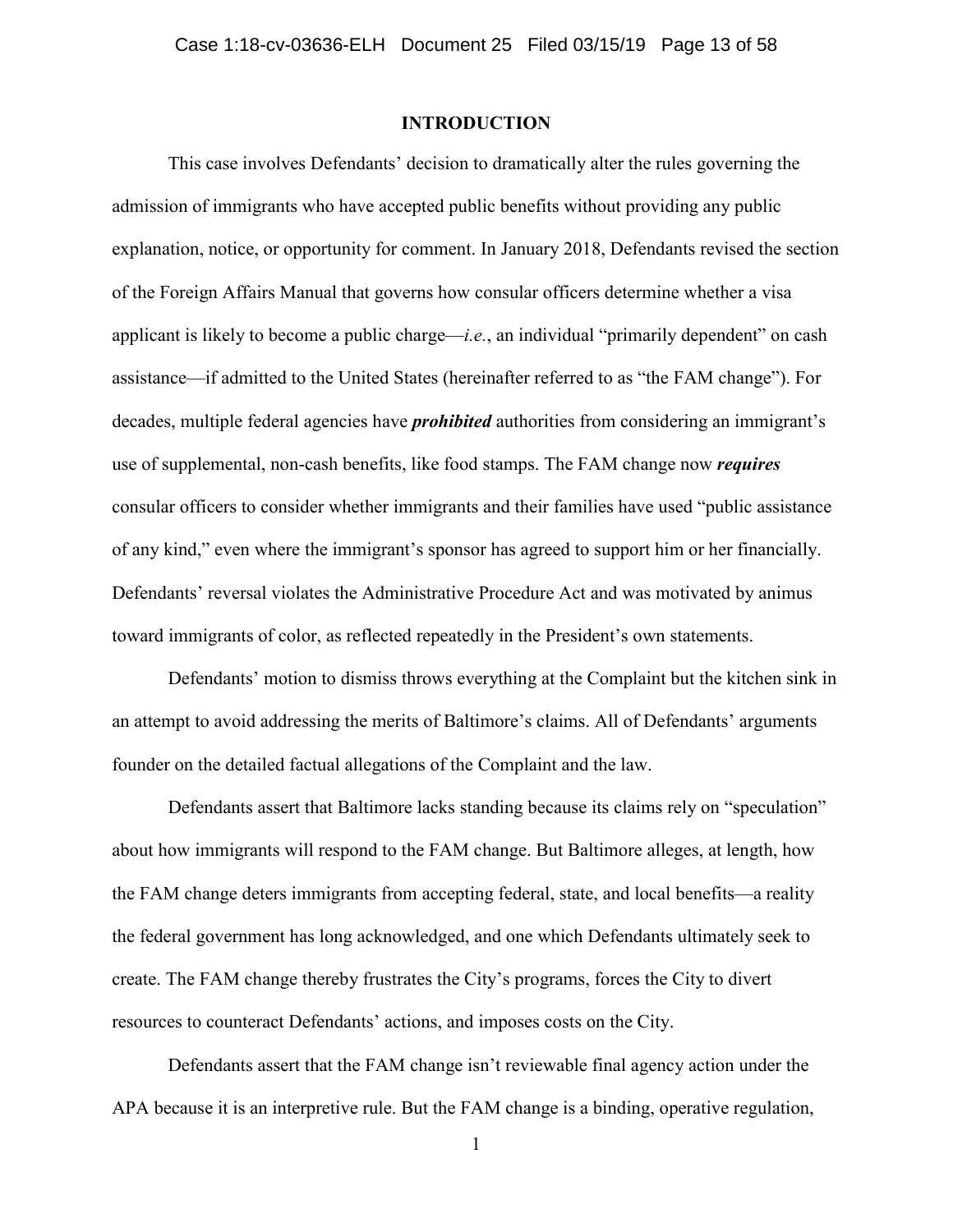### Case 1:18-cv-03636-ELH Document 25 Filed 03/15/19 Page 14 of 58

one that now penalizes immigrants, their families, and their sponsors for accepting the very noncash benefits that were previously barred from consideration. That dramatic shift in State's practices constitutes a legislative rule, but is reviewable even if construed as an interpretive rule.

Defendants invoke several other bars to consideration of Baltimore's claims, including an imagined prohibition on judicial review of executive immigration policies and an overbroad reading of the APA's foreign affairs exception. But these arguments are wholly inconsistent with the presumption in favor of judicial review of agency action and the requirement that agencies give the public a chance to weigh in on significant agency decisions.

And Defendants claim, finally, that the President's animus against immigrants of color, much of it based on the insidious stereotype that they consume a disproportionate amount of public benefits, cannot be traced to the FAM change. But that animus has driven the decisions of the President's subordinates as they craft federal immigration policy.

Ultimately, the Court has jurisdiction to consider all of Baltimore's claims and all of those claims are plausibly stated. It should therefore deny Defendants' motion to dismiss.

### **FACTUAL BACKGROUND**

#### **Statutory and regulatory background.**  $\mathbf{A}$ .

The Immigration & Nationality Act ("INA") stipulates that "[a]ny alien who, in the opinion of the consular officer at the time of application for a visa, or in the opinion of the Attorney General at the time of application for admission or adjustment of status, is likely at any time to become a public charge is inadmissible." 8 U.S.C.  $\S$  1182(a)(4)(A).<sup>1</sup> The INA does not define "public charge." Instead, it directs the adjudicator to engage in a totality of the

Because the vast majority of public charge determinations occur in the context of immigrant visas, this memorandum uses the term "immigrant" to refer to both immigrant and nonimmigrant visa applicants, unless otherwise indicated.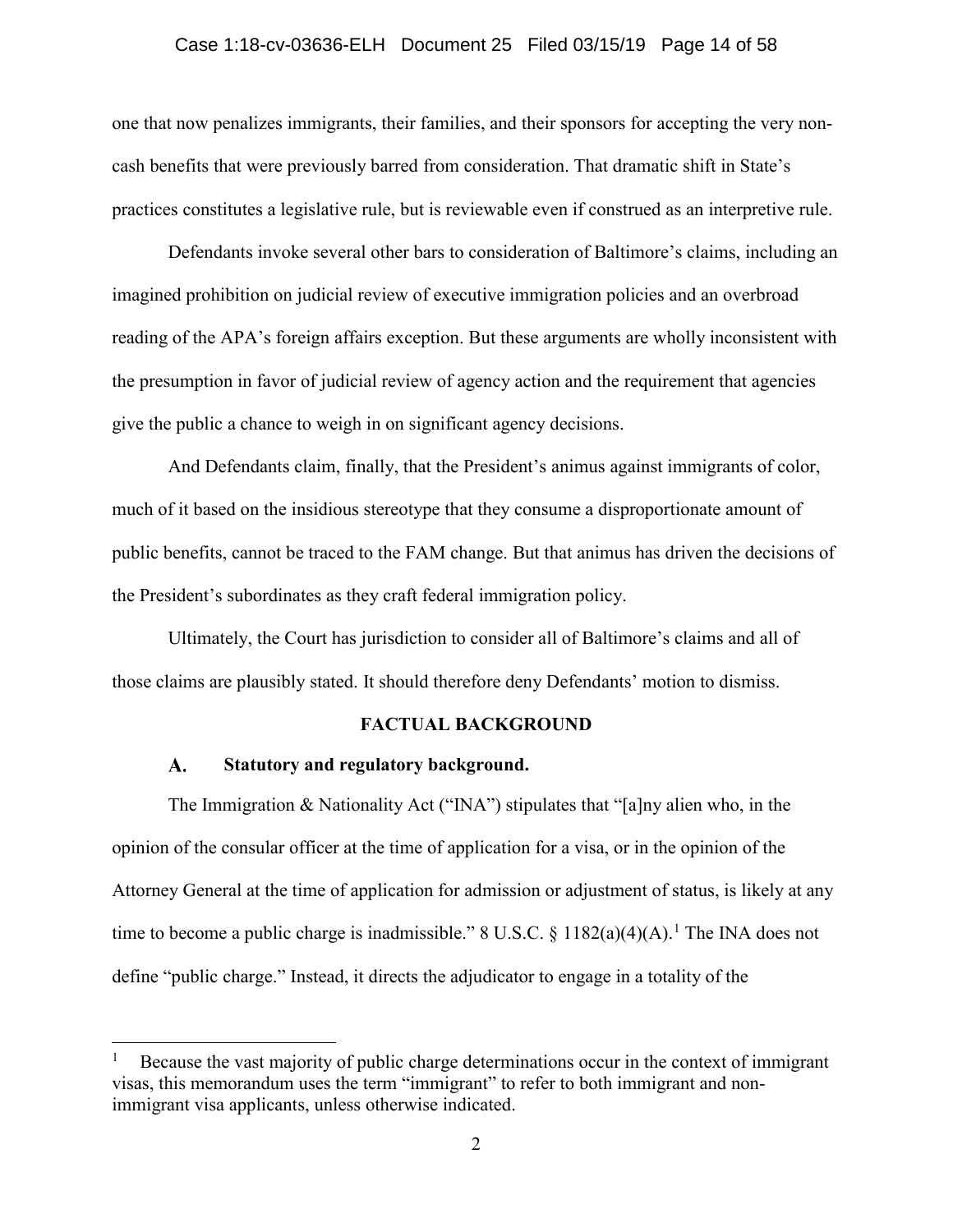### Case 1:18-cv-03636-ELH Document 25 Filed 03/15/19 Page 15 of 58

circumstances inquiry that considers the applicant's (1) age, (2) health, (3) family status,

(4) assets, resources, and financial status, and (5) education and skills. 8 U.S.C.

§ 1182(a)(4)(B)(i); Compl. ¶¶ 37, 47. Additionally, consular officers may consider an "Affidavit of Support" submitted by the applicant's sponsor. *See* 8 U.S.C. § 1182(a)(4)(B)(ii). The Affidavit is, in essence, a legally enforceable contract with the federal government whereby the sponsor promises to provide for the applicant's support. *Id.* § 1183a.

### *1. Federal agencies' long-standing interpretation of public charge.*

For decades, the agencies that administer the INA, including the State Department, the former Immigration and Nationality Service ("INS"), and the U.S. Department of Homeland Security ("DHS"), have enacted policies distinguishing between cash and non-cash benefits in making public charge determinations. An applicant or their family's receipt of cash benefits like Temporary Assistance for Needy Families—has served as a potential basis for exclusion. *See* Compl. ¶¶ 44, 54, 61. But the past, present, or anticipated receipt of non-cash benefits—such as the Supplemental Nutrition Assistance Program ("SNAP"), the Special Supplemental Program for Women, Infants, and Children ("WIC"), and Medicaid—has neither been a basis for excluding an applicant nor for overriding a valid Affidavit of Support. *See id.* ¶¶ 44-45, 48, 51- 53, 57, 63-68. This understanding was codified first by the State Department in the FAM as early as 1993, and then in 1999 by INS in both a Notice of Proposed Rulemaking and Field Guidance.

**a. The former FAM public charge provision.** The FAM is "a single,

comprehensive, and authoritative source for the Department's organization structure, policies, and procedures that govern the operation of the State Department, the Foreign Service, and, when applicable, other federal agencies." Compl ¶ 42 (quoting *Foreign Affairs Manual and Handbook*, U.S. Dep't of State, http://fam.state.gov/). The FAM thereby constitutes "the official policies of the Department of State" and "binding authority on consulates." *Id.* (quoting Victoria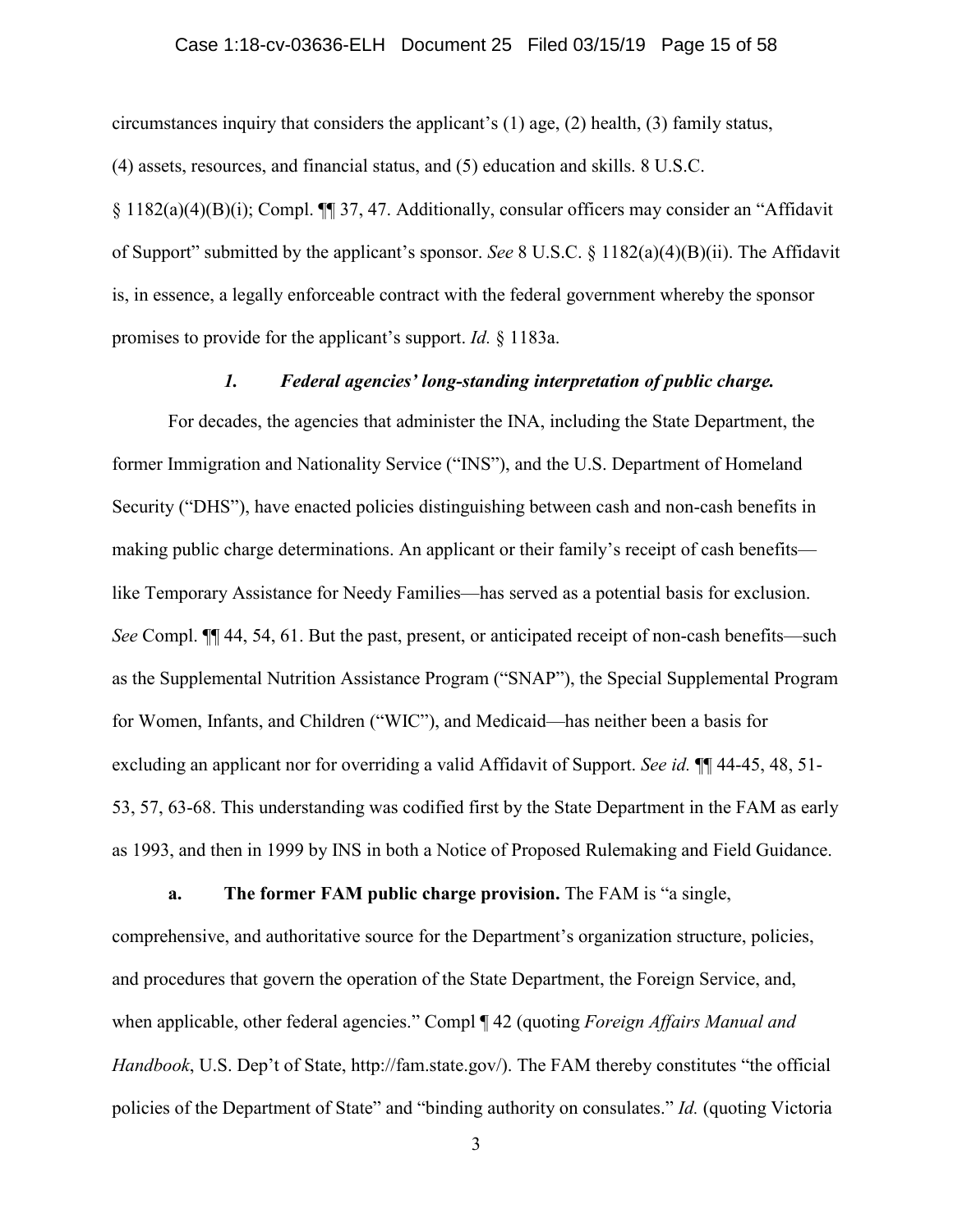Degtyareva, Note, *Defining Family in Immigration Law: Accounting for Nontraditional Families in Citizenship by Descent*, 120 Yale L.J. 862, 872 (2011)).

Until January 2018, the State Department, through the FAM, defined public charge to mean an individual who "is likely to become … primarily dependent on the U.S. Government for subsistence," as demonstrated by either the "receipt of public cash assistance for income maintenance or institutionalization for long-term care at Government expense." *Id.* ¶ 44. The FAM barred consular officers from considering either an applicant or their family's receipt of non-cash benefits: "[n]either the past nor possible future receipt of such non-cash or supplemental assistance may be considered in determining whether an alien is likely to become a public charge."<sup>2</sup> *Id.* ¶¶ 44, 46. The FAM further provided that "[a] properly filed [Affidavit of Support]  $\ldots$  should normally be considered sufficient to meet the INA 212(a)(4) requirements and satisfy the totality of the circumstances analysis." *Id.* ¶ 47. While consular officers were allowed to consider the sponsor's or their family's use of means-tested benefit programs for the

<sup>&</sup>lt;sup>2</sup> The FAM provides a non-exclusive list of over fifteen types of non-cash benefit programs that consular officers are barred from considering as benefits in making the public charge determination, but may now consider as part of the totality of the circumstances, including food stamps; Medicaid (other than payments under Medicaid for long-term institutional care); the Child Health Insurance Program ("CHIP"); emergency medical services; WIC; other nutrition and food assistance programs; other health and medical benefits; child-care benefits; foster care; transportation vouchers; job training programs; energy assistance, such as the low-income home energy assistance program; educational assistance, such as Head Start or aid for elementary, secondary, or higher education; job training; in-kind emergency community services, such as soup kitchens and crisis counseling; state and local programs that serve the same purposes as the enumerated Federal in-kind programs; and any other Federal, State, or local programs in which benefits are paid in-kind, by voucher or by any means other than payment of cash benefits to the eligible person for income maintenance. *Id.* ¶ 45. This list, and the bar on considering the enumerated programs as benefits, was likewise reprinted in the 1999 NPRM and Field Guidance (discussed *infra* pages 5-6).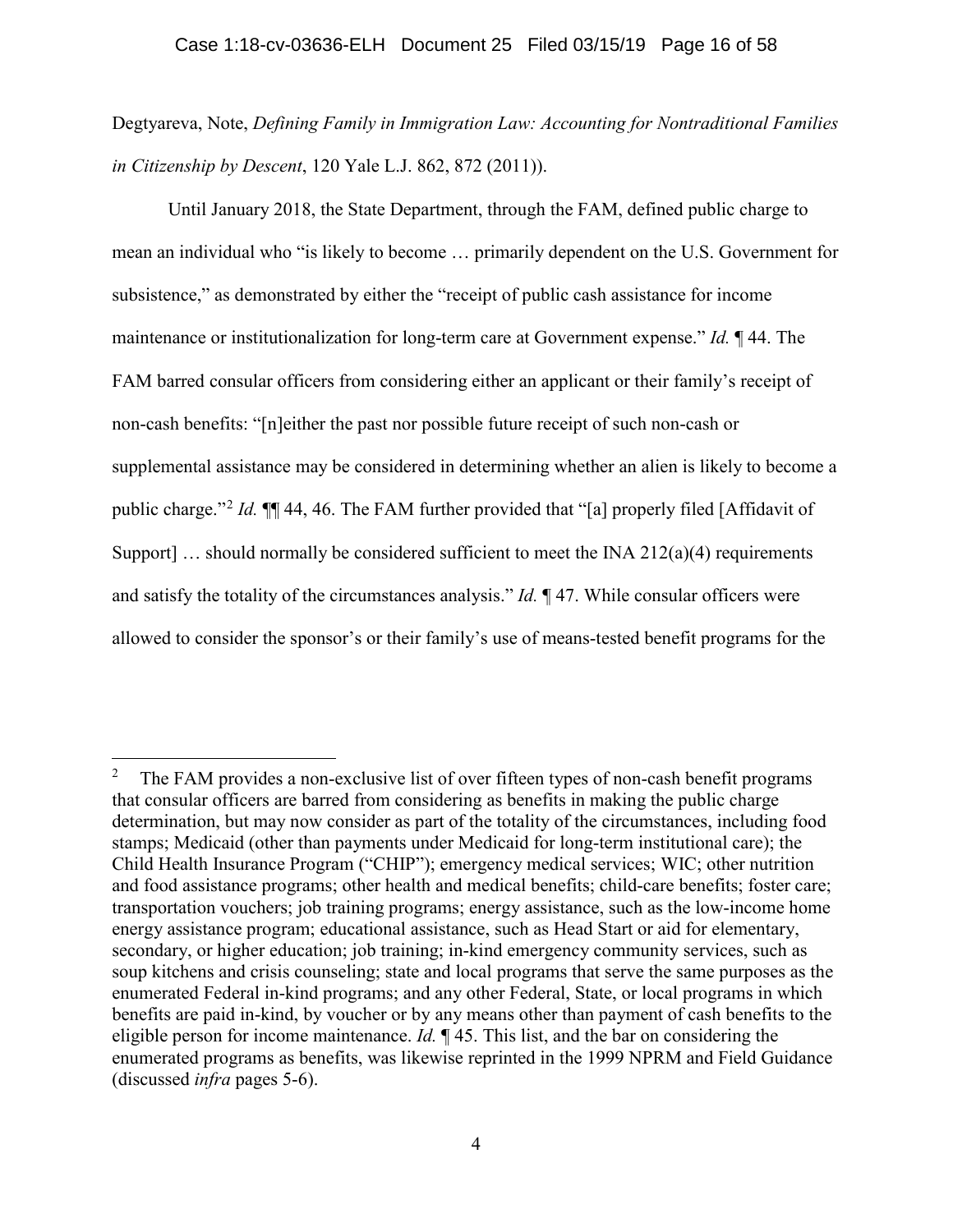limited purpose of excluding them from the sponsor's household income, using those programs did not invalidate an Affidavit of Support. *See id.* ¶ 48.

**b. INS Notice of Proposed Rulemaking and Field Guidance on public charge.** In 1999, INS published a Notice of Proposed Rulemaking (the "1999 NPRM") to define public charge. *See Inadmissibility and Deportability on Public Charge Grounds*, 64 Fed. Reg. 28,676 (May 26, 1999). INS explained that "numerous legal immigrants and other aliens are choosing not to apply for [non-cash] benefits because they fear the negative immigration consequences of potentially being deemed a 'public charge.'" *Id.* at 28,676. INS therefore proposed to define public charge in the same way as the State Department, noting that its definition was consistent with the views of federal benefit-granting agencies like the U.S. Department of Health and Human Services, the U.S. Department of Agriculture, and the Social Security Administration. *Id.* at 28,677. Those agencies agreed that "receipt of cash assistance for income maintenance is the best evidence of primary dependence on the Government" because "non-cash benefits generally provide supplementary support … to low-income working families to sustain and improve their ability to remain self-sufficient." *Id.* at 28,677-78; *see* Compl. ¶¶ 50-58.

At the same time, INS published "Field Guidance" on public charge, adopting on an interim basis the definition used by the State Department in the FAM and proposed in the 1999 NPRM. *See Field Guidance on Deportability and Inadmissibility on Public Charge Grounds*, 64 Fed. Reg. 28,689 (May 26, 1999). Echoing the same concerns about immigrants refusing to take non-cash benefits, INS clarified that "[i]t has never been Service policy that any receipt of services or benefits paid for in whole or in part from public funds renders an alien a public charge, or indicates that the alien is likely to become a public charge." *Id.* at 28,962. Instead, INS stressed that "[t]he nature of the public program must be considered." *Id.* The Field Guidance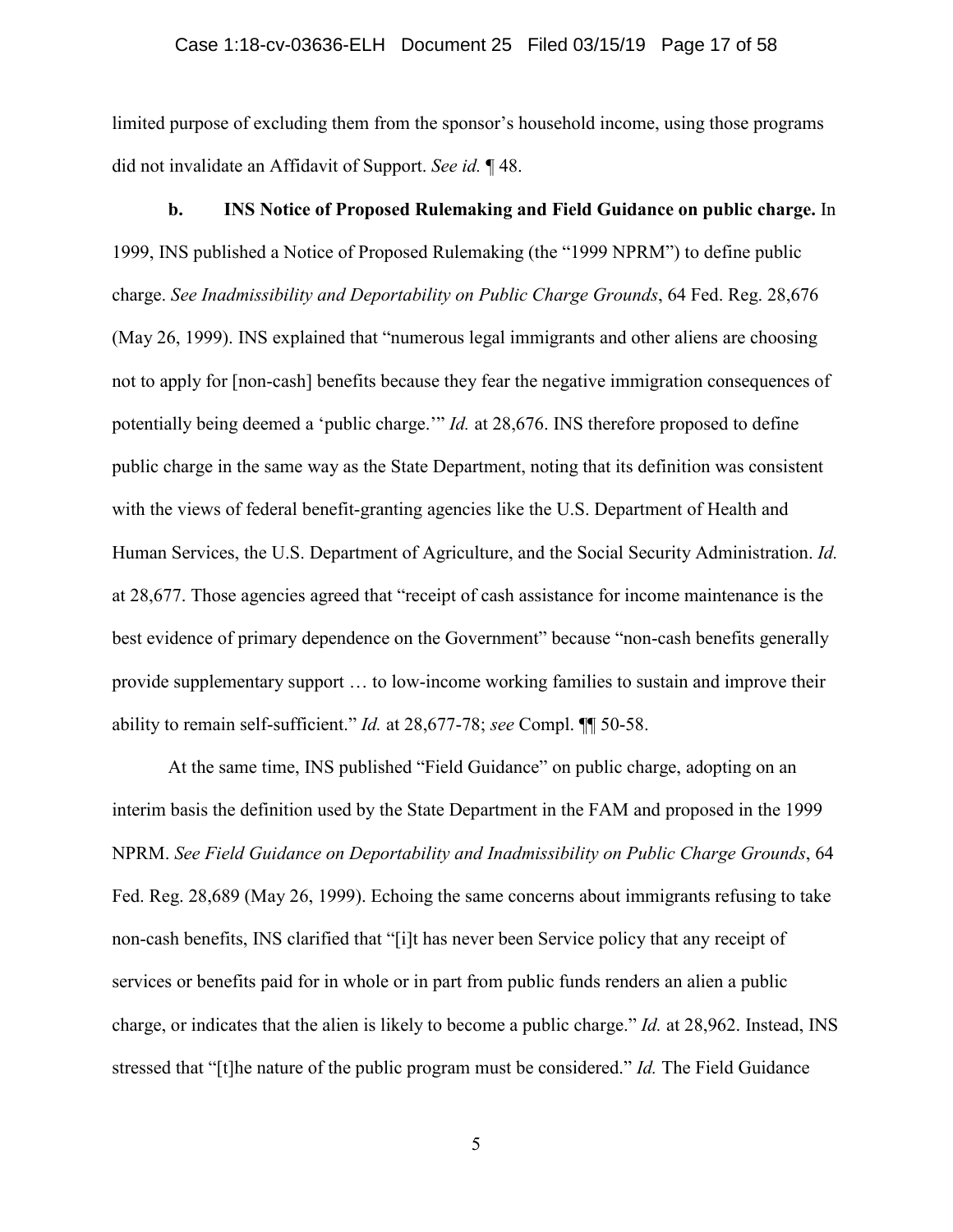### Case 1:18-cv-03636-ELH Document 25 Filed 03/15/19 Page 18 of 58

thus directed officers to "not place any weight on the receipt of non-cash public benefits (other than institutionalization) or the receipt of cash benefits for purposes other than for income maintenance with respect to determinations of admissibility or eligibility for adjustment on public charge grounds." *Id.* at 28,689; *see* Compl. ¶¶ 59-68. For the Affidavit of Support, INS acknowledged that the form "asks whether the sponsor or a member of the sponsor's household has received means-tested benefits within the past 3 years." 64 Fed. Reg. at 28,693. INS clarified, however, that "[t]he purpose of this question is not to determine whether the sponsor is or is likely to become a public charge," but instead to ensure that those programs were not included in the sponsor's household income. *Id.* INS therefore specified that "receipt of [noncash] means-tested benefits, such as Medicaid, is not disqualifying for sponsorship purposes." *Id.*

### *2. The Trump Administration's efforts to change the definition of public charge, including through the FAM change.*

Since its inception, the Trump Administration has sought to limit the admission of noncitizens, including by expanding the definition of public charge to require authorities to consider the use of non-cash benefits. *See* Compl. ¶¶ 76-91. In January 2018, the State Department revised the FAM's definition to conform to that goal, changing it in three ways. *Id.* ¶ 92.

- **Consideration of an applicant's receipt of non-cash benefits.** While the FAM formerly made clear that "[n]either the past nor possible future receipt of such non cash or supplemental assistance may be considered in determining whether an alien is likely to become a public charge" (*id.* ¶ 99), it now directs consular officers to consider them "as part of the totality of the applicant's circumstances in determining whether an applicant is likely become a public charge" (*id.* ¶ 98).
- **Consideration of family members' receipt of non-cash benefits.** While the FAM formerly instructed that a family member's use of benefits matters only when they "constitute[] the primary means of subsistence of the applicant" (*id.* ¶ 102), it now instructs that "[p]ast or current receipt of public assistance of any type by the visa applicant or a family member in the visa applicant's household is relevant to determining whether the applicant is likely to become a public charge in the future" (*id.* ¶ 103), underscoring that the receipt of benefits by a dependent is "a heavily negative factor in the totality of the circumstances" (*id.* ¶ 104).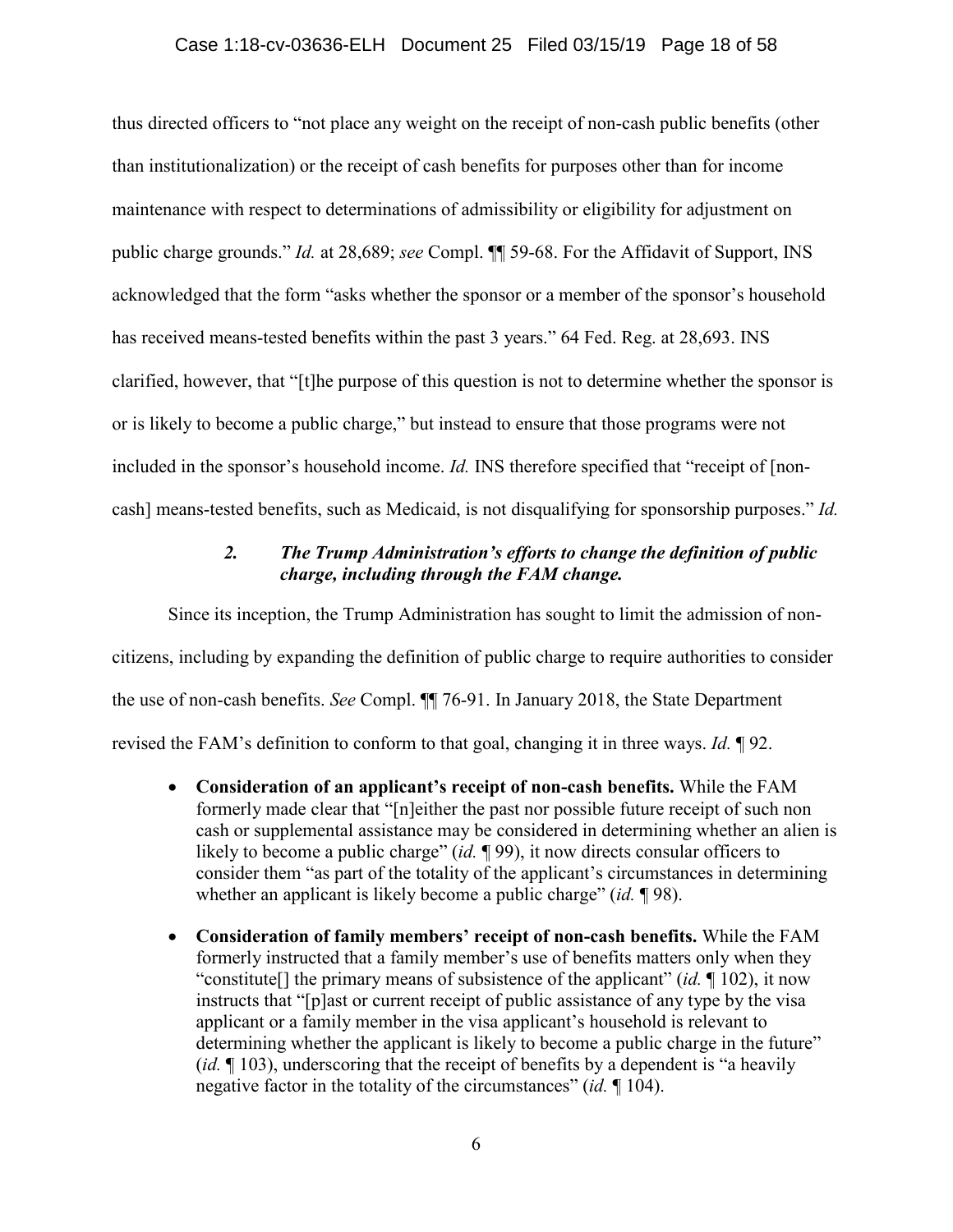• **Consideration of the Affidavit of Support.** While the FAM formerly gave virtually determinative weight to Affidavits of Support and treated the sponsor's use of meanstested benefits as one factor, it now treats the Affidavit as "just one part of the holistic determination," and State now considers a sponsor's use of such benefits to be virtually disqualifying (*id.* ¶¶ 105-08).

Defendants provided no advance notice, opportunity for comment, or explanation of the changes, which took effect immediately. *Id.* ¶¶ 115-17.

Relatedly, on October 10, 2018, DHS announced a proposed rule to expand its definition of public charge. *See Inadmissibility on Public Charge Grounds*, 83 Fed. Reg. 51,114 (Oct. 10, 2018) (the "DHS Proposed Rule"). The DHS Proposed Rule applies to individuals who are seeking admission, an extension of their approved period of stay, a change of their visa status, or an adjustment of status to become a lawful permanent resident. *Id.* at 51,118. It does, in large measure, three things: (1) proposes a new definition of "public charge"; (2) proposes a new definition for "the types of public benefits that are considered in public charge inadmissibility determinations"; and (3) rescinds the INS's 1999 NPRM. *Id.* at 51,114. The DHS Proposed Rule would redefine "public charge" to mean "an alien who receives one or more public benefits" (*id.* at 51,157), and "public benefit" to include "a limited list of non-cash benefits," one narrower than the benefits now considered under the FAM (*id.* at 51,159-60). *See* Compl. ¶¶ 81-90.

# *3. The FAM change's harmful effects.*

Defendants admit that "application of the new guidance … could potentially lead to individuals being denied visas on 'public charge' grounds more frequently." MTD 31. That is an understatement. On February 26, the government released its FY 2018 visa statistics, which are the first to reflect the January 2018 FAM change.<sup>3</sup> *See Report of the Visa Office 2018*, U.S.

 <sup>3</sup> Courts may take judicial notice of documents on government websites (*see United States v. Garcia*, 855 F.3d 615, 621 (4th Cir. 2017)) and may consider such material in deciding a motion to dismiss (*see Hall v. Virginia*, 385 F.3d 421, 424 n.3 (4th Cir. 2004)).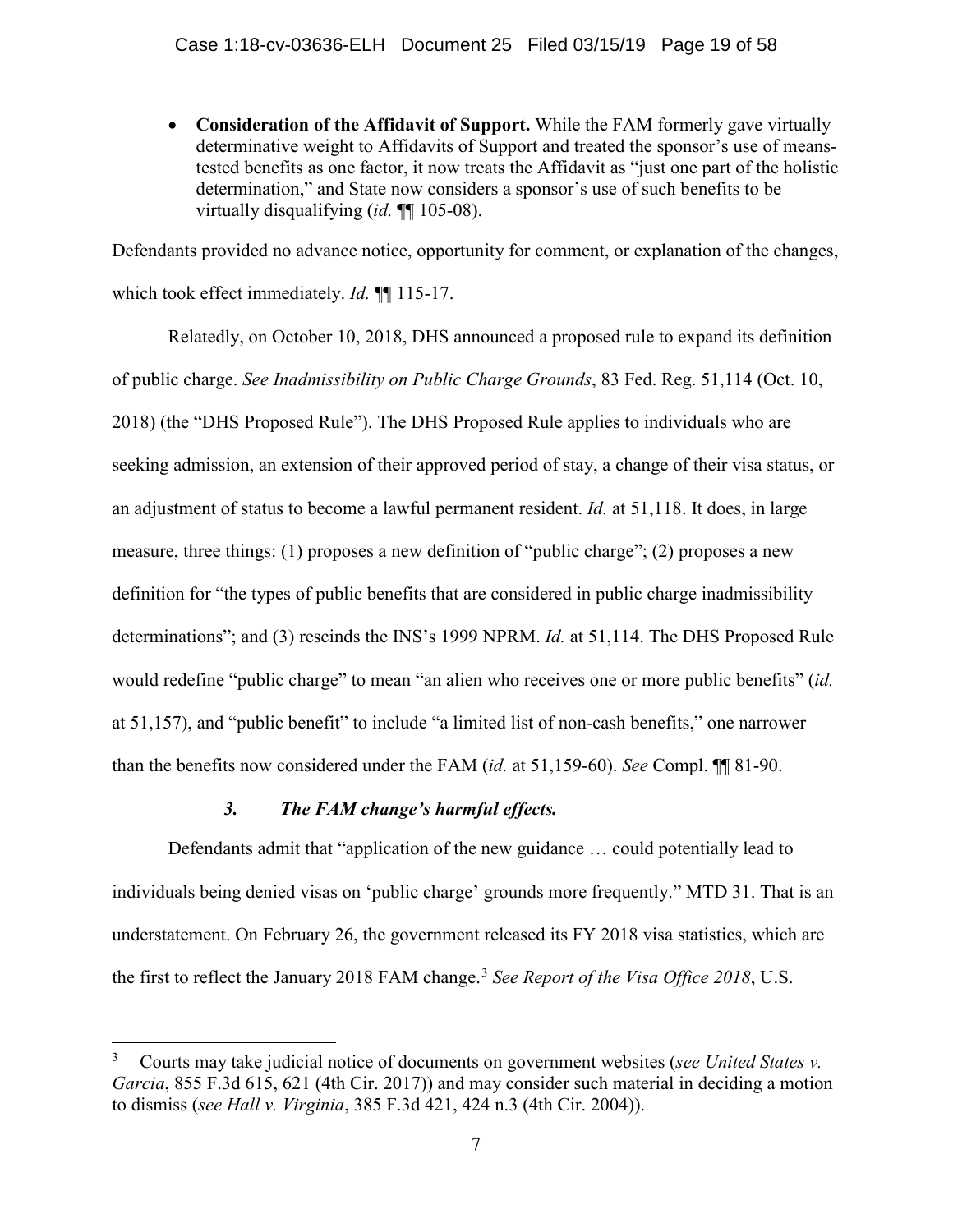### Case 1:18-cv-03636-ELH Document 25 Filed 03/15/19 Page 20 of 58

Dep't of State tbl. XX (2018), https://travel.state.gov/content/dam/visas/Statistics/AnnualReports /FY2018AnnualReport/FY18AnnualReport%20%20-%20TableXX.pdf. Those statistics show initial public charge ineligibility findings for immigrant visas and resulting denials have risen *four-fold*. *Compare id.* (13,450 initial findings, of which 5,518 were not overcome) *with Report of the Visa Office 2017*, U.S. Dep't of State tbl. XX (2017), https://travel.state.gov/content/dam /visas/Statistics/AnnualReports/FY2017AnnualReport/FY17AnnualReport-TableXX.pdf (3,237 initial findings, of which 1,221 were not overcome). The percentage of initial findings not overcome also increased from 37.7% in 2017 to 41% in 2018. *Id.*

The FAM change, and the resulting increase in ineligibility findings, deters immigrants, their families, and their sponsors from accepting public benefits—benefits for which they are eligible and which are designed to promote public health and economic self-sufficiency. Compl. ¶¶ 121-32. As explained above, federal agencies have long recognized that changes in public charge rules scare immigrants away from taking benefits; most recently, DHS concluded that the DHS Proposed Rule would lead to "the disenrollment or foregone enrollment of individuals in public benefits programs." 83 Fed. Reg. at 51,260; *see id.* at 51,260-68. That chilling effect is also corroborated by multiple studies (Compl. ¶¶ 121-25), court decisions on related subjects (*id.* ¶ 125 n.74), and reporting on the effects of public charge (*id.* ¶¶ 126-27).

#### **B. Proceedings in this Court.**

On November 28, 2018, Baltimore filed suit challenging the FAM change. Baltimore asserts three claims under the APA, alleging that the change is arbitrary and capricious, impermissibly retroactive, and was promulgated without notice and comment (Compl. ¶¶ 171- 86), and a claim under the Due Process Clause of the Fifth Amendment, alleging that the change was motivated by discriminatory animus in violation of the Clause's Equal Protection guarantee (*id.* ¶¶ 187-97). Baltimore alleges that the FAM change harms the city by interfering with its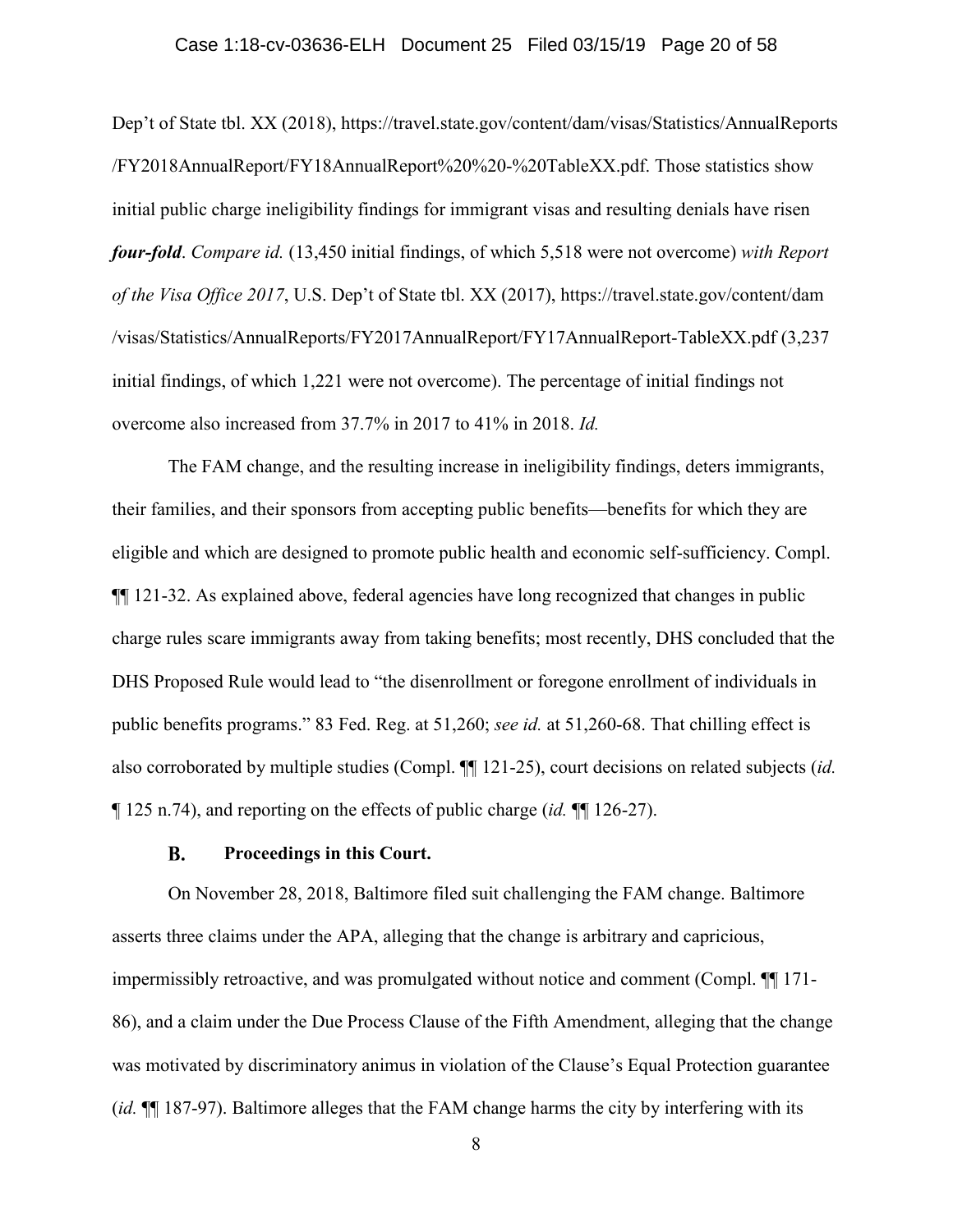own benefits programs (*id.* ¶¶ 137-55); forcing it to divert resources to counteract the FAM change (*id.* ¶¶ 156-61); and imposing costs on some of its programs as immigrants withdraw from federal and state programs (*id.* ¶¶ 162-70). Baltimore seeks a declaration that the FAM change is unlawful and an injunction barring Defendants from applying the change. *Id.* at 70-71.

On February 25, 2018, Defendants moved to dismiss the Complaint for lack of subject matter jurisdiction and failure to state a claim.

### **LEGAL STANDARD**

"To survive a motion to dismiss, a complaint must contain sufficient factual matter, accepted as true, 'to state a claim to relief that is plausible on its face.'" *Ashcroft v. Iqbal*, 556 U.S. 662, 678 (2009) (quoting *Bell Atl. Corp. v. Twombly*, 550 U.S. 544, 570 (2007)). The court must "accept as true all well-pleaded facts in a complaint and construe them in the light most favorable to the plaintiff." *Wikimedia Found. v. Nat'l Sec. Agency*, 857 F.3d 193, 208 (4th Cir. 2017). "Indeed, a court cannot 'favor[] its perception of the relevant events over the narrative offered by the complaint,' thereby 'recasting plausibility into probability.'" *Id.* (quoting *SD3, LLC v. Black & Decker (U.S.) Inc.*, 801 F.3d 412, 422 (4th Cir. 2015)).

Although Defendants' jurisdictional arguments arise under Rule  $12(b)(1)$ , the court must "accept the facts of the complaint as true as [it] would in context of a Rule 12(b)(6) challenge because defendants' motions to dismiss are facial challenges to standing that do not dispute the jurisdictional facts alleged in the complaint." *Kenny v. Wilson*, 885 F.3d 280, 287 (4th Cir. 2018). "General factual allegations of injury resulting from the defendant's conduct may suffice, for on a motion to dismiss [the court] presum[es] that general allegations embrace those specific facts that are necessary to support the claim." *Liberty Univ., Inc. v. Lew*, 733 F.3d 72, 89-90 (4th Cir. 2013) (quoting *Lujan v. Defs. of Wildlife,* 504 U.S. 555, 561 (1992)).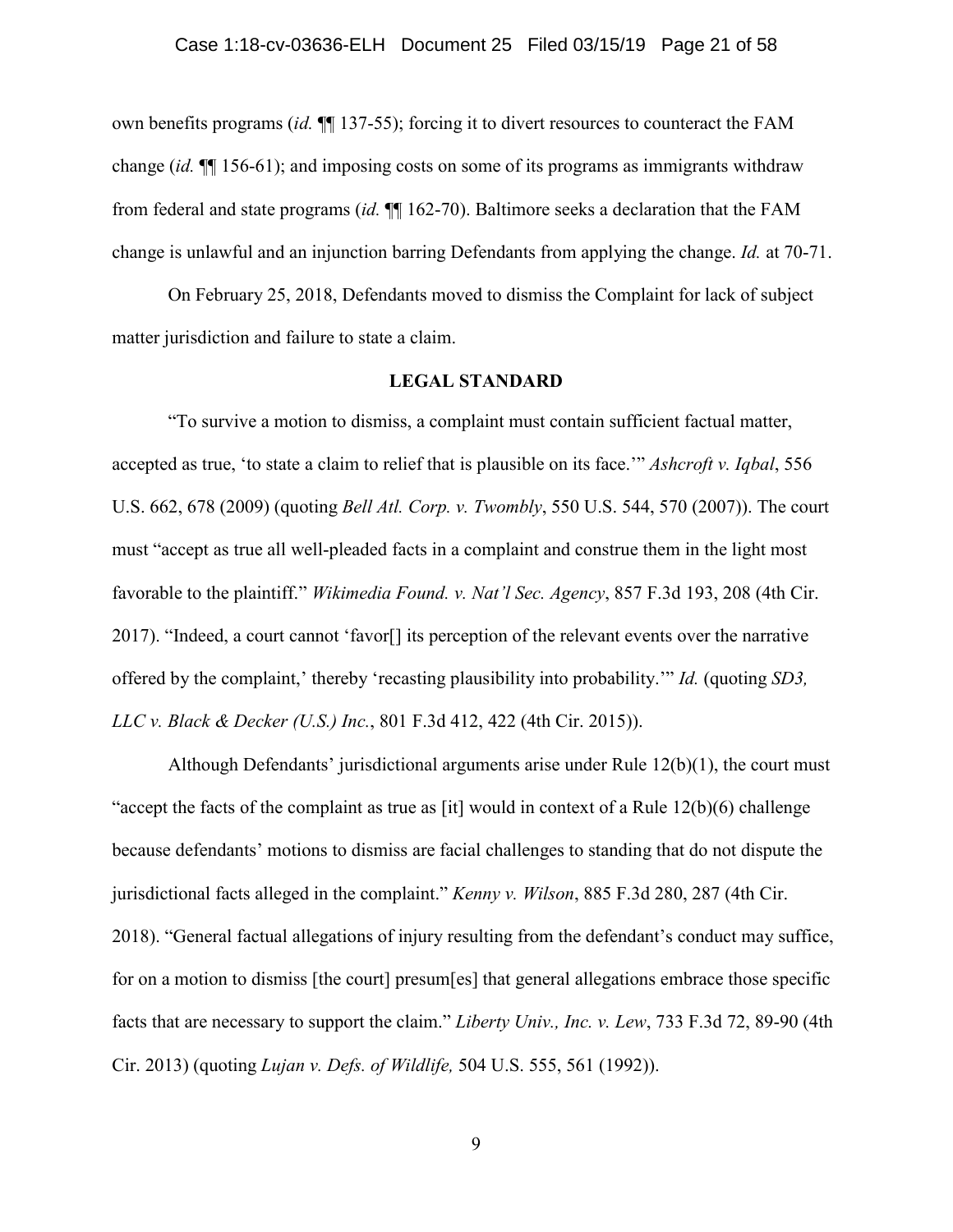### **ARGUMENT**

### **I. Baltimore has standing and its claims are ripe.**

To start, Baltimore has standing and its claims are ripe. *Cf.* MTD 11-22, 24-26. As alleged in detail (*see* Compl. ¶¶ 133-70), and discussed below, the FAM change deters Baltimore's immigrant residents and their families from accepting public benefits, frustrating Baltimore's programs, diverting its resources, and imposing additional costs on its budget. Thus, the Court has jurisdiction to decide the merits of Baltimore's claims.

#### $\mathbf{A}$ . **Baltimore has standing.**

"To meet the constitutional minimum requirements for standing to sue, a 'plaintiff must have ... suffered an injury in fact, ... that is fairly traceable to the challenged conduct of the defendant, and … that is likely to be redressed by a favorable judicial decision.'" *Curtis v. Propel Prop. Tax Funding, LLC*, 915 F.3d 234, 240 (4th Cir. 2019) (quoting *Spokeo, Inc. v. Robins*, 136 S. Ct. 1540, 1547 (2016)). This burden is not a demanding one: "plaintiffs are required only to state a *plausible* claim that each of the standing elements is present." *Attias v. Carefirst, Inc.*, 865 F.3d 620, 625 (D.C. Cir. 2017), *cert. denied*, 138 S. Ct. 981 (2018) (quotation omitted). "The bar of standing must not be set too high, lest many regulatory actions escape review contrary to the intent of Congress." *Doe v. Obama*, 631 F.3d 157, 163 (4th Cir. 2011); *see also District of Columbia v. Trump*, 291 F. Supp. 3d 725, 738 (D. Md. 2018) ("Injuryin-fact is not Mount Everest.") (quoting *Danvers Motor Co. v. Ford Motor Co.*, 432 F.3d 286, 294 (3d Cir. 2005) (Alito, J.)). Baltimore's allegations—which must be "accept[ed] … as true" (*Kenny*, 885 F.3d at 287)—easily clear this bar, showing that it has suffered three types of injuries that are fairly traceable to the FAM change and redressable by the Court.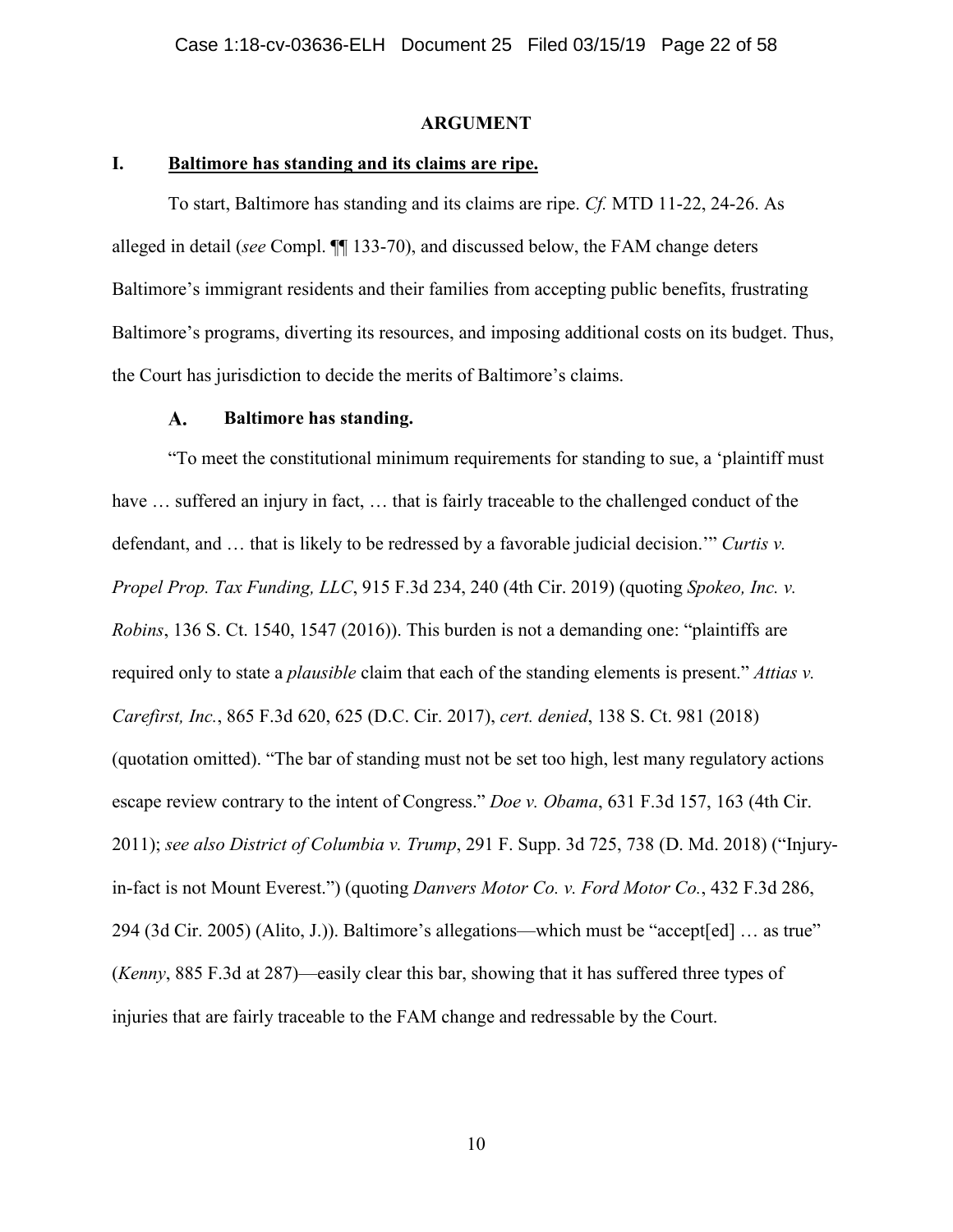### *1. Baltimore has alleged three plausible theories of injury-in-fact.*

Baltimore suffers three forms of ongoing proprietary injury, which courts have long held is a basis for municipal standing. A city has standing "when a harm *to the city itself* has been alleged." *Olmsted Falls v. F.A.A.*, 292 F.3d 261, 268 (D.C. Cir. 2002). "The 'proprietary interests' that a municipality may sue to protect are as varied as a municipality's responsibilities, powers, and assets," and include "management, public safety, [and] economic" harms. *Sausalito v. O'Neill*, 386 F.3d 1186, 1197-99 (9th Cir. 2004); *see Amador Cty. v. Salazar*, 640 F.3d 373, 378 (D.C. Cir. 2011) (finding standing where action "would increase the County's infrastructure costs and impact the character of the community"); *cf. District of Columbia*, 291 F. Supp. 3d at 745 (concluding that District of Columbia and Maryland had "successfully articulated injury-infact to at least some of their proprietary interests").

Specifically, Baltimore suffers proprietary injury from the profound interference with its policies and programs caused by Defendants' arbitrary, unexplained decision to alter the FAM in ways that discourage immigrants and their families from accepting public benefits. Defendants misconstrue Baltimore's injuries, reducing them to a single theory that the FAM change "will cause social problems that ultimately impose costs on the city." MTD 15. But in fact, Baltimore alleges *three* distinct theories of *ongoing* injury, none of which fit that description: (1) its residents are deterred from taking its public benefits, (2) it must divert resources to counter the effects of Defendants' actions, and (3) it pays increased costs in some of its programs. 4

As the Complaint explains, there is no contradiction between these theories of injury; some immigrants shift from federal programs—like Medicaid—to in-kind local programs—like free or reduced-cost health clinics—while other immigrants go without services at all. Compl.  $\P$  134-35. That diversity of responses is testament to the profound uncertainty and confusion caused by Defendants' actions. Indeed, DHS expressly noted in the DHS Proposed Rule that its changes would deter immigrants from taking benefits (*see* 83 Fed. Reg. at 51,268), while also imposing "costs to various entities that the rule does not directly regulate, such as hospital systems, state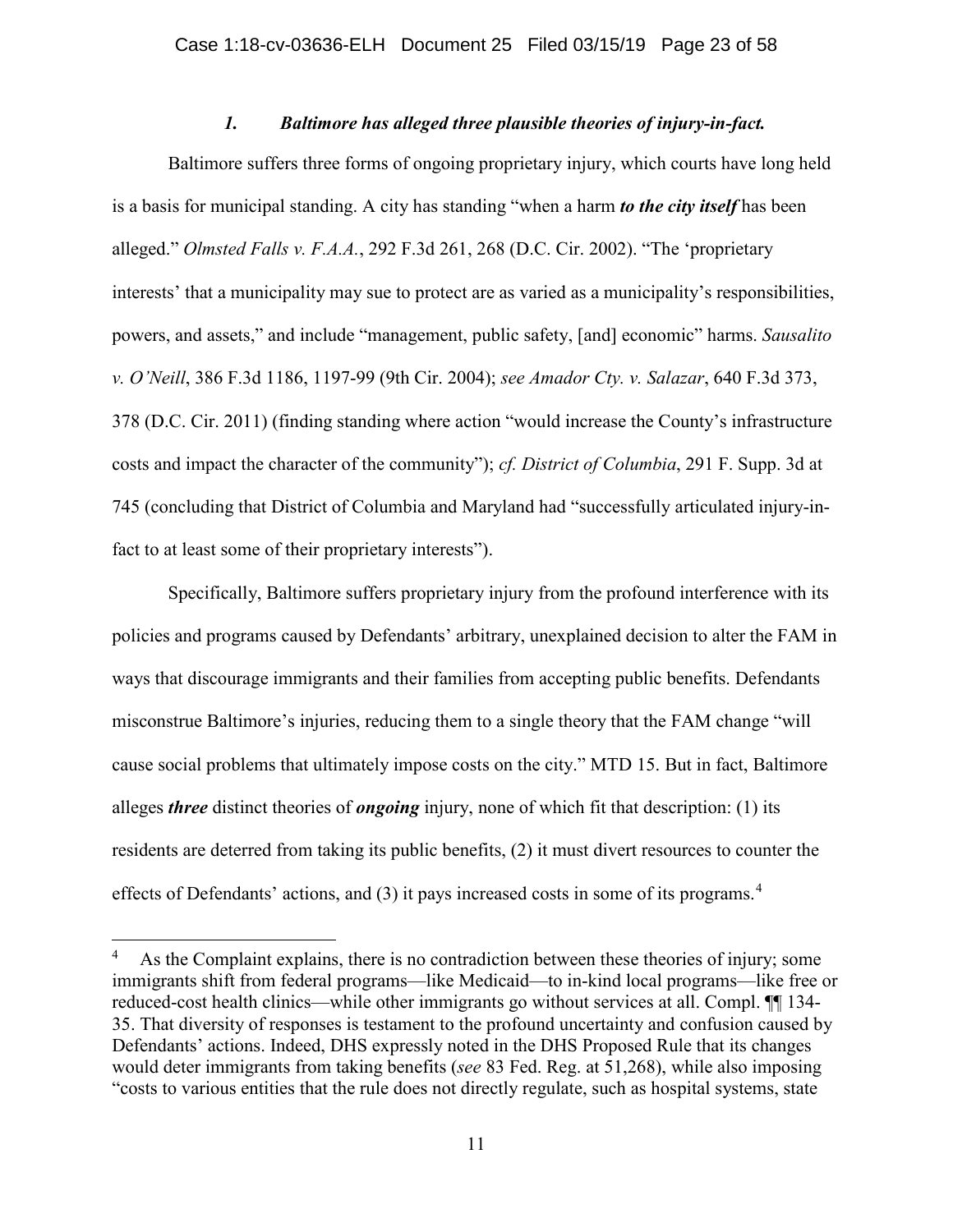### Case 1:18-cv-03636-ELH Document 25 Filed 03/15/19 Page 24 of 58

*First*, the FAM change deters immigrants and their families from availing themselves of Baltimore's public benefits, including its extensive health, housing, electricity and heating assistance, educational, and other programs. Compl. ¶¶ 121-55. That injury to Baltimore's "ability to function as a municipality in regulating persons and property" constitutes injury-infact. *Colo. River Indian Tribes v. Town of Parker*, 776 F.2d 846, 848-49 (9th Cir. 1985). Indeed, courts have long recognized that local and state governments possess "great latitude under their police powers to legislate as to the protection of the lives, limbs, health, comfort, and quiet of all persons." *Gonzales v. Oregon*, 546 U.S. 243, 270 (2006) (quotation omitted); *see also Stieberger v. Heckler*, 615 F. Supp. 1315, 1338 (S.D.N.Y. 1985) (noting the "legitimate interest of such localities in insuring the appropriate and lawful administration" of benefits). As the Complaint details, Baltimore operates, and wants widespread participation in, these programs for the benefit of immigrant families and the City alike. *See* Compl. ¶¶ 141-54. The FAM change therefore disrupts some of the most fundamental aspects of Baltimore's city government.

**Second,** Baltimore is injured by having to divert resources to adapting its programs to address the FAM change. *See* Compl. ¶¶ 156-61. A municipality suffers injury if it "divert[s] limited resources towards counteracting the injurious effects of a defendant's conduct, thus "threatening its ability to bear the costs of local government and to provide services." *New York v. Dep't of Commerce*, 351 F. Supp. 3d 502, 618 (S.D.N.Y. 2019) (quoting *Gladstone Realtors v. Vill. of Bellwood*, 441 U.S. 91, 110-11 (1979)); *see also Cty. of Cook v. Wells Fargo & Co.*, 115 F. Supp. 3d 909, 913-14 (N.D. Ill. 2015) ("[U]nder *Gladstone,* that is sufficient to allege a

 $\overline{a}$ 

agencies, and other organizations that provide public assistance" (*id.* at 51,260). Independent studies have likewise noted the resulting costs to other service providers. *See* Compl. ¶ 164. While the *size* of each of these injuries may vary, their *existence* and their *causes*—*i.e.*, injuryin-fact and causation—are indisputable.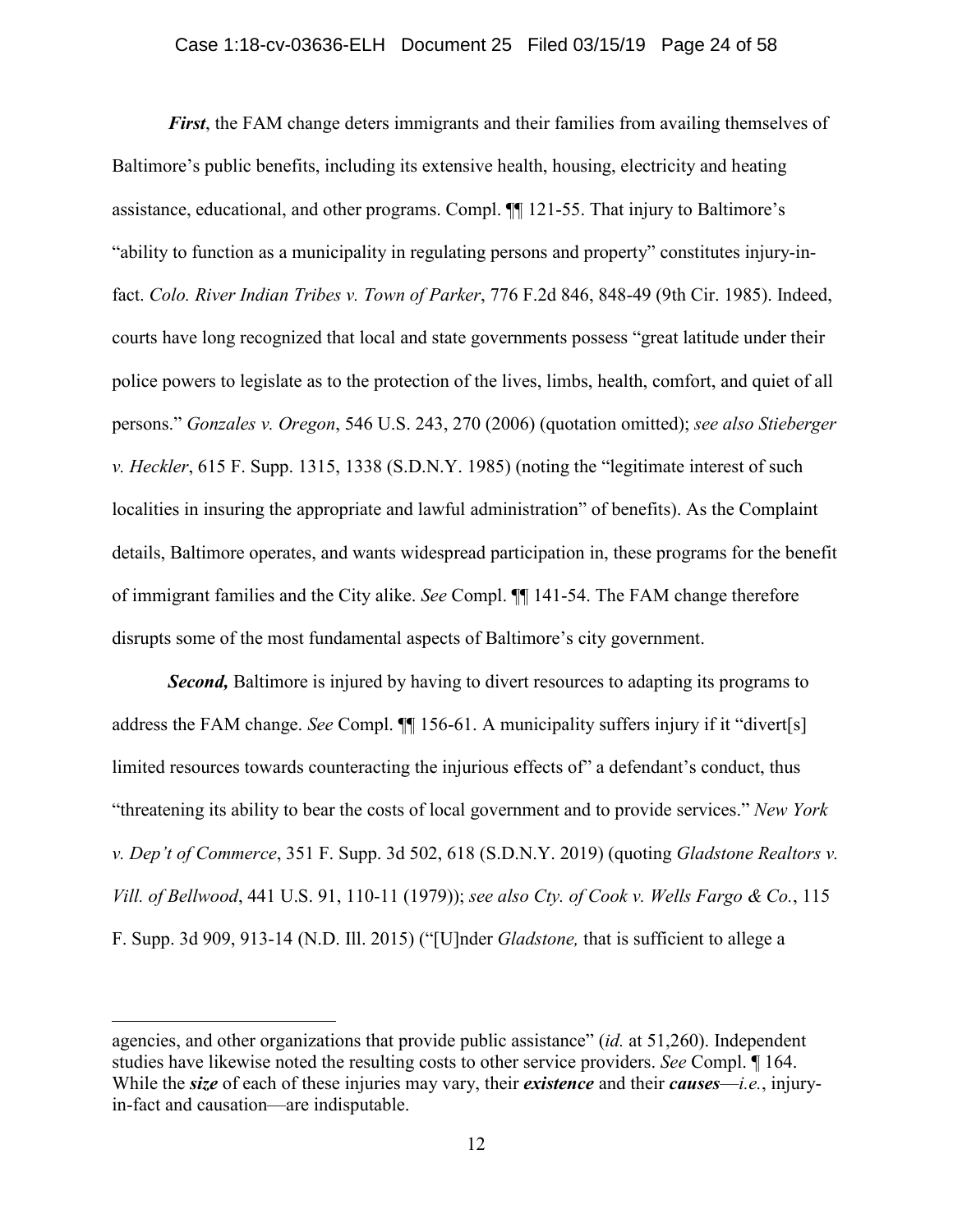### Case 1:18-cv-03636-ELH Document 25 Filed 03/15/19 Page 25 of 58

cognizable injury in fact."). Baltimore alleges four kinds of resources the FAM change has forced or will force it to divert if it remains valid: it has had to devote "substantial time and energy to analyzing the FAM change" (Compl. 157); it must provide any necessary "guidance and training" to employees (*id.* ¶ 158); it must "devote additional staff time and resources to encouraging" immigrants to take benefits (*id.* ¶ 159); and it must consider what to tell potential recipients about the FAM change (*id.* ¶ 161). These injuries, too, are ones that DHS recognized in its Proposed Rule. *See* 83 Fed. Reg. at 51,118, 51,260, 51,270.

*Third*, Baltimore suffers increased costs for some of its programs—particularly in-kind benefits programs, like health clinics, that do not track immigration status—as well as downstream costs that result when immigrants cannot get the benefits they need. *See* Compl. ¶¶ 162-70. "[F]inancial harm is a classic and paradigmatic form of injury in fact." *Air Evac EMS, Inc. v. Cheatham*, 910 F.3d 751, 760 (4th Cir. 2018) (quotation omitted). Government entities therefore have standing where federal action cause them to "incur expenses" they would not otherwise have incurred. *Batalla Vidal v. Duke*, 295 F. Supp. 3d 127, 158-59 (E.D.N.Y. 2017). For example, the court in *Pennsylvania v. Trump* held that Pennsylvania was injured by the federal government's contraceptive opt-out rules because it would "have to increase its expenditures for State and local programs providing contraceptive services." 281 F. Supp. 3d 553, 567 (E.D. Pa. 2017). Similarly, Baltimore can expect to pay more to fund programs that experience increased demand (Compl.  $\P$  162-66) and to manage the social problems that result when residents go without needed health, food, housing, and other benefits *(id.* ¶ 167-70).

Defendants object that each of these injuries are "indirect" harms, because the FAM change does not "directly regulate[] the City." MTD 15. But that is a red herring. As explained in greater detail with respect to causation, "standing does not require the challenged action to be the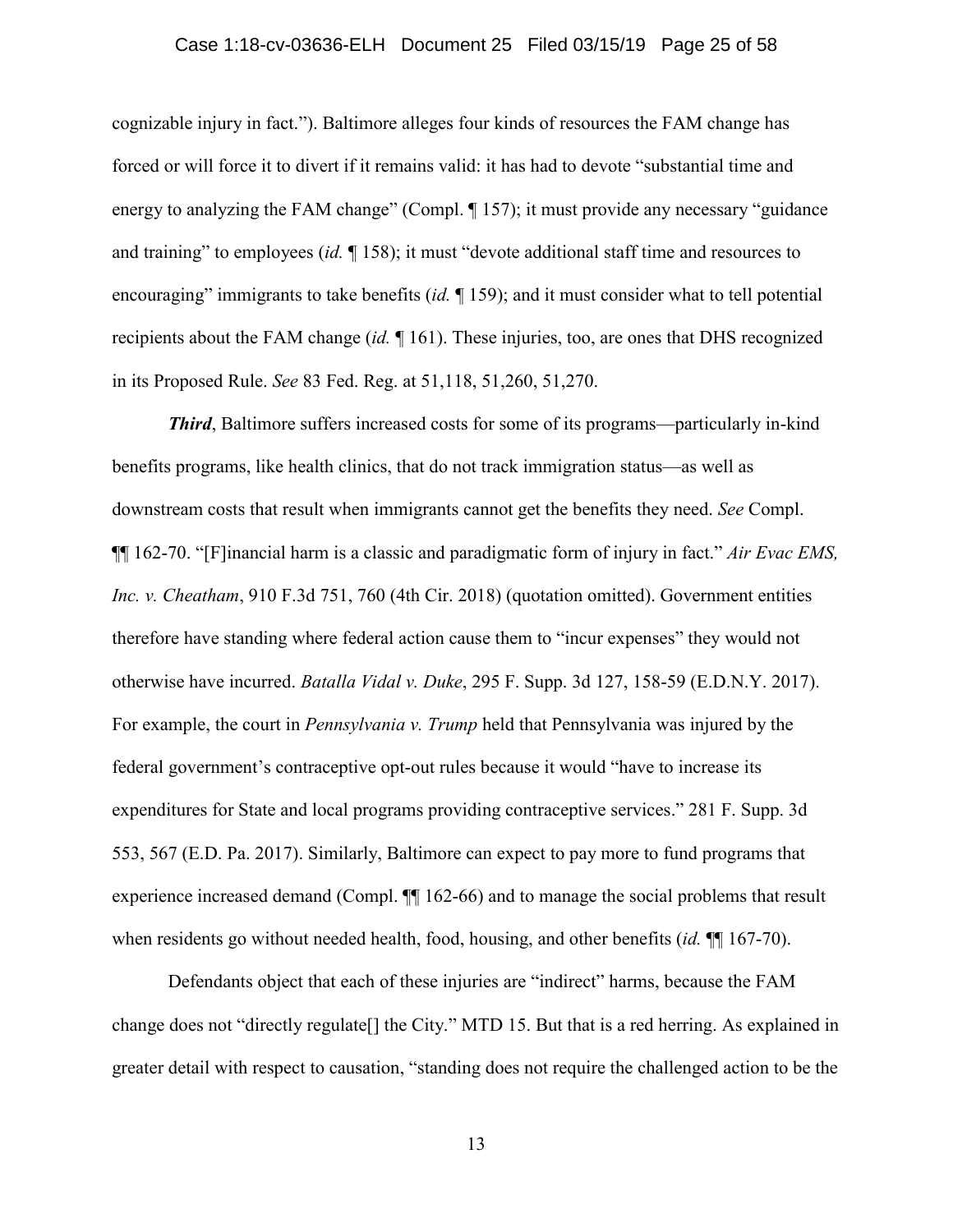### Case 1:18-cv-03636-ELH Document 25 Filed 03/15/19 Page 26 of 58

sole or even immediate cause of the injury." *Sierra Club v. Dep't of the Interior*, 899 F.3d 260, 284 (4th Cir. 2018). Although the FAM change does not "affect any person's eligibility" to take public benefits (MTD 15), it penalizes those that do. And while it does not bar Baltimore from providing benefits, it plainly "affect[s] the City of Baltimore's ability to deliver services" (*id.*) by deterring residents from using them. A barrier by any other name is still a barrier.

Defendants also assert that Baltimore's theories of injury "rel[y] on speculation about what might happen to the City depending on how Baltimore residents react to the guidance." MTD 15-16. But the chilling effect of Defendants' attempts to expand who constitutes a public charge, including the FAM change, is corroborated by *the federal government's own statements*, including from just months ago—far more than the "speculation" and "conjecture" at issue in *Lujan* and *Clapper.* In its proposed rule released last October, DHS recognized that "[r]esearch shows that when eligibility rules change for public benefits programs there is evidence of a 'chilling effect' that discourages immigrants from using public benefits programs," and that individuals "may choose to disenroll from or forego enrollment in a public benefits program" as a result. 83 Fed. Reg. at 51,268. Those findings echoed findings made by INS nearly 20 years earlier, in its 1999 NPRM and Field Guidance, that immigrants choose not to apply for public benefits when they "fear the negative immigration consequences of potentially being deemed a 'public charge.'" 64 Fed. Reg. at 28,676. DHS therefore concluded—indeed, reaffirmed—that its proposed rule could deter up to hundreds of thousands of individuals from taking benefits. 83 Fed. Reg. at 51,268. Thus, "[t]he government's own statements undermine its argument" that Baltimore's injuries are "speculative." *Council of Parent Attorneys & Advocates, Inc. v. DeVos*, -- F. Supp. 3d --, 2019 WL 1082162, at \*10 (D.D.C. 2019).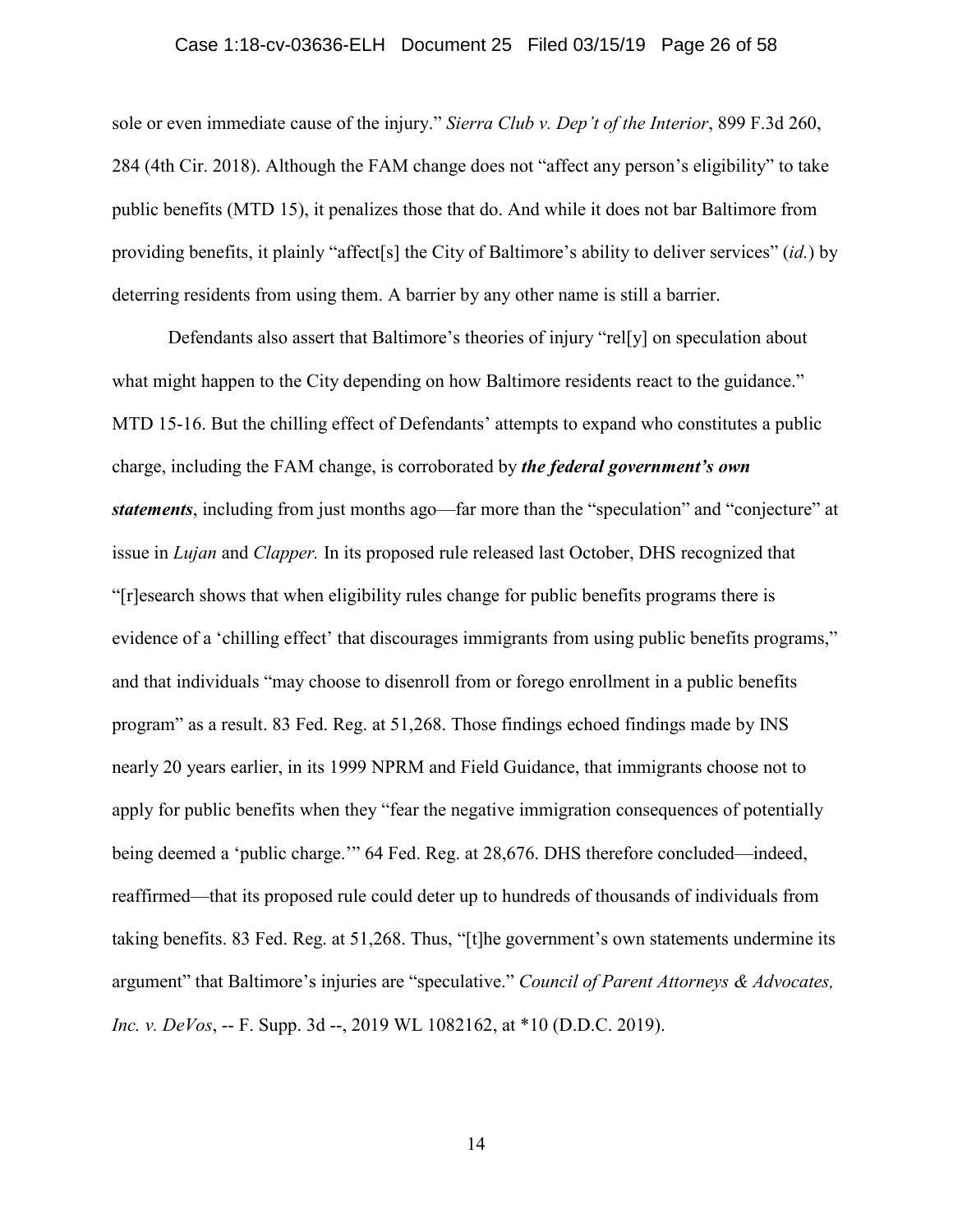### Case 1:18-cv-03636-ELH Document 25 Filed 03/15/19 Page 27 of 58

The Complaint corroborates the chilling effect in three additional ways. *First,* the Complaint cites multiple independent studies finding a chilling effect, including studies by USDA, the Urban Institute, the Migration Policy Institute, and the Center on Budget and Policy Priorities. *See* Compl. ¶ 123 & nn.69-72. *Second,* several recent court decisions have recognized that fear of immigration consequences deters immigrants from accessing necessary public benefits and services. *See id.* ¶ 125 n.74 (citing *Philadelphia v. Sessions*, 309 F. Supp. 3d 289, 297-300, 341 (E.D. Pa. 2018); *Chicago v. Sessions*, 321 F. Supp. 3d 855, 862 (N.D. Ill. 2018)). *Third,* multiple recent news reports and studies have attributed families' decisions to drop out of benefits programs to immigration concerns, including in Baltimore specifically. *See id.* ¶¶ 126- 27. The dramatic increase in the number of visa denials following the FAM change only underscores the sweeping effect of Defendants' actions. *See supra* pages 7-8. These factual allegations provide far more than what is required to show injury for standing purposes.

Finally, Defendants offer two responses to Baltimore's diversion-of-resources theory of injury. MTD 18-19. *First,* Defendants say that Baltimore's expenditures on "education" and "outreach" do not count because they resulted from the City's "own decision to conduct those activities," citing the Fourth Circuit's decision in *Lane v. Holder*. MTD 18. But *Lane* acknowledged that "[a]n organization may suffer an injury in fact when a defendant's actions impede its efforts to carry out its mission," resulting in a "drain on its resources." 703 F.3d 668, 674-75 (4th Cir. 2012). As *Lane* and the cases on which it relied make clear, the fundamental distinction is between expenditures necessary to avert harm from the defendant's actions, like those here, and circumstances where the plaintiff "would have been totally unaffected if it had simply refrained from making the re-allocation." *Fair Emp't Council of Greater Wash., Inc. v. BMC Mktg. Corp.*, 28 F.3d 1268, 1276-77 (D.C. Cir. 1994). Indeed, Fourth Circuit district courts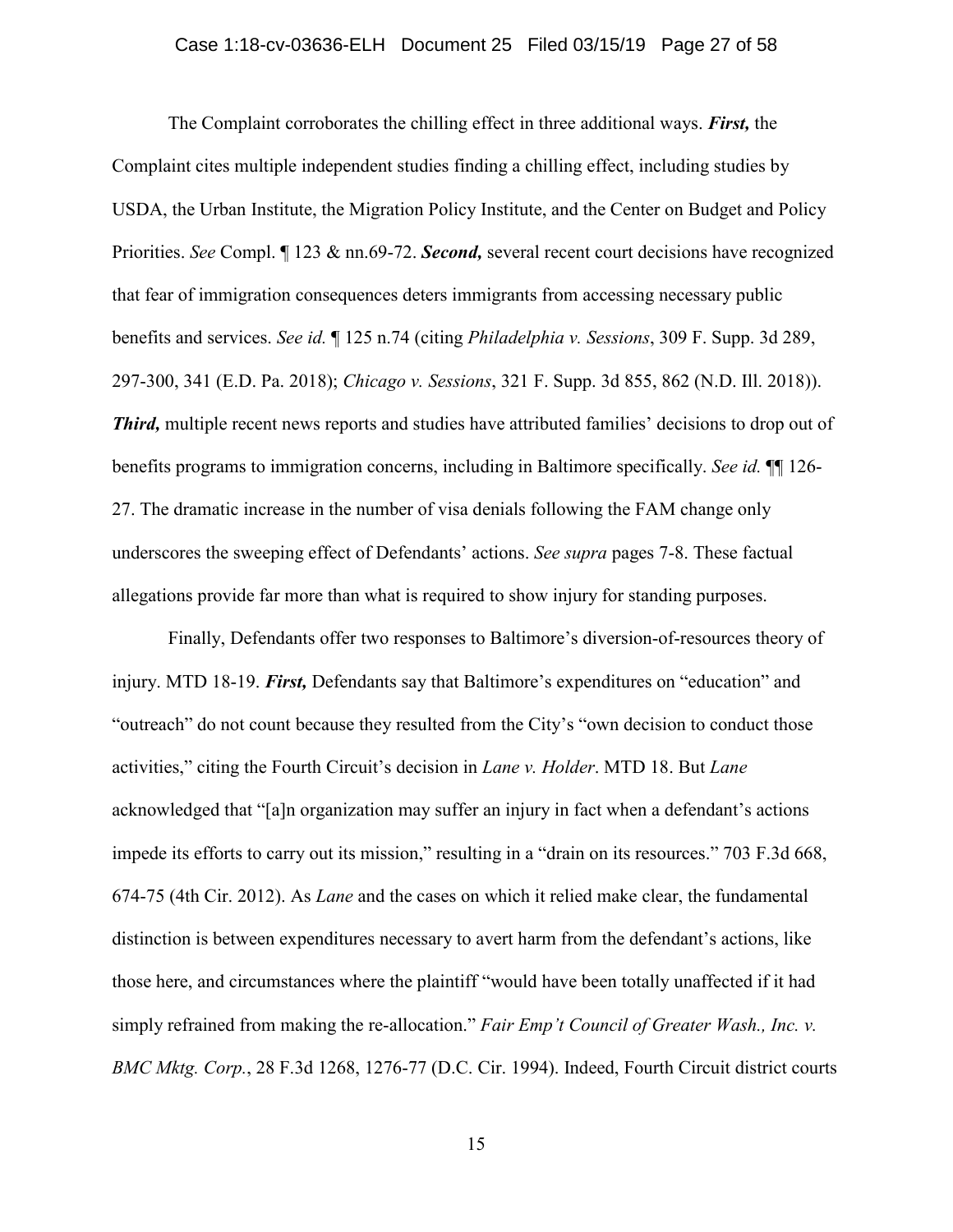### Case 1:18-cv-03636-ELH Document 25 Filed 03/15/19 Page 28 of 58

have made clear that a diversion-of-resources theory like that alleged by Baltimore is consistent with *Lane*. *See, e.g.*, *PETA v. Tri-State Zoological Park of W. Md., Inc.*, 2018 WL 6324806, at \*2 n.1 (D. Md. 2018); *Action NC v. Strach*, 216 F. Supp. 3d 597, 616 (M.D.N.C. 2016).

*Second,* Defendants assert that Baltimore's injuries lack "a nexus to the substantive character of the statute or regulation at issue," without clarifying what they think that standard means or why Baltimore's injuries do not meet it. MTD 18 (quoting *Diamond v. Charles*, 476 U.S. 54, 70 (1986)). On its face, however, Baltimore's need to adjust its programs to counteract the FAM change is related to the substance of the FAM change. *Diamond* held only that a litigant's interest in fees "is wholly unrelated to the subject matter of the litigation" and "only a byproduct of the suit itself," and so does not constitute injury-in-fact. 476 U.S. at 70-71. To the extent *Diamond* has significance outside the context of attorneys' fees, courts have applied it to mean nothing more than what the Fourth Circuit recognized in *Lane*: that a plaintiff "may not allege the drain on its resources from conducting th[e] litigation as injury in fact." *Haitian Refugee Ctr. v. Gracey*, 809 F.2d 794, 799 n.2 (D.C. Cir. 1987). Again, Baltimore alleges nothing of the sort. Rather, it alleges that Defendants' actions have "impair[ed]" (*Barnes v. Shalala*, 865 F. Supp. 550, 561 (W.D. Wis. 1994)) and forced it to "adjust" its programs (*Shays v. F.E.C.*, 337 F. Supp. 2d 28, 45-46 (D.D.C. 2004), *aff'd*, 414 F.3d 76 (D.C. Cir. 2005)) injuries courts have found to possess a sufficient "nexus" under *Diamond*.

In short, Baltimore's injuries—residents withdrawing from city programs, diverted resources, and financial costs—are quintessential injuries-in-fact. Baltimore's factual allegations detailing those injuries amply satisfy its pleading burden.<sup>5</sup>

 <sup>5</sup> Defendants also address several theories of standing Baltimore does not assert. Baltimore does not assert a parens patriae theory of standing; it asserts only proprietary theories grounded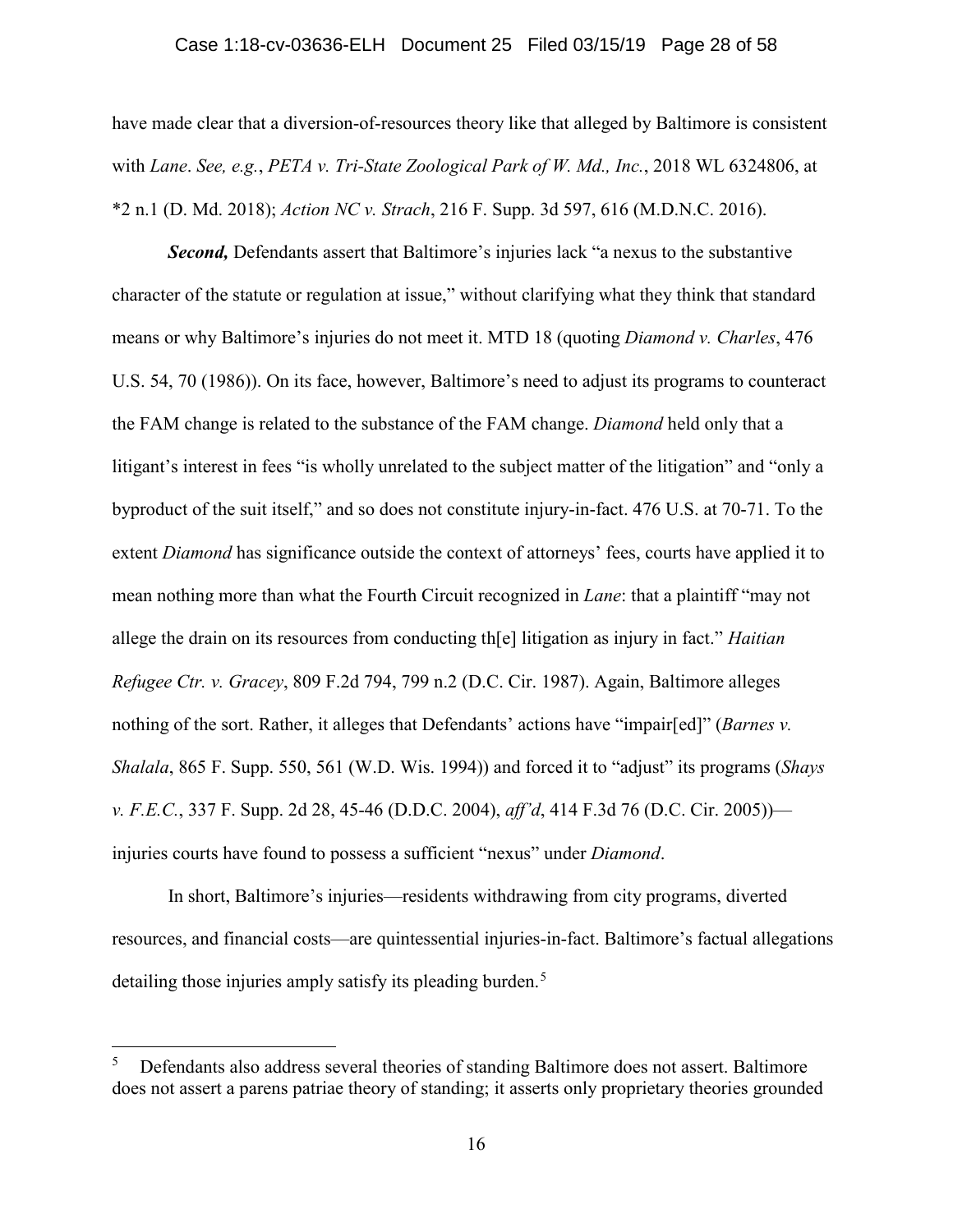### *2. Baltimore's injuries are fairly traceable to the FAM change and redressable by this Court.*

For many of the same reasons that Baltimore has adequately alleged injuries-in-fact, it has adequately connected those injuries to the chilling effect of the FAM change. *See Friends of the Earth, Inc. v. Gaston Copper Recycling Corp.*, 204 F.3d 149, 154 (4th Cir. 2000) (explaining that the prongs of standing "often overlap[]"). The causation requirement "necessitates only that the alleged injury be 'fairly traceable' to the complained-of action." *Libertarian Party of Virginia v. Judd*, 718 F.3d 308, 315 (4th Cir. 2013) (quotation omitted).

Defendants object that they are not responsible for Baltimore's injuries because they "depend[] on the independent choices of Baltimore residents." MTD 16. But those choices are, in fact, *dependent* on Defendants' actions, and therefore pose no bar to standing. "It is impossible to maintain[] … that there is no standing to sue regarding action of a defendant which harms the plaintiff only through the reaction of third persons." *Block v. Meese*, 793 F.2d 1303, 1309 (D.C. Cir. 1986) (Scalia, J.). In fact, "the causation element of standing does not require the challenged action to be the sole or even immediate cause of the injury." *Sierra Club*, 899 F.3d at 284.

Instead, a plaintiff need only demonstrate that third parties will respond to a defendant's actions in a manner that produces plaintiff's injuries. "While the defendant's conduct need not be the last link in the causal chain, the plaintiff must be able to demonstrate that the alleged harm was caused by the defendant, as opposed to the 'independent action of some third party not before the court.'" *Air Evac EMS*, 910 F.3d at 760 (quoting *Frank Krasner Enters., Ltd. v. Montgomery Cty.*, 401 F.3d 230, 234 (4th Cir. 2005)). "What matters is not the 'length of the

 $\overline{a}$ 

in harm to its policies, programs, and budget. *Cf.* MTD 18-19 & n.9. Baltimore also does not assert that discrimination against Baltimore's immigrant residents independently gives Baltimore *standing*; it asserts only that, as Defendants seem to concede, a jus tertii theory permits Baltimore to raise the *rights* of those residents. *Cf. id.* at 19-20 & n.10.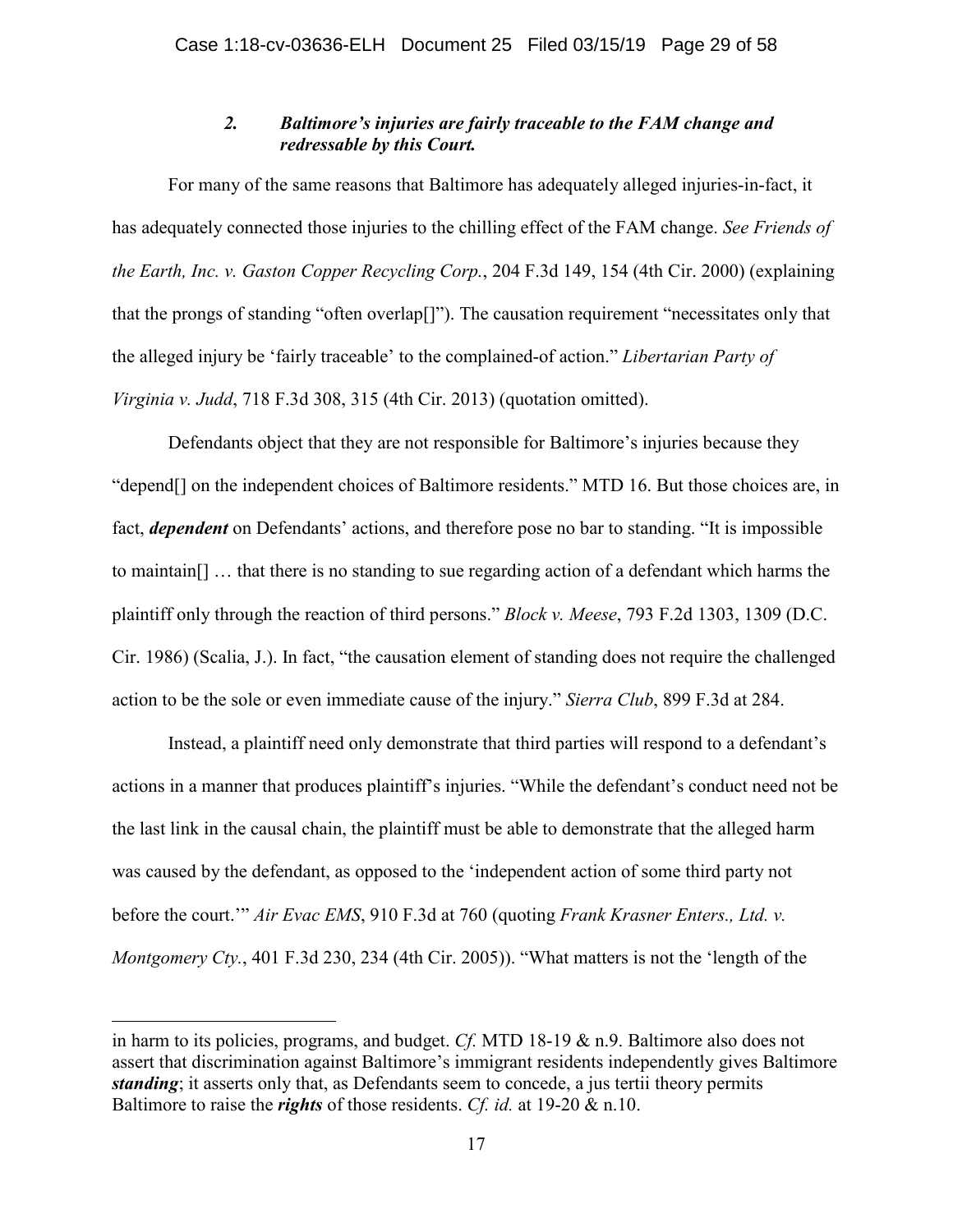### Case 1:18-cv-03636-ELH Document 25 Filed 03/15/19 Page 30 of 58

chain of causation,' but rather the 'plausibility of the links that comprise the chain.'" *Nat'l Audubon Soc'y, Inc. v. Davis*, 307 F.3d 835, 849 (9th Cir. 2002) (quoting *Autolog Corp. v. Regan*, 731 F.2d 25, 31 (D.C. Cir. 1984)). Ultimately, the question is whether the plaintiff's injury "can be fairly traced through the third party's intervening action back to [the defendant]" (*District of Columbia*, 291 F. Supp. 3d at 749) through means like "statistical analysis, common sense, or record evidence" (*New York*, 351 F. Supp. 3d at 576).

Baltimore's injuries can be fairly traced to the FAM change in two ways. *First,* by penalizing Baltimore residents who take public benefits, the FAM change determines or coerces their actions. The Supreme Court and the Fourth Circuit have both emphasized that one way the causation element of standing can be satisfied is "where the plaintiff suffers an injury that is 'produced by [the] determinative or coercive effect' of the defendant's conduct 'upon the action of someone else.'" *Lansdowne on the Potomac Homeowners Ass'n, Inc. v. OpenBand at Lansdowne, LLC*, 713 F.3d 187, 197 (4th Cir. 2013) (quoting *Bennett v. Spear*, 520 U.S. 154, 169 (1997)). In this context, coercion includes conduct that "imposes a powerful incentive" by assessing "large penalties." *Star Sci. Inc. v. Beales*, 278 F.3d 339, 359 (4th Cir. 2002).

Here, Defendants have coerced, and are continuing to coerce, the decisions of Baltimore's immigrant residents by threating them with immigration consequences if they accept public benefits. Indeed, courts applying *Landsdowne* have held that a third party's fear of jeopardizing their immigration status is precisely the kind of "determinative or coercive effect" that establishes causation. In *Kravitz v. Department of Commerce*, Judge Hazel concluded that the plaintiffs had standing to challenge the addition of a citizenship question to the decennial census based on allegations that the Census Bureau could be "perceived as an enforcement agency, which would cause [noncitizen] respondents to misunderstand or mistrust the census and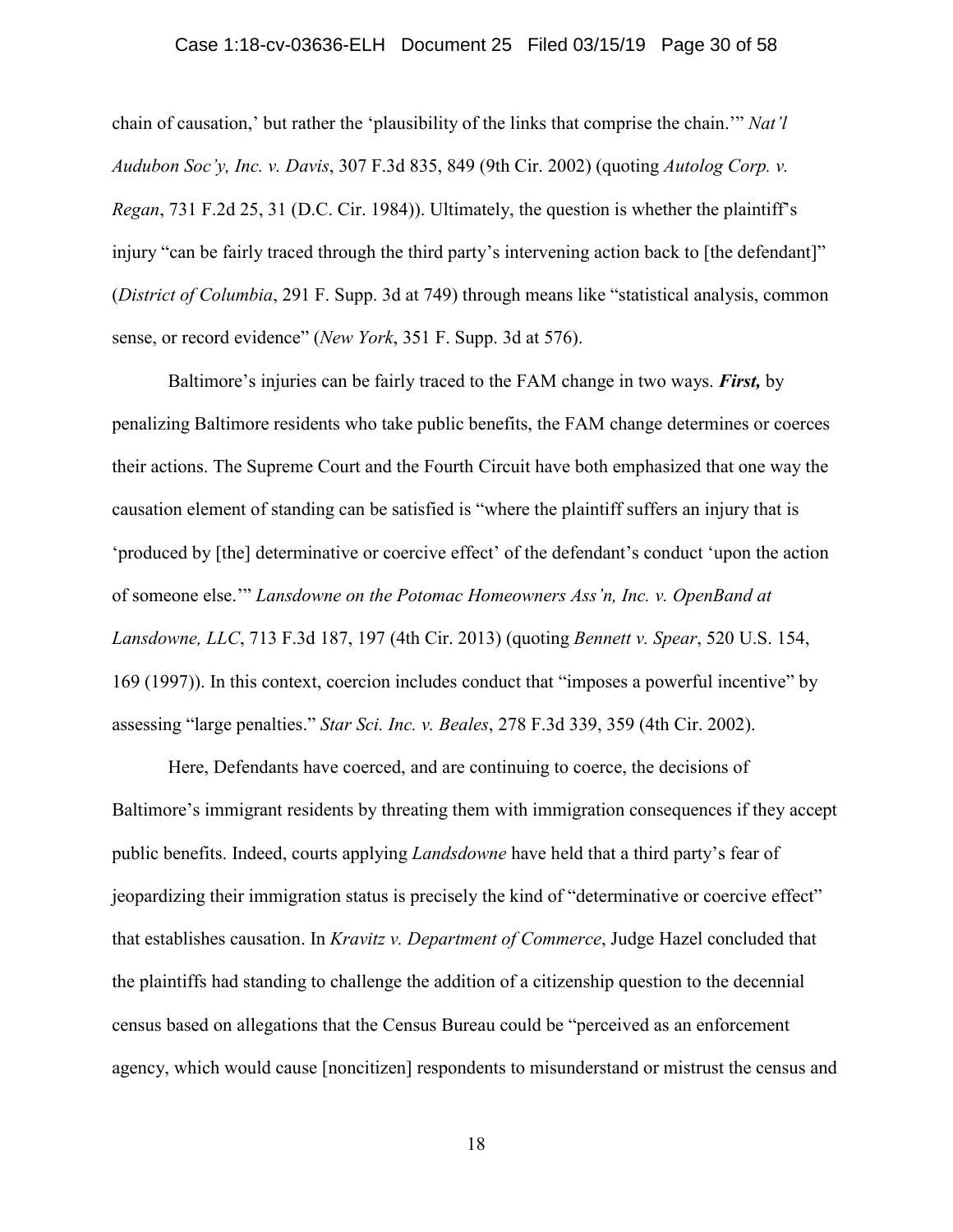### Case 1:18-cv-03636-ELH Document 25 Filed 03/15/19 Page 31 of 58

fail or refuse to respond." 336 F. Supp. 3d 545, 560 (D. Md. 2018). Notably, those allegations included, as the DHS allegations do here, "the Census Bureau's own internal findings." *Id.*; *see also La Union del Pueblo Entero v. Ross*, 353 F. Supp. 3d 381, 390 (D. Md. 2018) (crediting allegations that "government action will directly cause through 'coercive effect' those individuals to refuse to answer"). Forcing immigrants to choose between risking their status and forgoing public assistance counts as determination and coercion, under any interpretation.

*Second,* Defendants' actions are a "substantial factor motivating" the decisions of Baltimore's immigrant residents, which independently renders Baltimore's injury traceable and redressable. *Tozzi v. U.S. Dep't of Health & Human Servs.*, 271 F.3d 301, 308 (D.C. Cir. 2001) (quoting *Cmty. for Creative Non–Violence v. Pierce*, 814 F.2d 663, 669 (D.C. Cir. 1987)). Courts do "not require proof that the government conduct had a coercive effect on the third party's action," so long as the court can "predict how the third party would likely act in response." *New York*, 351 F. Supp. 3d at 576. Relatedly, a plaintiff "need not show that a particular defendant is the *only* cause of their injury." *Nat. Res. Def. Council, Inc. v. Watkins*, 954 F.2d 974, 980 (4th Cir. 1992) (emphasis added). As explained above, the chilling effect of the FAM change is predictable, even if other factors might also affect an immigrant's decision to accept benefits.

In response to Baltimore's showing on causation, Defendants largely recite the facts of several cases where plaintiffs failed to meet the standards outlined above. MTD 16-18. But none of them hold that injuries cease to be fairly traceable when they involve third parties. Indeed, Fourth Circuit district courts have distinguished *Frank Krasner Enterprises* and *Friends for Ferrell Parkway* where, as here, the third parties' choices are "sufficiently predictable." *Congaree Riverkeeper, Inc. v. Carolina Water Serv., Inc.*, 248 F. Supp. 3d 733, 747 (D.S.C. 2017). *Lane v. Holder* is even further afield; the plaintiffs' injuries there were attributable to the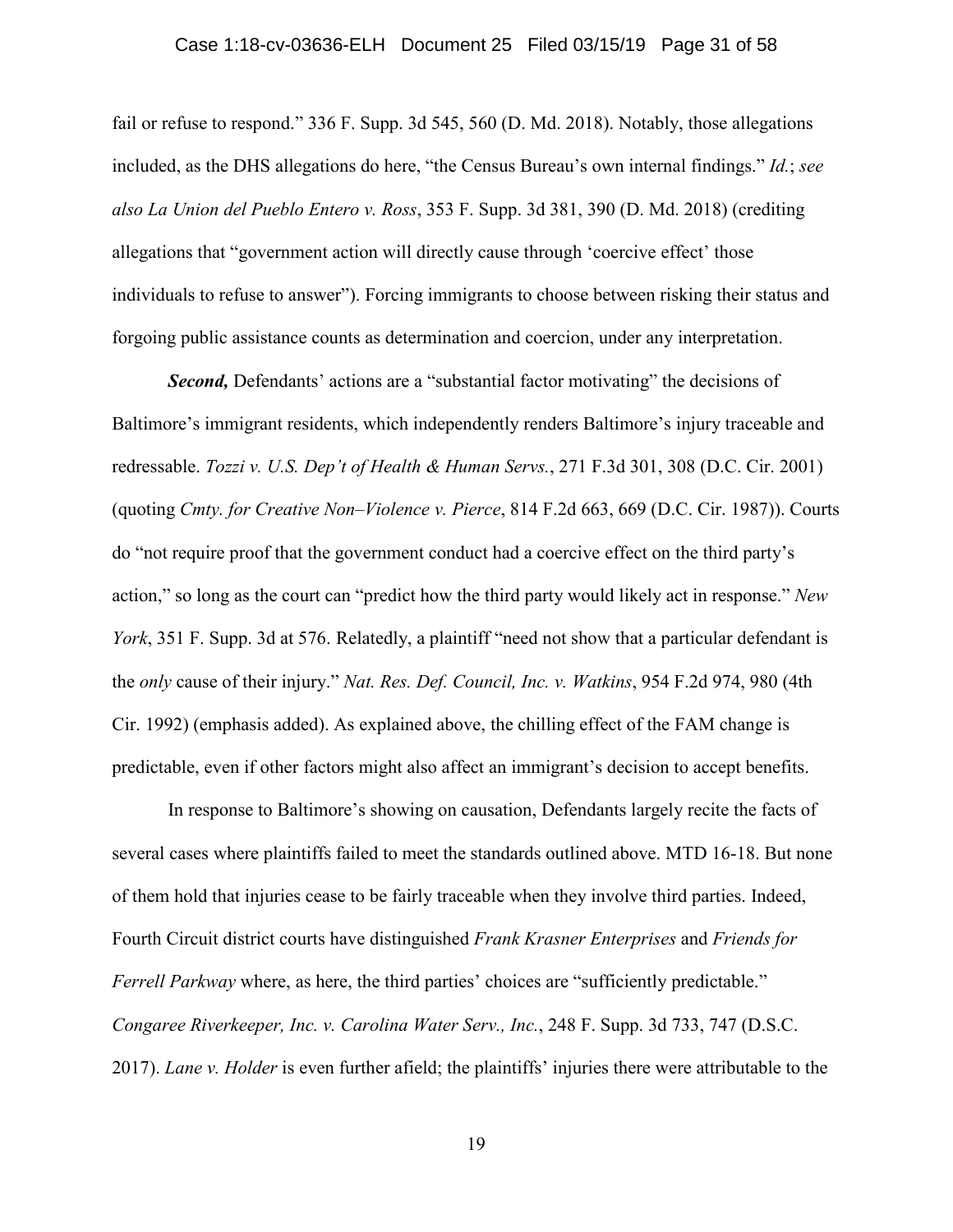### Case 1:18-cv-03636-ELH Document 25 Filed 03/15/19 Page 32 of 58

independent decisions of federal firearms licensees to charge transfer fees, decisions which the defendants did not control or influence at all. *See* 703 F.3d at 674.

Defendants devote more attention to *Frank Krasner Enterprises*, asserting that Baltimore's showing is weaker because the *Krasner* plaintiff showed that the third party's actions "were plainly a direct response" to the challenged county ordinance. MTD 17. But that is only a partial description of the facts in *Krasner*. The plaintiff's injury, increased prices for its gun shows, was several steps removed from the ordinance, which prohibited funding for venues hosting firearm events; the ordinance did not bar the venue from doing business with the plaintiff (401 F.3d at 236); the venue might not receive any county funding in the future anyway (*id.* at 233 n.4); the venue independently wished to "steer clear of taking a political position" (*id.* at 233); and, presumably, the plaintiff could find other space. On those facts, the Court held that a plaintiff lacks standing to challenge "a law [that] only indirectly raises [the plaintiff's] prices by withholding funding to a third party not before the court." *Id.* at 236. In contrast, the FAM change imposes severe, nonmonetary penalties on immigrants who accept benefits.

For these reasons, Baltimore's injuries would also be redressed if Defendants were required to adhere to the previous version of the FAM in adjudicating visas. As the Fourth Circuit has explained, an injury is redressable where "the court's decision would reduce 'to some extent' plaintiffs' risk of additional injury." *Carter v. Fleming*, 879 F.3d 132, 138 (4th Cir. 2018) (quoting *Massachusetts v. EPA*, 549 U.S. 497, 526 (2007)). That is the case here, where an order preventing Defendants from applying the FAM change would allow immigrants and their families to receive federal, state, and local non-cash public benefits without fearing immigration consequences, just as they would otherwise. Thus, Baltimore has adequately pleaded the traceability and redressability elements of Article III standing.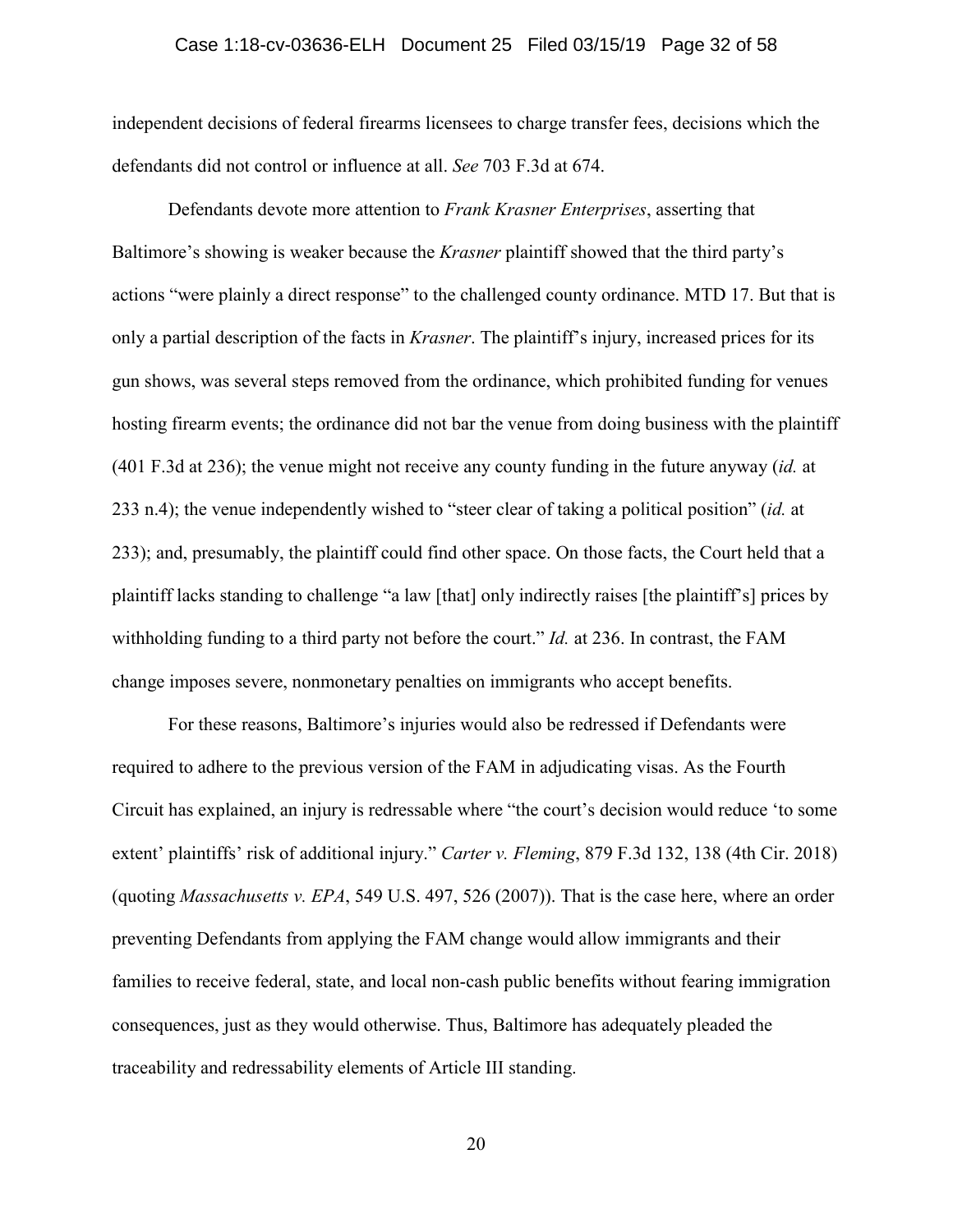### *3. Baltimore has prudential standing.*

Defendants also challenge several aspects of Baltimore's standing on prudential grounds, including the limits on asserting the rights of a third party via a jus tertii theory (at MTD 19-20  $\&$ n.10) and the zone-of-interests test (*id.* at 24-26). *See Craig v. Boren*, 429 U.S. 190, 193 (1976) ("[L]imitations on a litigant's assertion of jus tertii are not constitutionally mandated."); *Carnell Const. Corp. v. Danville Redevelopment & Hous. Auth.*, 745 F.3d 703, 713 (4th Cir. 2014) (describing the zone-of-interests test as one of "the standing doctrine's judicially imposed, prudential limits on federal jurisdiction"). Neither bars Baltimore's suit.

With respect to third-party standing, by "fail [ing] to develop th[e] argument to any extent in [their] brief" aside from a citation to a single case (*see* MTD 20 n.10), Defendants have waived any challenge to Baltimore's reliance on the rights of its residents. *Belk, Inc. v. Meyer Corp., U.S.*, 679 F.3d 146, 152 n.4 (4th Cir. 2012). Regardless, Baltimore adequately pleads a jus tertii theory. It suffers injury-in-fact, for the reasons explained above; it has the requisite "close relationship" to the immigrant residents it serves (*see, e.g.*, *A Helping Hand, LLC v. Baltimore Cty.*, 515 F.3d 356, 364 (4th Cir. 2008); *Stuart v. Loomis*, 992 F. Supp. 2d 585, 610-11 (M.D.N.C.), *aff'd sub nom. Stuart v. Camnitz*, 774 F.3d 238 (4th Cir. 2014)); and its immigrant residents face impediments to bringing their claims (*see Exodus Refugee Immigration, Inc. v. Pence*, 165 F. Supp. 3d 718, 732 (S.D. Ind.), *aff'd*, 838 F.3d 902 (7th Cir. 2016)). *See* Compl. ¶¶ 195-97. *Kowalski v. Tesmer* (*see* MTD 20) is inapposite because Baltimore asserts the rights of current residents with ongoing relationships with city agencies, not hypothetical future clients, and because the burdens faced by those residents—including fear of retaliation, language barriers, and logistical barriers to filing suit—are more severe than the criminal defendants in *Kowalski*, some of whom had in fact asserted their claims. 543 U.S. 125, 130-34 (2004).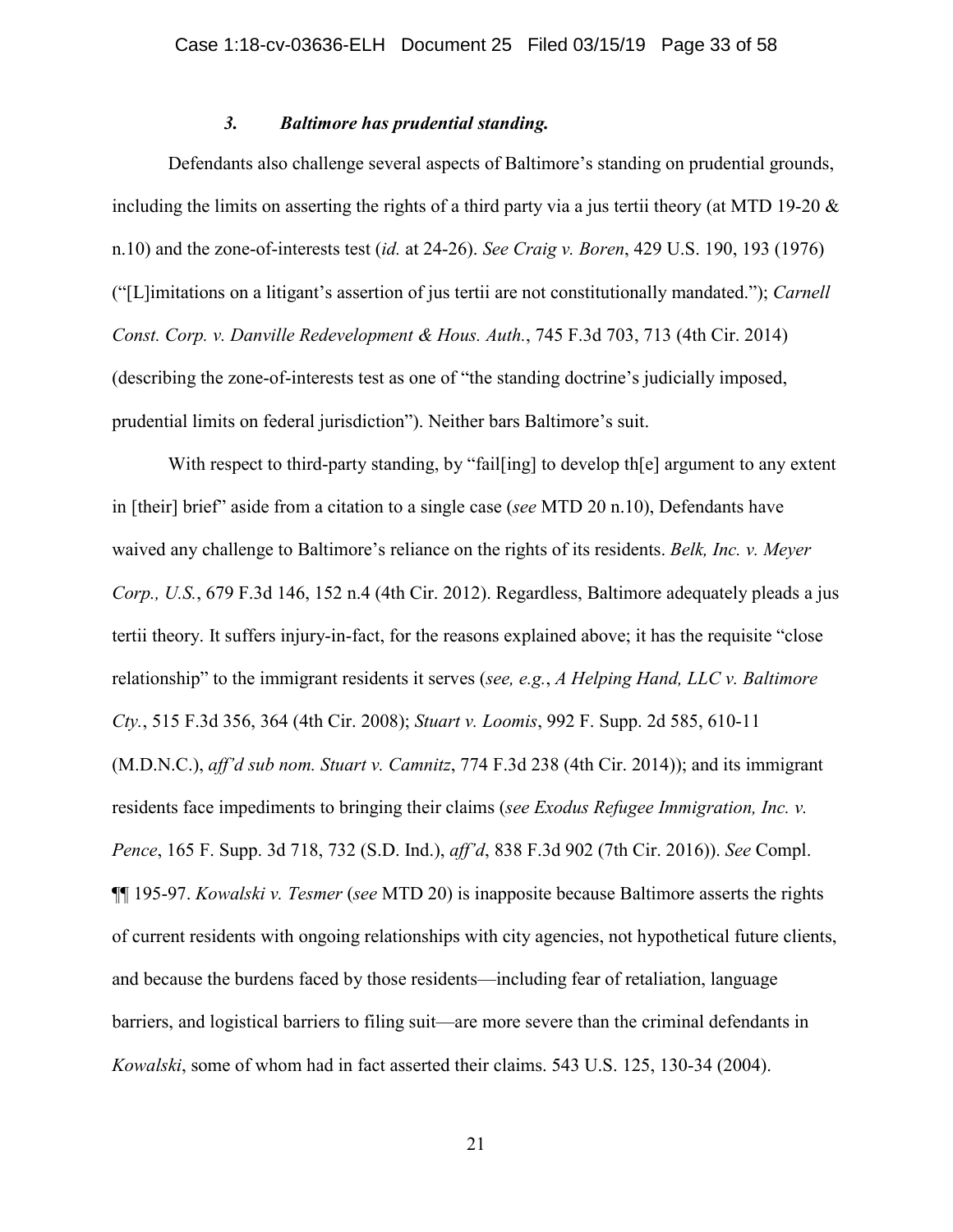### Case 1:18-cv-03636-ELH Document 25 Filed 03/15/19 Page 34 of 58

As for the zone-of-interests test, a plaintiff need only show that their injuries "arguably fall within the zone of interests protected or regulated by the statutory provision … invoked in the suit." *Bennett*, 520 U.S. at 162. The test "is not meant to be especially demanding" (*Clarke v. Secs. Indus. Ass'n*, 479 U.S. 388, 399 (1987)), and "the word 'arguably' in the test ... indicate[s] that the benefit of any doubt goes to the plaintiff" (*Match-E-Be-Nash-She-Wish Band of Pottawatomi Indians v. Patchak*, 567 U.S. 209, 225 (2012) (quotation omitted)). "The test forecloses suit only when a plaintiff's interests are so marginally related to or inconsistent with the purposes implicit in the statute that it cannot reasonably be assumed that Congress intended to permit the suit." *Id.* (quotation omitted).

In fact, Baltimore's interest in attracting immigrants who will benefit the city and providing them with assistance to facilitate their integration goes right to the heart of the INA. The INA contains a detailed set of provisions that permit the admission of non-citizens into the United States, recognizing the benefit that immigrants can provide if they are allowed to become fully functioning members of American society. 8 U.S.C. §§ 1153, 1184. Moreover, the public charge provisions of the INA recognize that immigrants can contribute to local communities even if they have previously accepted public benefits. *Id.* §§ 1182, 1183a. Notably, Defendants fail to address any of these specific provisions identified in the Complaint. *See* Compl. ¶ 178.

The decisions in *Hawaii v. Trump* and *Texas v. United States* confirm that Baltimore's injuries fall within the INA's zone of interests. In particular, *Hawaii* confirms that a government's interest in attracting qualified immigrants falls within the zone of interests of the INA's visa-granting provisions. *See* 878 F.3d 662, 682 (9th Cir. 2017), *rev'd and remanded on*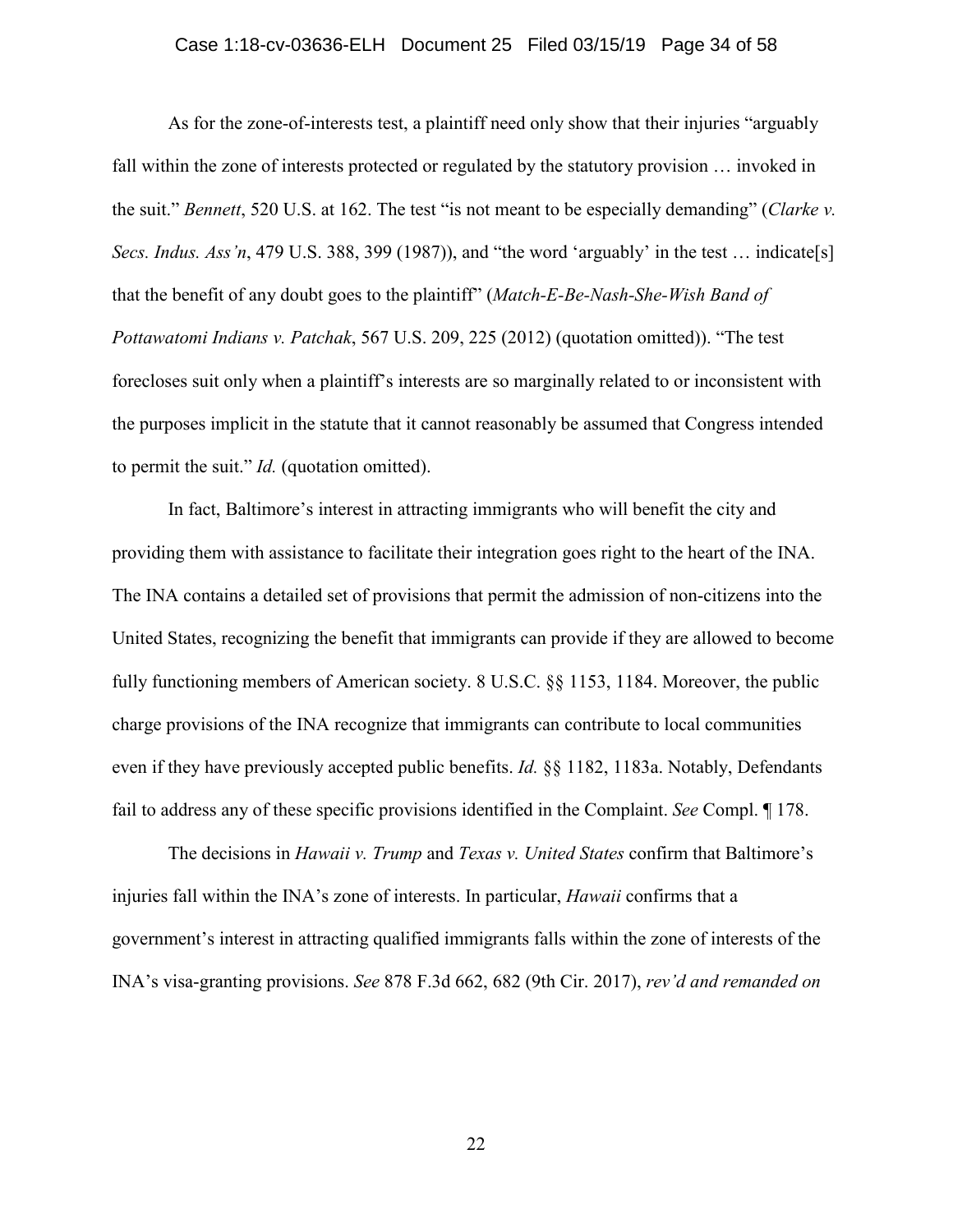*other grounds*, 138 S. Ct. 2392 (2018). <sup>6</sup> Defendants split hairs, arguing that *Hawaii* was based solely "on Hawaii's status as the operator of the University of Hawai'i." MTD 26. But that makes no difference. The INA permits visas for immigrants other than students and teachers and public universities are only one of a government's programs. Indeed, *Hawaii* also referenced interests in bringing individuals of exceptional ability, employees, and family members to the United States, all of which are implicated here. 878 F.3d at 681-82; *see also Int'l Refugee Assistance Project v. Trump*, 883 F.3d 233, 286 (4th Cir. 2018) (Gregory, J., concurring), *rev'd and remanded on other grounds*, 138 S. Ct. 2392 (2018); *id.* at 310 (Keenan, J., concurring)

Defendants offer more of the same on *Texas v. United States*. MTD 25-26. In *Texas*, the court recognized "the importance of immigration policy to the States," and by extension, to the cities that exercise the States' delegated sovereignty. 809 F.3d 134, 163 (5th Cir. 2015) (quoting *Arizona v. United States*, 567 U.S. 387, 397 (2012)). It also relied on 8 U.S.C. § 1621, a statute that—contrary to Defendants' constrained interpretation—readily encompasses Baltimore's claims. Section 1621 recognizes the importance of providing immigrants with public benefits, barring only those without legal status (*id.* § 1621(a)); even then, it exempts "[a]ssistance for health care items and services," "[s]hort-term, non-cash, in-kind emergency disaster relief," "[p]ublic health assistance," and other "[p]rograms, services, or assistance" (*id.* § 1621(b)); and permits States to restore eligibility for other State and local benefits as well (*id.* § 1621(d)). That statute thereby reflects a broader concern for the proper administration of State and local benefits, rather than, as Defendants say, a bare interest in cutting costs.

In reversing the Ninth Circuit's decision (and the Fourth Circuit's related decision) on other grounds, the Court did not reject their holdings on the zone-of-interests test, instead "assum[ing] without deciding that plaintiffs' statutory claims are reviewable[] notwithstanding … any other statutory nonreviewability issue." *Trump v. Hawaii*, 138 S. Ct. 2392, 2407 (2018); *cf.* MTD 26.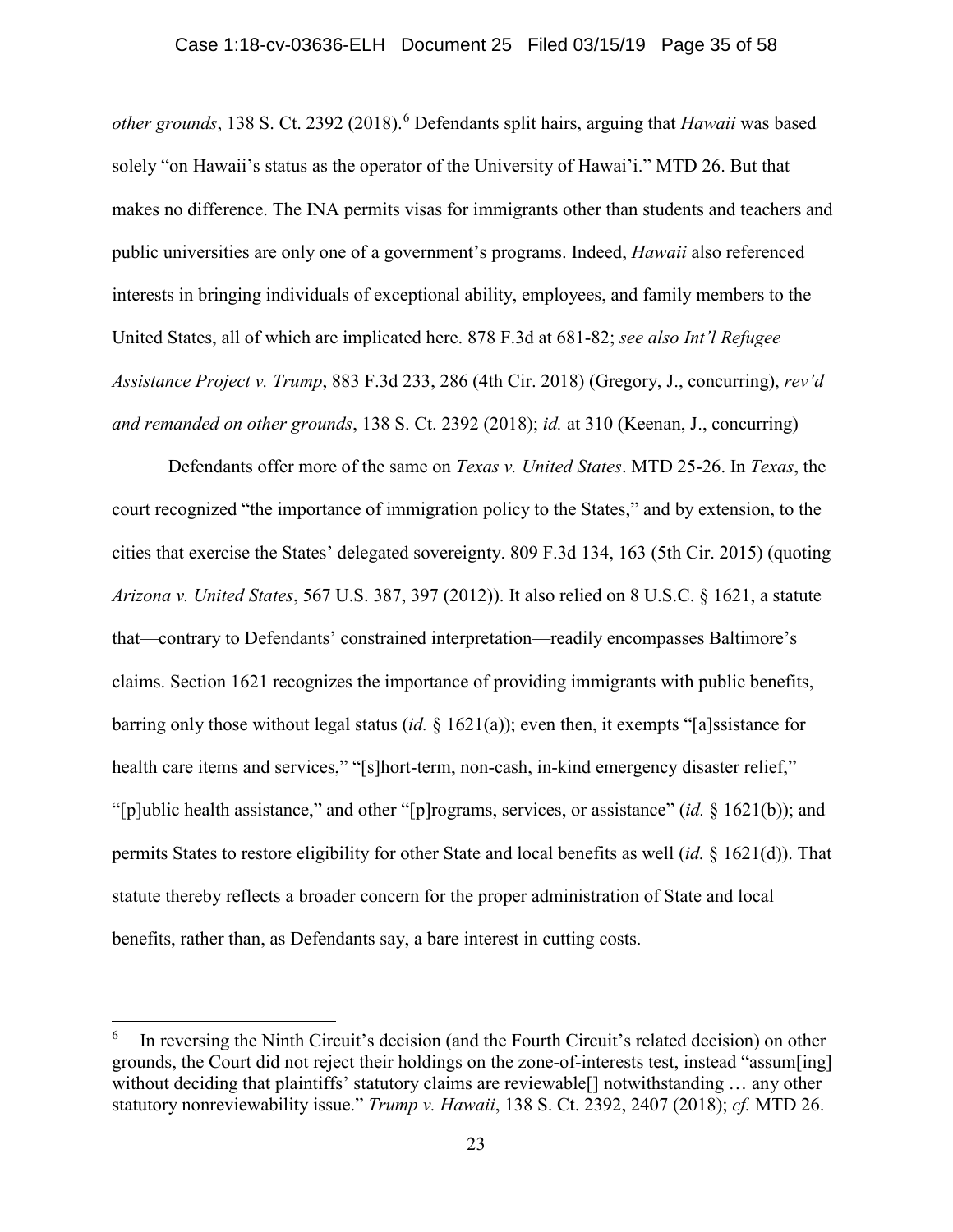#### $\mathbf{R}$ . **Baltimore's claims are ripe.**

For many of the same reasons, Baltimore's claims are also ripe for decision. In determining ripeness, the court considers "(1) the fitness of the issues for judicial decision and (2) the hardship to the parties of withholding court consideration." *Cooksey v. Futrell*, 721 F.3d 226, 240 (4th Cir. 2013) (quotation omitted). As this Court has recognized, often "standing and ripeness boil down to the same question." *Maryland v. United States*, 2019 WL 410424, at \*12 (D. Md. 2019) (quoting *MedImmune, Inc. v. Genentech, Inc.*, 549 U.S. 118, 128 n.8 (2007)). Here, they have the same answer. In particular, Baltimore's claims are "fit for judicial decision" because "the issues are purely legal" (except with respect to whether Defendants' decisions were motivated by animus) and because the FAM change is in effect. *Lansdowne*, 713 F.3d at 198 (quotation omitted). Baltimore faces hardship because Defendants' actions have "already caused 'immediate harm'" to it. *Id.* at 199 (quotation omitted). Defendants' responses (MTD 20) misapprehend the nature of Baltimore's injuries; obviously, Baltimore will never apply for a visa itself, but Baltimore has provided ample evidence that the application of the FAM change produces a chilling effect that harms the city. Nothing more is needed.

#### $\mathbf{C}$ . **Baltimore has standing to sue the President.**

Finally, Defendants challenge Baltimore's standing to assert its Equal Protection claim against the President because the FAM change was issued by the State Department. MTD 20-22. But Defendants cannot cleave the President from the actions of his subordinates so easily. After all, "[o]ur Constitution vests 'executive Power' in the President, not in the [Secretary of State], who reports to the President and is removable by him at will." *Saget v. Trump*, 345 F. Supp. 3d 287, 303 (E.D.N.Y. 2018) (quoting *Batalla Vidal v. Nielsen*, 291 F. Supp. 3d 260, 279 (E.D.N.Y. 2018), in turn citing U.S. Const., art. II, § 1, cl. 1). Regardless, as explained below, the President's animus is a motivating factor in his Administration's efforts to change the rules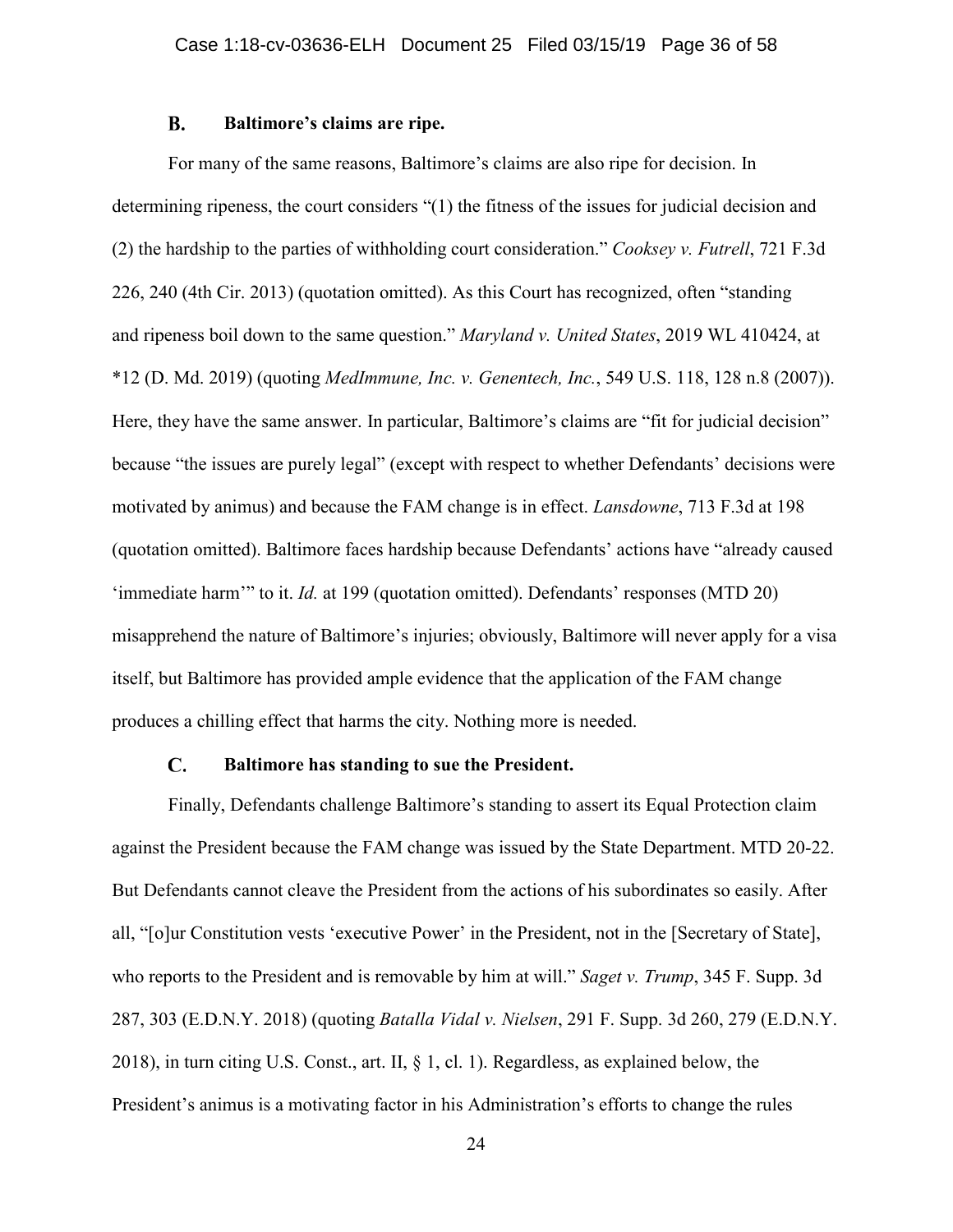### Case 1:18-cv-03636-ELH Document 25 Filed 03/15/19 Page 37 of 58

governing public charge, including the FAM change. *See infra* pages 39-45. Whether the issue is standing or the plausibility of Baltimore's Equal Protection claim, Baltimore's factual allegations on this score must be "accept[ed] … as true." *Kenny*, 885 F.3d at 280.

Defendants add that Baltimore has not been "personally denied equal treatment" by their actions. MTD 21 (quoting *Allen v. Wright*, 468 U.S. 737, 755 (1984)). But that is true in any case where a plaintiff asserts the Equal Protection rights of third parties under a jus tertii theory; the City is obviously not an immigrant of color from a country the President disfavors. What *Allen* rejected was a theory of "abstract stigmatic injury" that "would extend nationwide to all members of the particular racial groups," not, as Baltimore alleges here, concrete discrimination against its immigrant residents of color and their families. 468 U.S. at 755-56. As explained above, Baltimore meets the requirements to assert the rights of those residents, who have been "personally denied equal treatment." *See supra* pages 20-21. Because the President's animus lies at the heart of his Administration's actions, Baltimore has standing to sue him as well.

### **II. Baltimore has stated Administrative Procedure Act claims.**

Baltimore has stated claims under the APA against the State Department and Secretary Pompeo. Each of Defendants' attempts to shield the FAM change from the APA's requirements are unavailing: immigration policies are not categorically exempt from the APA; the FAM change is reviewable final agency action; and the FAM change violates the APA's notice-andcomment requirement and is impermissibly retroactive.<sup>7</sup>

#### $\mathbf{A}$ . **Executive immigration policies are subject to APA review.**

Defendants first argue that executive immigration policies are either precluded from review by statute or committed to agency discretion by law. MTD 23-24. Even in the

 <sup>7</sup> Defendants' motion to dismiss only challenges Baltimore's notice and comment and retroactivity claims. *See* MTD 31-34.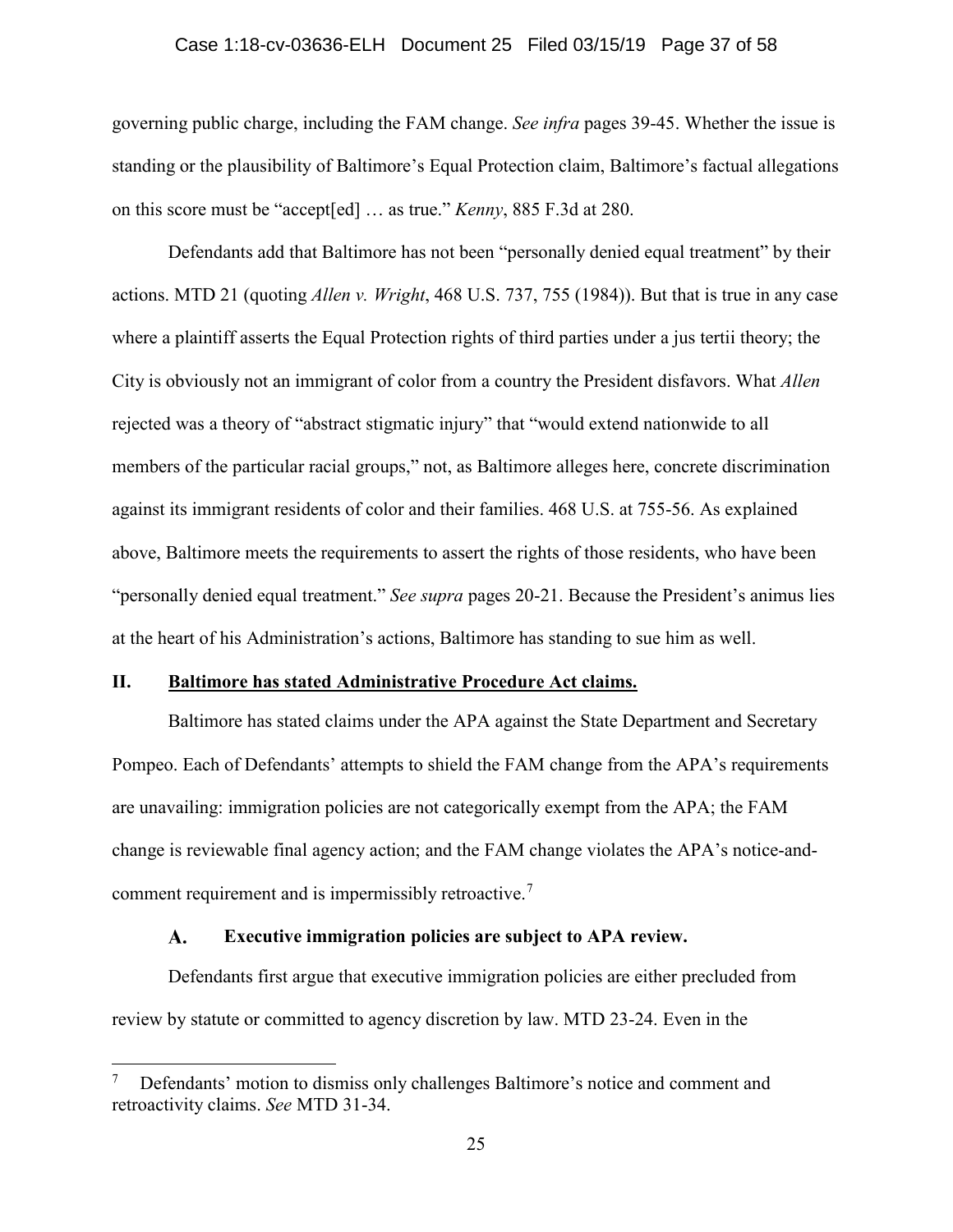### Case 1:18-cv-03636-ELH Document 25 Filed 03/15/19 Page 38 of 58

immigration context, however, there remains "a 'strong presumption in favor of judicial review of administrative action.'" *Beshir v. Holder*, 10 F. Supp. 3d 165, 170 (D.D.C. 2014) (quoting *INS v. St. Cyr*, 533 U.S. 289, 298 (2001)). The INA, "far from precluding review, affirmatively provides for it," and "does not commit to unguided agency discretion the decision to exclude an alien." *Abourezk v. Reagan*, 785 F.2d 1043, 1051 (D.C. Cir. 1986), *aff'd*, 484 U.S. 1 (1987). Consistent with that presumption of review, courts have routinely examined systemic immigration policies even where review of individual determinations might be foreclosed. *See, e.g.*, *Mulligan v. Schultz*, 848 F.2d 655, 657 (5th Cir. 1988) (permitting review because plaintiffs challenged Secretary of State's policies rather than individual visa decisions); *Nat'l Venture Capital Ass'n v. Duke*, 291 F. Supp. 3d 5, 12 (D.D.C. 2017) (distinguishing "between a challenge to DHS's exercise of discretion and one to an overarching agency policy") (quotation omitted).

Defendants' own cases prove the point. In each, the Court went on to consider the merits of the policies pursuant to which the government excluded the noncitizen in question, including on statutory grounds. *See Fiallo v. Bell*, 430 U.S. 787, 800 (1977) (holding that statute was "not unconstitutional"); *Shaughnessy v. Mezei*, 345 U.S. 206, 215 (1953) ("[W]e do not think that respondent's continued exclusion deprives him of any statutory or constitutional right."); *Harisiades v. Shaughnessy*, 342 U.S. 580, 596 (1952) (rejecting "constitutional objections"). That leaves Defendants with Judge Niemeyer's *dissent* in *International Refugee Assistance Project*, which reasoned that matters of "immigration policy as to aliens abroad are committed exclusively to the political branches." 883 F.3d at 360. But as Defendants rightly note, five of the judges in the majority *rejected* Judge Niemeyer's position. Judge Gregory, joined by Judge Wynn, explained that courts have "inherent authority to review allegations that an executive action has exceeded the Constitution or a congressional grant of authority," including through its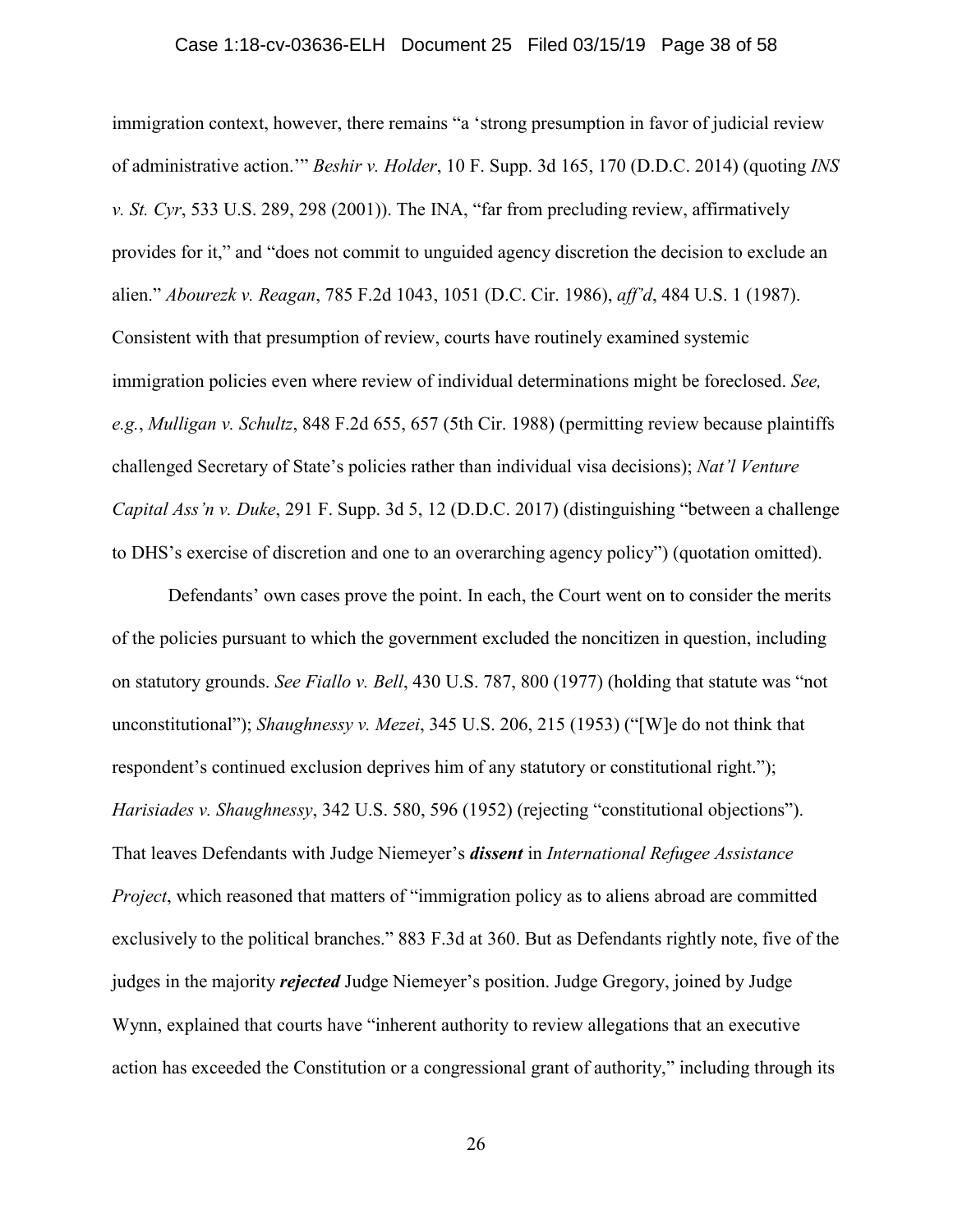immigration policies. *Id.* at 287. And Judge Keenan, joined by Judges Wynn, Diaz, and Thacker, agreed that executive immigration policies are reviewable where they transcend "discernible textual and structural statutory limits." *Id.* at 310; *see also Hawaii*, 878 F.3d at 681 (holding that similar statutory and APA claims were reviewable); *supra* note 6.

#### **B. The FAM change is final agency action.**

Defendants next contend that the FAM change is not final agency action, and is therefore unreviewable under the APA. MTD 26-31. That is incorrect. The APA provides that "final agency action for which there is no other adequate remedy in a court [is] subject to judicial review." 5 U.S.C. § 704. An agency action is "final" when it marks the "consummation of the agency's decision-making process" and is one "by which rights or obligations have been determined, or from which legal consequences will flow." *Bennett*, 520 U.S. at 177-78 (citations omitted). The Supreme Court has "long taken" a "'pragmatic' approach" to finality. *Army Corps of Eng'rs v. Hawkes Co.*, 136 S. Ct. 1807, 1815 (2016) (quoting *Abbott Labs. v. Gardner*, 387 U.S. 136, 149 (1967)). What matters is not the label or form the agency attaches to the action but rather its "practical effect." *Jersey Heights Neighborhood Ass'n v. Glendening*, 174 F.3d 180, 188 (4th Cir. 1999) (quoting *Chamblee v. Espy*, 100 F.3d 15, 17 (4th Cir. 1996)). The FAM change meets both finality requirements.

# *1. The FAM change marks the consummation of State's decision-making process.*

The government does not contest that the FAM change marks the consummation of State's process. *See* MTD 26-31. Nor could it. The FAM change is not "merely tentative or interlocutory." *Fund for Animals, Inc. v. BLM*, 460 F.3d 13, 28 (D.C. Cir. 2006) (quotation omitted). Rather, it is State's "unequivocal statement of [its] position" on public charge. *Harris v. FAA*, 353 F.3d 1006, 1010 (D.C. Cir. 2004) (quotation omitted); *see also Friedman v. FAA*,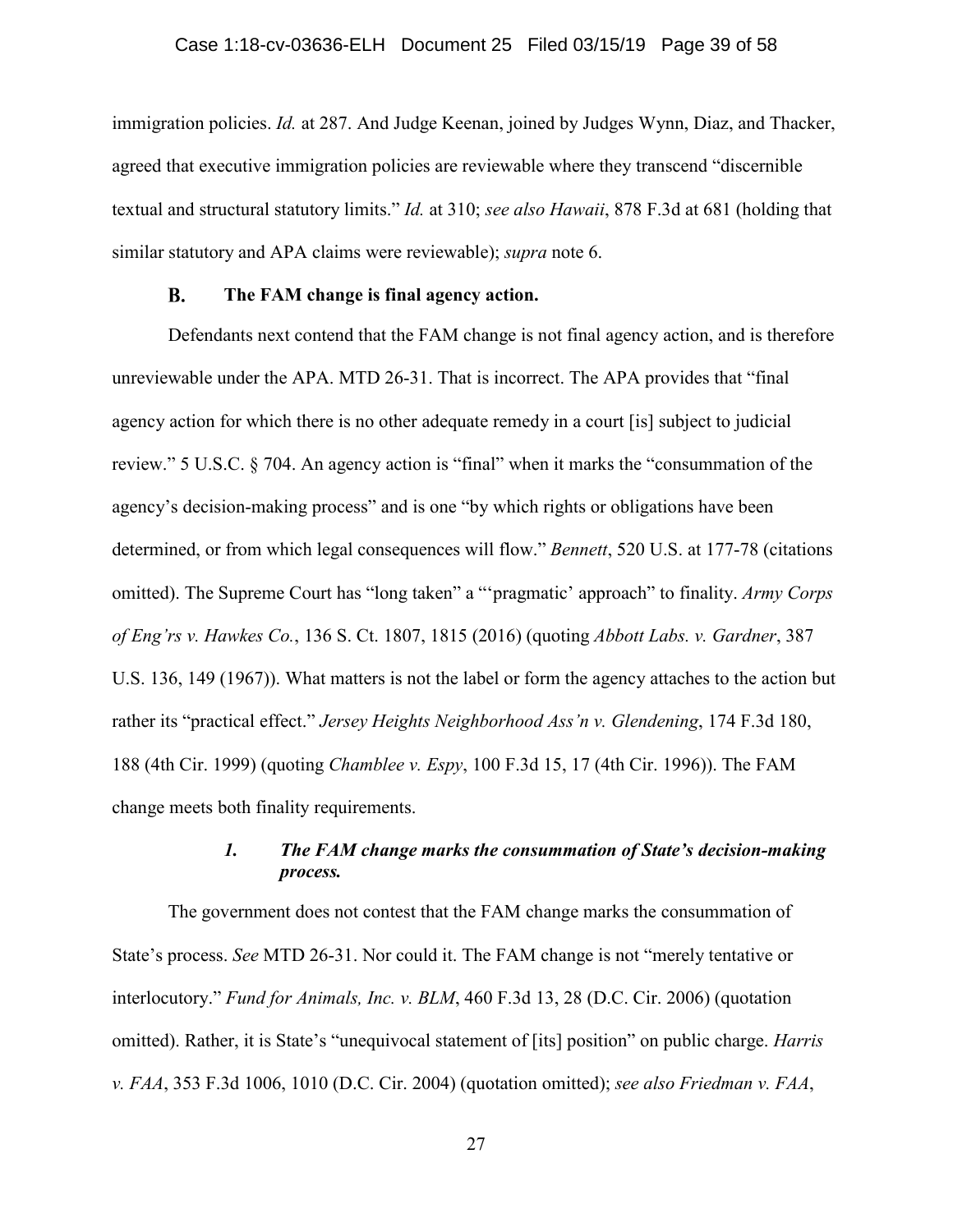841 F.3d 537, 542 (D.C. Cir. 2016) ("[T]he applicable test is not whether there are further administrative proceedings available, but rather 'whether the impact of the order is sufficiently "final.'") (quotation omitted). The FAM change thus satisfies the first *Bennett* prong.

### *2. The FAM change imposes legal consequences.*

The FAM change also gives rise to "direct and appreciable legal consequences." *Hawkes Co.*, 136 S. Ct. at 1814 (quotation omitted). Previously, the FAM provided a safe harbor for immigrants who used non-cash benefits, mandating that "[n]either the past nor possible future receipt of such non-cash or supplemental assistance may be considered in determining whether an alien is likely to become a public charge." Compl. ¶ 44. Now, however, the FAM *requires* consular officers to consider non-cash benefits; it states that use of such benefits "is relevant" and, in the case of dependents, "a highly negative factor." *Id.* ¶ 104. In doing so, it dramatically expands the range of benefits a consular officer must consider in making public charge determinations, including health, housing, low-income assistance, food, educational, and other non-cash benefits. Because the FAM change thereby "alter[s] the legal landscape," it constitutes final agency action. *Golden & Zimmerman, LLC v. Domenech*, 599 F.3d 426, 433 (4th Cir. 2010); *see also IRAP*, 883 F.3d at 285 ("[A]n agency action is 'immediately reviewable' when it gives notice of how a certain statute will be applied.") (quoting *Hawkes*, 136 S. Ct. at 1815).

The Supreme Court's decision in *Hawkes* is instructive. There, the Court considered whether the Army Corps' determinations pursuant to the Clean Water Act that a parcel of land contains or does not contain jurisdictional "waters of the United States" (so-called "jurisdictional determinations") are final agency action. 136 S. Ct. at 1811. A "negative" jurisdictional determination that the land does not contain such waters precludes federal civil enforcement proceedings and litigation, thereby providing a "safe harbor" to landowners. *Id.* at 1814. Conversely, a positive determination "represent[s] the denial of the safe harbor," making the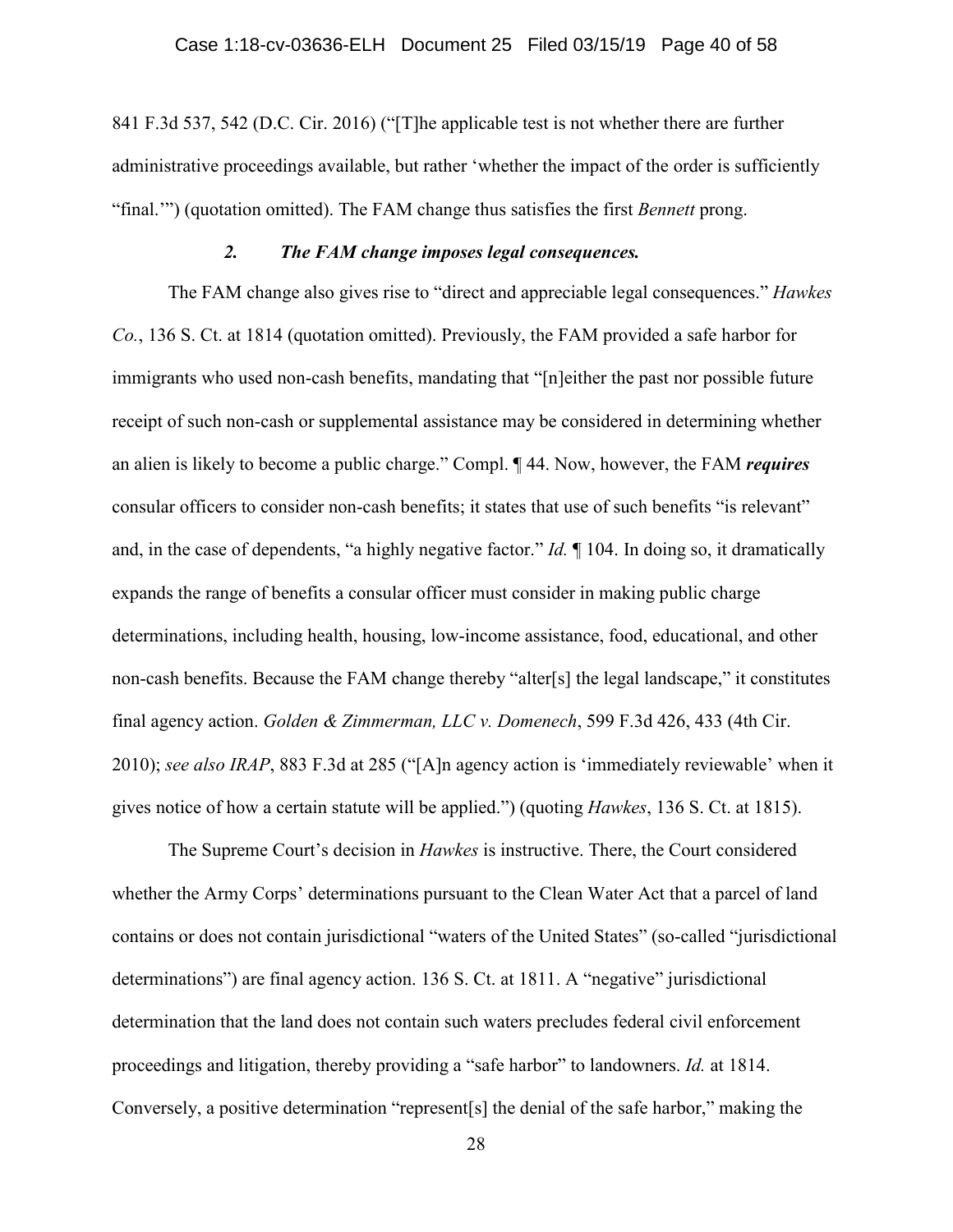### Case 1:18-cv-03636-ELH Document 25 Filed 03/15/19 Page 41 of 58

landowner subject to federal enforcement actions and penalties for unlawful discharges. *Id.* That effect—the grant or denial of a safe harbor—amounted to a "legal consequence," rendering jurisdictional determinations final agency action. *Id.*

Like a positive jurisdictional determination under the Clean Water Act, the FAM change removed a safe harbor for immigrants, their families, and their sponsors. Before, an immigrant could rest assured that taking non-cash benefits would not jeopardize a subsequent visa application. Now, immigrants are threatened with "significant … penalties" (*id.* at 1815) ineligibility for a visa—if they, or their families or sponsors, decide to take those benefits. By replacing a safe harbor with troubled waters, the FAM change constitutes final agency action. *Cf. Frozen Foods Express v. United States*, 351 U.S. 40, 44-45 (1956) (holding that an order "classif[ying] commodities as exempt or nonexempt" was final agency action because it "warns every carrier" who carries nonexempt goods "that it does so at the risk of incurring criminal penalties"); *Rhea Lana, Inc. v. Dep't of Labor*, 824 F.3d 1023, 1032 (D.C. Cir. 2016) ("By rendering Rhea Lana a candidate for civil penalties, the Department's Letter establishes legal consequences and is, accordingly, final agency action.").

Defendants argue that the use of non-cash benefits is "simply a factor" in the totality of the circumstances analysis, and so the FAM change is not "outcome determinative." MTD 31. But neither was a negative jurisdictional determination; the government might nonetheless decide not to pursue litigation, or if it did, the landowner might prevail. It was the potential *exposure* to liability that made jurisdictional determinations final agency action nonetheless. More broadly, courts have long held that an agency's action can be final without being outcome determinative. In *Bennett*, for example, the Supreme Court concluded that a "biological opinion" assessing the risks of a water project was reviewable final agency action even though the opinion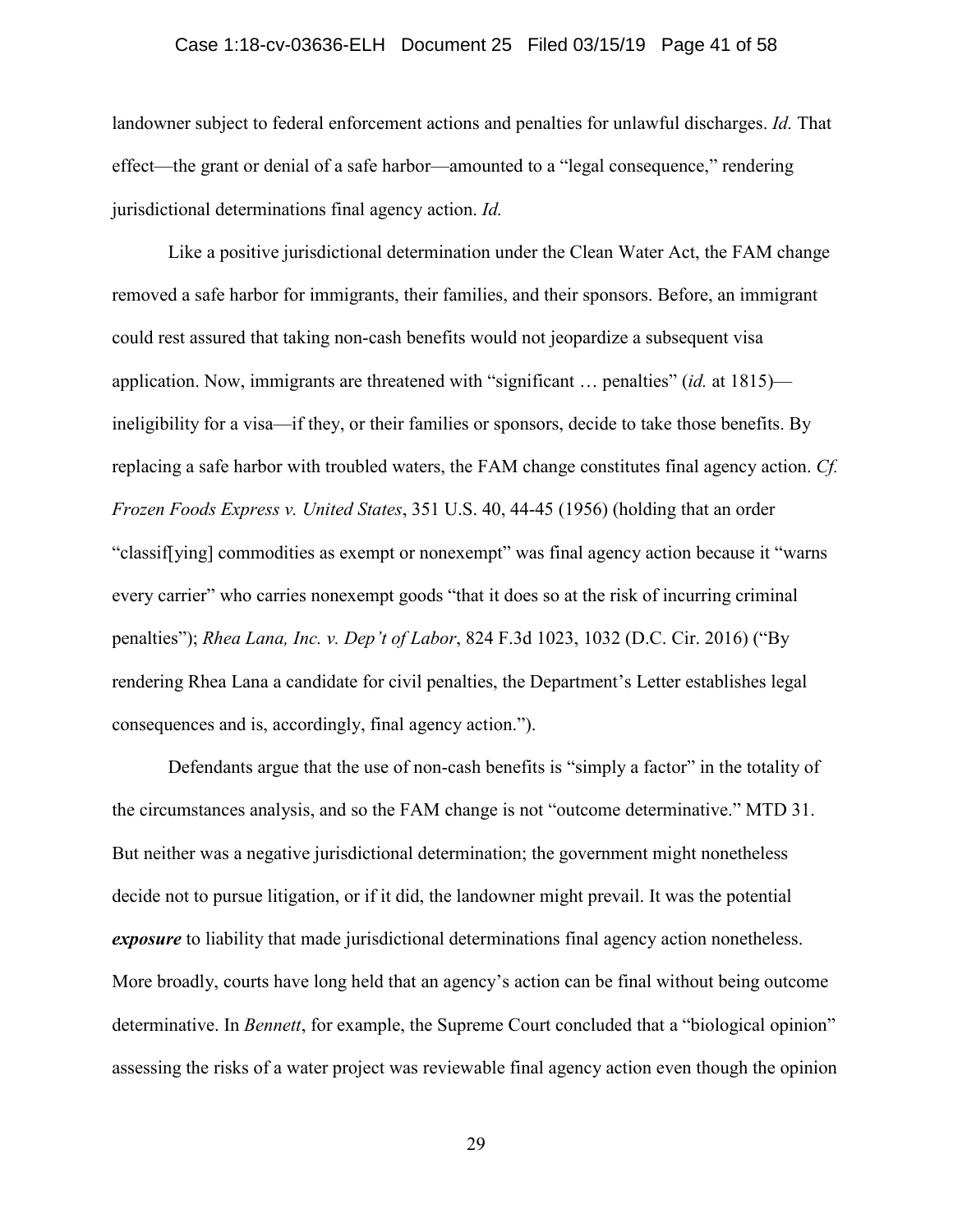### Case 1:18-cv-03636-ELH Document 25 Filed 03/15/19 Page 42 of 58

did not "conclusively determine" how the Interior Department would respond to the opinion, or whether it would follow the opinion at all. 520 U.S. at 170, 177-78 (noting that an agency ignores a biological opinion "at its own peril"); *see also Home Builders Ass'n v. U.S. Army Corps of Eng'rs*, 335 F.3d 607, 614 (7th Cir. 2003) ("[T]he presence of some discretion in the system does not necessarily defeat the availability of judicial review over other elements."). Regardless, Defendants' modest description of the FAM change's impact is belied by their own statistics, which show that ineligibility findings are four times higher since the change was enacted. *See supra* pages 7-8. Thus, the FAM change produces legal consequences.

## *3. The FAM change is reviewable whether it constitutes a legislative rule or an interpretive rule.*

Notwithstanding the dramatic shift the FAM change works in how consular officers are required to weigh visa applications, Defendants argue that the change is not reviewable because it is a mere "interpretive rule" rather than a "legislative rule," and therefore "does not carry legal force." MTD 27-31. Defendants' argument would presumably mean that consular officers are free to disregard the Foreign Affairs Manual at their leisure and refuse to consider the use of non-cash benefits. Defendants are incorrect in two respects: the FAM change is properly considered a legislative rule, and regardless, reviewability does not turn on whether an agency's action is deemed to be a legislative rule or an interpretive rule.

*First,* the FAM change is a legislative rule. Defendants' assertion to the contrary must be considered against the backdrop that DHS is simultaneously proceeding through notice-andcomment rulemaking to implement similar changes to public charge for immigrants seeking to adjust status. *See* 83 Fed. Reg. 51,114. Although an agency's decision to conduct notice-andcomment rulemaking is not binding, the DHS Proposed Rule demonstrates the federal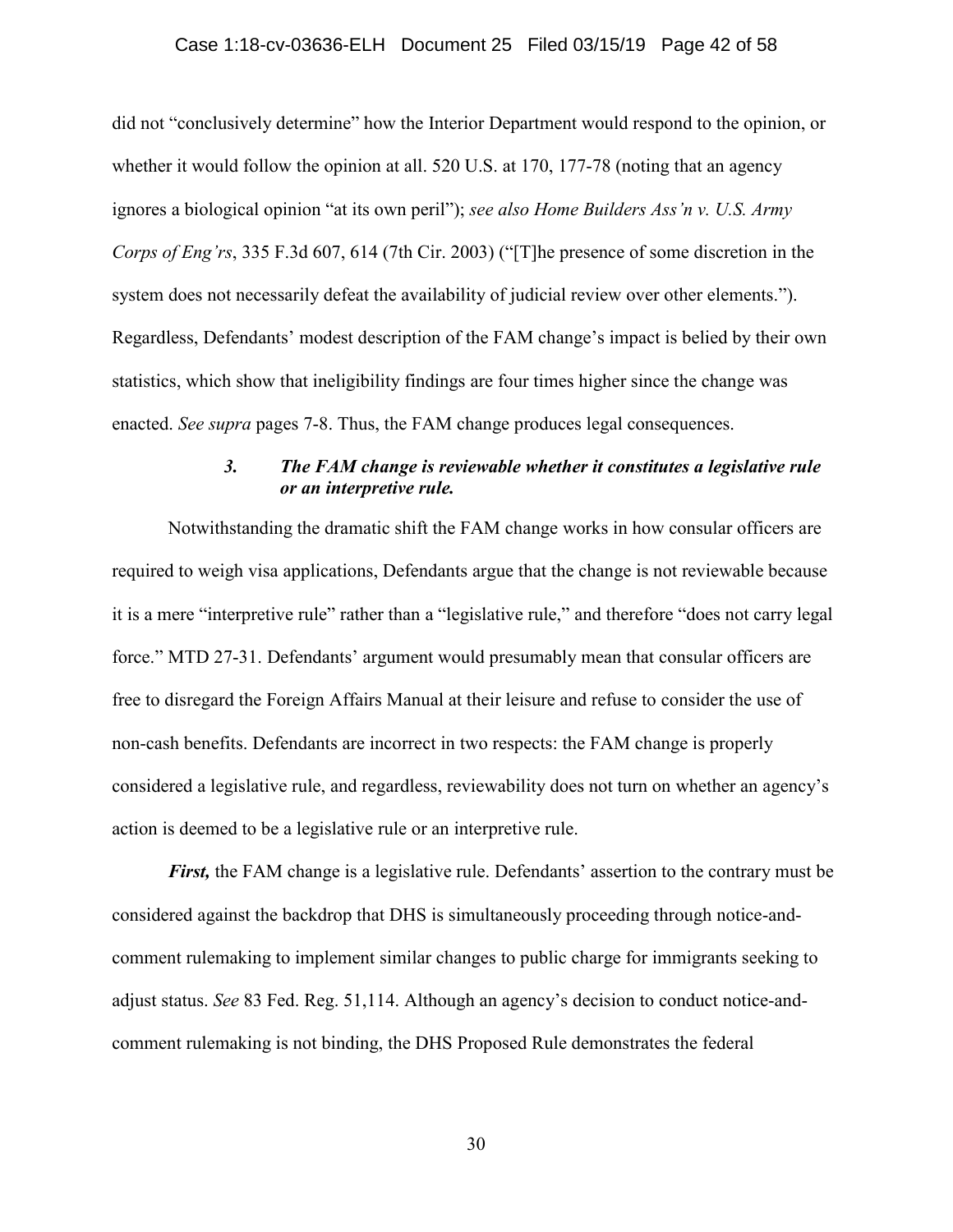### Case 1:18-cv-03636-ELH Document 25 Filed 03/15/19 Page 43 of 58

government's implicit acknowledgement that changes like the FAM change go beyond mere interpretation and effect a substantive change in law that requires notice and comment.

That backdrop aside, the FAM change is a legislative rule analyzed on its own terms. A rule "is legislative if it supplements a statute, adopts a new position inconsistent with existing regulations, or otherwise effects a substantive change in existing law or policy." *Children's Hosp. of the King's Daughters, Inc. v. Azar*, 896 F.3d 615, 620 (4th Cir. 2018). There can be no question that the FAM change effects a substantive policy change. Since at least 1999, the State Department did not consider non-cash benefits as part of the public charge determination. Now it does. It has, in other words, "change[d] the rules of the game" (*Sprint Corp. v. FCC*, 315 F.3d 369, 374 (D.C. Cir. 2003)) by including within public charge a host of programs that had previously been excluded—a quintessentially legislative action. Similarly, the FAM change cannot be characterized as "deriv[ing] a proposition from an existing document whose meaning compels or logically justifies the proposition," a hallmark of an interpretive rule. *Mendoza v. Perez*, 754 F.3d 1002, 1021 (D.C. Cir. 2014) (quotation omitted).

The Fourth Circuit's decision in *Jerri's Ceramic Arts v. Consumer Product Safety Commission*—which Defendants bury at the end of their analysis—confirms the point. There, the Court held that a "Statement of Interpretation" issued by the Consumer Product Safety Commission, which banned several small children's toys, constituted a legislative rule. 874 F.2d 205, 206 (4th Cir. 1989). In almost every respect, the Commission's statement is comparable to the FAM change. The rule "altered a long-standing position" (here, the treatment of non-cash benefits); "impose[d] new duties" (here, by requiring consular officers to consider non-cash benefits, and penalizing immigrants if they take such benefits); brought "an enormous range of … products" within the scope of the agency's rules (here, a long list of non-cash benefits); and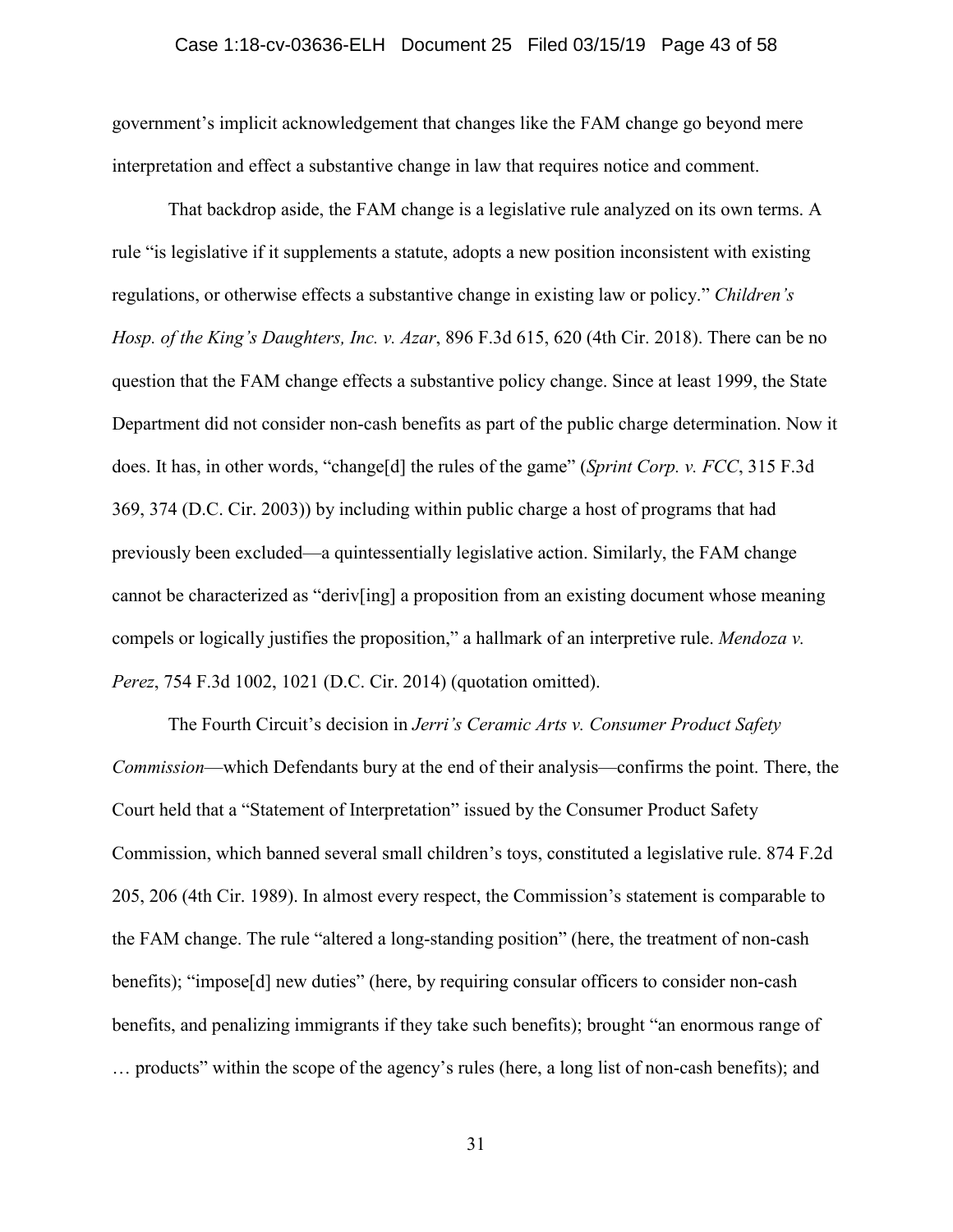### Case 1:18-cv-03636-ELH Document 25 Filed 03/15/19 Page 44 of 58

had "great<sup>[]</sup> ... effects" (here, four times as many visa denials). *Id.* at 208. Of course, as Defendants say, an agency can change its interpretation through a subsequent interpretive rule. MTD 30. But an agency cannot "ma[ke] a legislative rule and call[] it interpretation." *Jerri's Ceramic Arts*, 874 F.2d at 208. That is precisely what State has done in altering a long-standing position to impose new duties on a regulated community and the agency.

It is irrelevant that the change was published in the FAM. MTD 27-29. An agency's "characterization of its statement as an expansion of its policy or interpretation … does not preclude our finding that it is something more." *Jerri's Ceramic Arts, Inc.*, 874 F.2d at 207 (quotation omitted). Thus, agencies cannot evade notice and comment by announcing their changes in documents less formal than published regulations. As the D.C. Circuit has explained, "[t]o sanction any other course would render the requirements of  $\S$  553 basically superfluous in a legislative rulemaking by permitting agencies to alter their requirements for affected public members at will." *NFPRHA v. Sullivan*, 979 F.2d 227, 231-32 (D.C. Cir. 1992). Ultimately, the inquiry is whether the FAM change is a legislative rule, not whether the FAM as a whole or Volume 9 is. *Cf.* 5 U.S.C. § 551(4) (defining a "rule" as "the whole *or part* of an agency statement of general or particular applicability and future effect") (emphasis added).<sup>8</sup>

Neither *United States v. Ellen* nor *Chen Zhou Chai v. Carroll* alters the analysis. *Cf.* MTD 29-30. In *Ellen*, the Court held that a manual issued by four agencies to announce the

For this reason, Defendants' reliance on cases holding that the FAM, like other agency manuals, lacks binding force as a general matter is off-base because the question is whether *this* provision of the FAM constitutes a legislative rule. Defendants' references (MTD 28) to *Miller v. Clinton*, 687 F.3d 1332, 1341 (D.C. Cir. 2012) and *Scales v. INS*, 232 F.3d 1159, 1166 (9th Cir. 2000) are curious given that, in both cases, the federal government urged the courts to afford *Chevron* deference to the FAM on the theory that it carried the force of law. Both courts held that because the FAM was promulgated without notice and comment, it was not entitled to deference. That determination is irrelevant here, where Baltimore contends that the FAM change otherwise produces legal consequences, and therefore constitutes final agency action.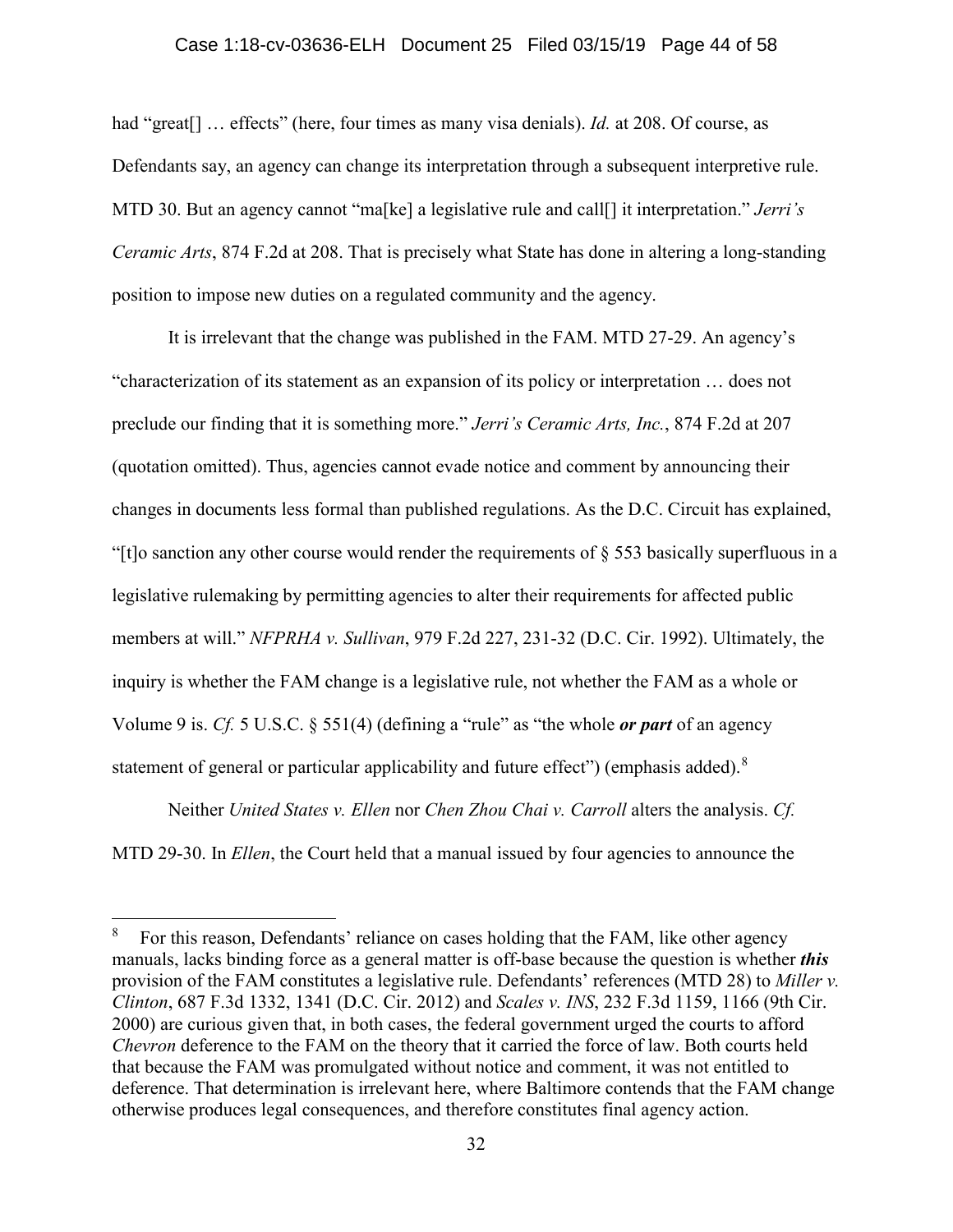### Case 1:18-cv-03636-ELH Document 25 Filed 03/15/19 Page 45 of 58

federal standard for identifying and delineating wetlands was an interpretive rule. 961 F.2d 462, 466 (4th Cir. 1992). The criminal defendant in *Ellen* "presented no reasons" why the manual was legislative rather than interpretive, and nothing in *Ellen* suggests that the manual or the standard at issue effected a substantive change from past practice; rather, it was merely a coordination and recitation of the agencies' then-existing policies. *See id.* at 465-66. *Chen* is also inapposite. The Court there decided that the action at issue was a *policy statement*—an argument not raised by Defendants here. 48 F.3d 1331, 1341 (4th Cir. 1995). Regardless, the interim rule opened a new discretionary avenue for asylum, rather than imposing new legal consequences on immigrants (and mandatory duties on consular officers), and was promulgated to override a recent Board of Immigration Appeals decision, rather than a longstanding practice. *See id.* at 1336, 1341.

*Second,* even if the FAM change were considered an interpretive rule, it would still constitute reviewable final agency action. "[L]egislative rules and sometimes even interpretive rules may be subject to pre-enforcement judicial review," so long as they otherwise fulfill the *Bennett* requirements. *Nat'l Min. Ass'n v. McCarthy*, 758 F.3d 243, 251 (D.C. Cir. 2014) (Kavanaugh, J.). The D.C. Circuit has explicitly rejected the argument that final agency action is limited to legislative rules, acknowledging that "an agency's other pronouncements can, as a practical matter, have a binding effect." *Appalachian Power Co. v. EPA*, 208 F.3d 1015, 1021 (D.C. Cir. 2000); *see also Gill v. United States Dep't of Justice*, 913 F.3d 1179, 1186 (9th Cir. 2019) (holding that a "policy guidance statement" was final agency action); *Barrick Goldstrike Mines Inc. v. Browner*, 215 F.3d 45, 48 (D.C. Cir. 2000) ("That the issuance of a guideline or guidance may constitute final agency action has been settled in this circuit for many years."). Ultimately, what matters is whether the action has "legal force or practical effect." *Long Term Care Partners, LLC v. United States*, 516 F.3d 225, 237 n.13 (4th Cir. 2008) (quotation omitted).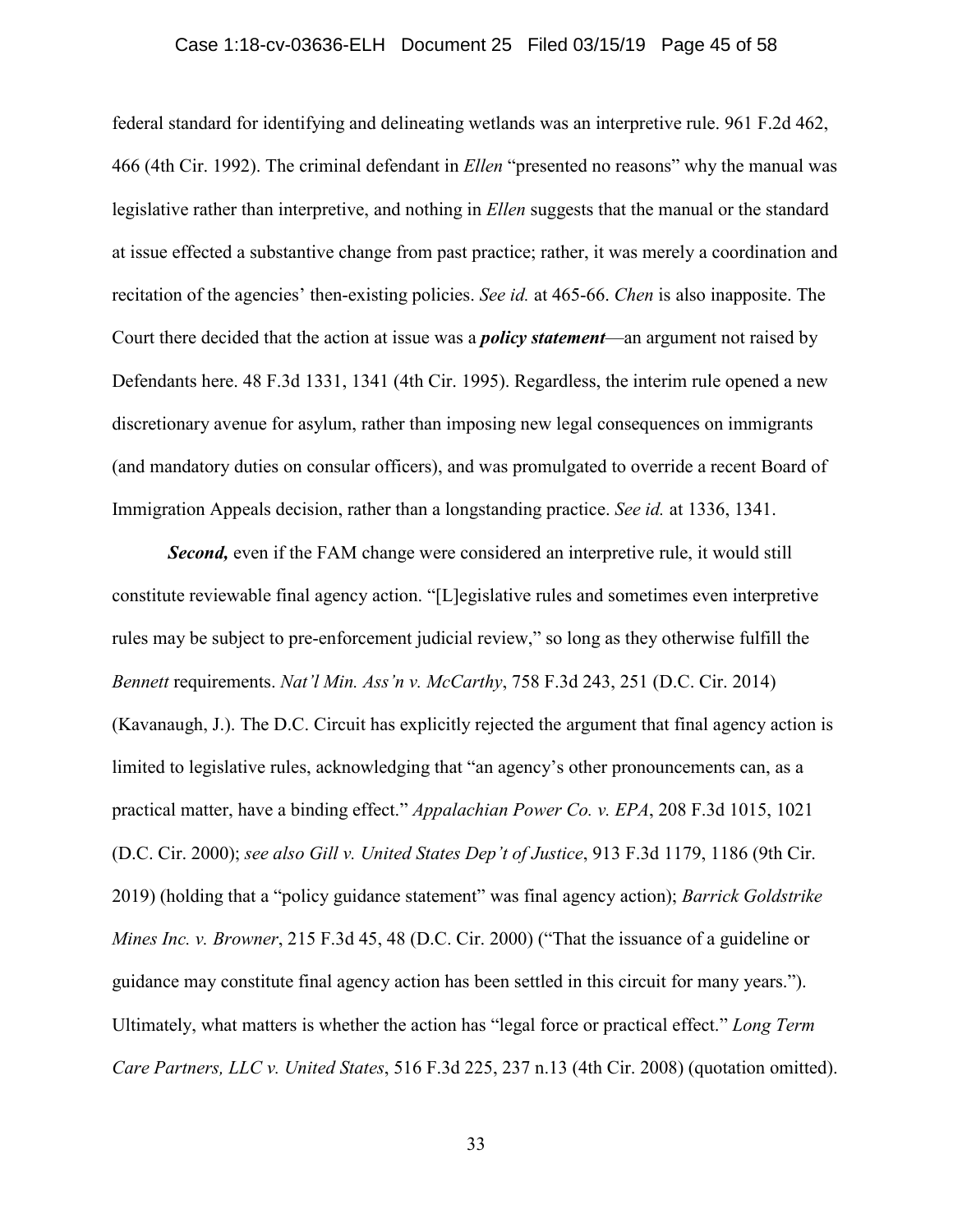### Case 1:18-cv-03636-ELH Document 25 Filed 03/15/19 Page 46 of 58

The FAM change possesses several qualities that render it final agency action regardless of the type of rule it is. In *Appalachian Power Company*, the D.C. Circuit held that an EPA guidance document regarding permits under the Clean Air Act constituted final agency action because it "reflect [ed] a settled agency position which has legal consequences" for regulators and companies. 208 F.3d at 1023. In particular, the court noted that a guidance document may be binding if the agency treats it as "controlling in the field," "if it bases enforcement actions on the policies or interpretations formulated in the document," or "if it leads private parties … to believe that it will declare permits invalid unless they comply with the terms of the document." *Id.* at 1021. That description fits the FAM change like a glove; the State Department instructs its employees to apply the FAM in the field, it is used as a basis for individual visa decisions, and immigrants that elect to take non-cash benefits face severe immigration consequences. Thus, whether the FAM change is deemed interpretive or legislative, it remains final agency action.

#### $\mathbf{C}$ . **The FAM change violates the APA.**

The APA authorizes a reviewing court to set aside agency action that is "arbitrary, capricious, or otherwise not in accordance with law," or which was issued "without observance of procedure required by law." 5 U.S.C. §§ 706(2)(A), (D). Baltimore alleges three claims under the APA: that the FAM change is arbitrary and capricious (Compl. ¶¶ 171-78), that it was issued without the requisite notice and comment *(id.*  $\P$  179-82), and that it is impermissibly retroactive (*id.* ¶¶ 183-86). At this stage, Defendants challenge only the notice-and-comment and retroactivity claims; on both fronts, their arguments lack merit.

### *1. The FAM change required notice and comment.*

Defendants failed to give the public any notice or opportunity to comment before they implemented a change that radically redefines how consular officers consider public charge in adjudicating visa applications. Their response is that notice and comment was not required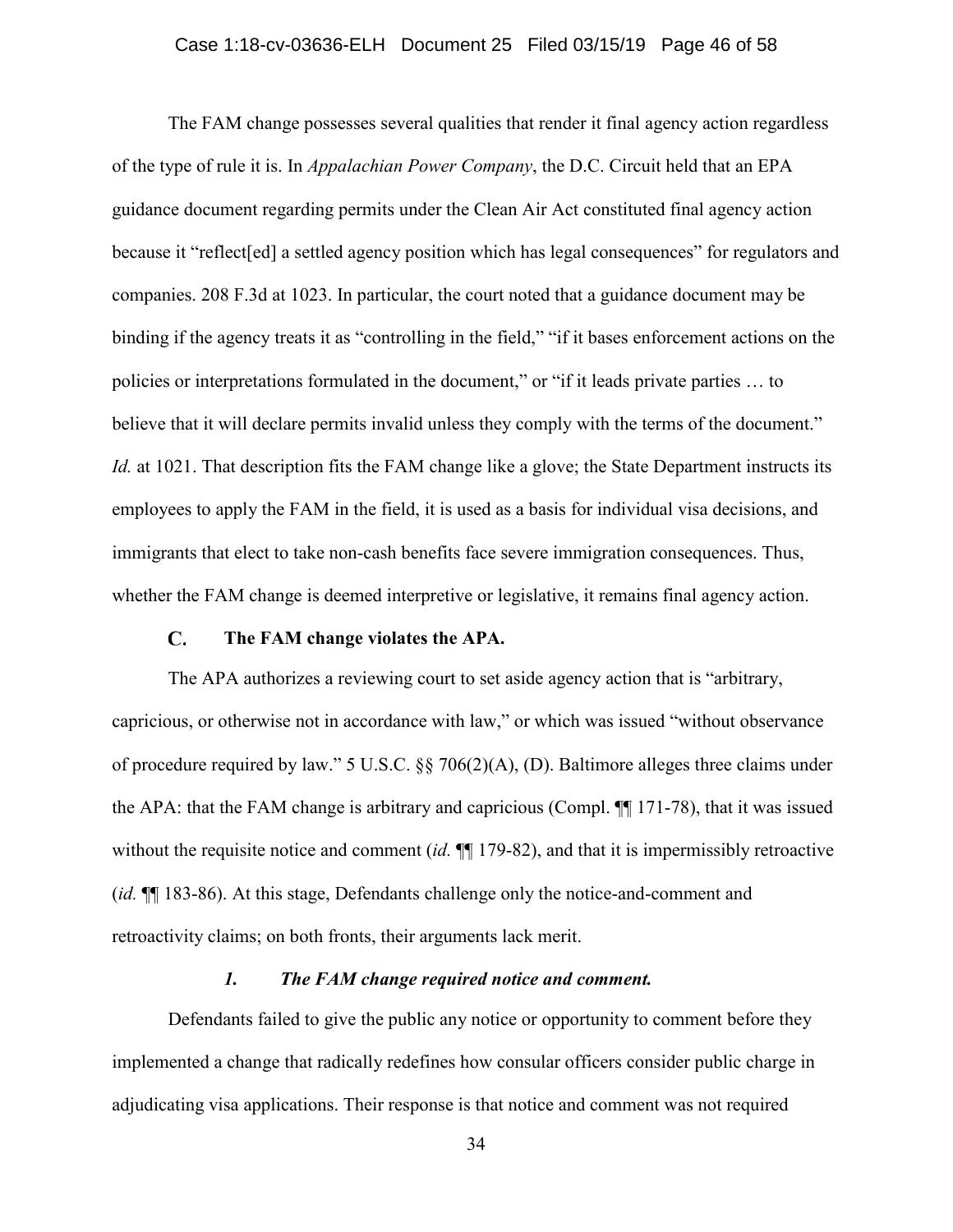### Case 1:18-cv-03636-ELH Document 25 Filed 03/15/19 Page 47 of 58

because the change was at most an interpretive rule, and was also subject to the APA's foreign affairs exclusion. MTD 31-32. Again, not so.

The notice-and-comment process is a central feature of the APA, requiring agencies to provide "[g]eneral notice of proposed rule making … published in the Federal Register" and "give interested persons an opportunity to participate in the rule making." 5 U.S.C. § 553(b), (c). This mandatory process "serves both (1) to reintroduce public participation and fairness to affected parties after governmental authority has been delegated to unrepresentative agencies; and (2) to assure that the agency will have before it the facts and information relevant to a particular administrative problem." *MCI Telecomms. Corp. v. FCC*, 57 F.3d 1136, 1141 (D.C. Cir. 1995) (quotation omitted). Congress, in creating limited exceptions to this requirement including, as relevant here, the exception for interpretive rules (5 U.S.C.  $\S 553(b)(3)(A)$ ) and the "foreign affairs exception,"  $(id. \S 553(a)(1))$ —"was alert to the possibility that these exceptions" might, if broadly defined and indiscriminately used, defeat the section's purpose." *American Bus Ass'n v. United States*, 627 F.2d 525, 528 (D.C. Cir. 1980) (citing S. Doc. No. 79-248, at 199, 217, 258 (1946)). Courts have hewed to those warnings, explaining that "[t]he salutary effects of the Act's public comment procedures cannot be gainsaid, so only reluctantly should courts recognize exemptions therefrom." *Id.*

Whether considered against this backdrop or on their own terms, Defendants' arguments for why the FAM change need not have been subjected to notice and comment are unavailing. With respect to their contention that the change was an interpretive rule (MTD 31-32), Baltimore has shown that the change was in fact legislative. *See supra* pages 30-33.

Nor does the foreign affairs exception apply. MTD 32. That exception applies to "only those 'affairs' which so affect relations with other governments that, for example, public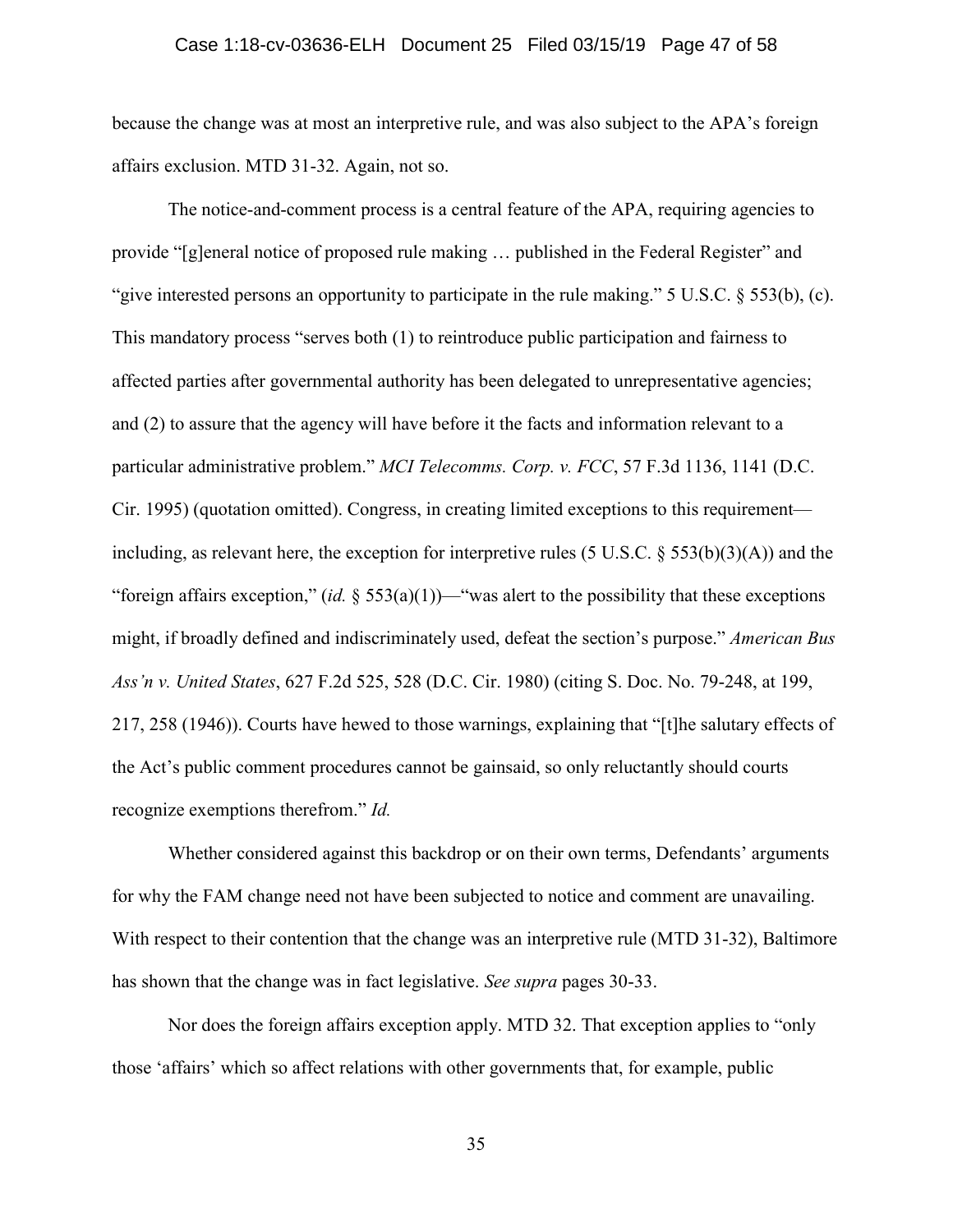### Case 1:18-cv-03636-ELH Document 25 Filed 03/15/19 Page 48 of 58

rulemaking provisions would clearly provoke definitely undesirable international consequences," like the revelation of foreign intelligence, the disruption of diplomacy, or excessive delay. S. Rep. No. 79-752, at 199 (1945). Indeed, "[t]he dangers of an expansive reading of the foreign affairs exceptions in [the immigration] context are manifest." *New York v. Permanent Mission of India to United Nations*, 618 F.3d 172, 202 (2d Cir. 2010). "While immigration matters typically implicate foreign affairs at least to some extent, it would be problematic if incidental foreign affairs effects eliminated public participation in this entire area of administrative law." *Id.* (citation omitted); *Yassini v. Crosland*, 618 F.2d 1356, 1360 (9th Cir. 1980) ("The foreign affairs exception would become distended if applied to INS actions generally.").<sup>9</sup>

Defendants do not even attempt to explain why complying with notice-and-comment procedures in promulgating the FAM change would have resulted in "definitely undesirable international consequences." Indeed, it is hard to imagine how a rule governing the receipt of public benefits could create an international incident. Defendants cite a single Fourth Circuit case applying the foreign affairs exception, but that case is clearly distinguishable: the deportation regulations at issue were promulgated in response to the 1979 takeover of the Tehran embassy during the Iranian revolution, and the subsequent detention of American nationals. *Malek-Marzban v. INS*, 653 F.2d 113, 116 (4th Cir. 1981)); *see also Rajah v. Mukasey*, 544 F.3d 427, 436 (2d Cir. 2008) (applying the exception to rules enacted in response to the September 11,

Defendants' reliance on the Attorney General's APA Manual is misplaced. While they cite the question-begging statement that the foreign affairs exception is "applicable to most functions of the State Department" (MTD 32), they ignore the Manual's quote of the Senate Report that the exception "is not to be loosely interpreted to mean any function extending beyond the borders of the United States but only those 'affairs' which so affect relations with other governments." Attorney General's Manual on the Administrative Procedure Act 26 (1947).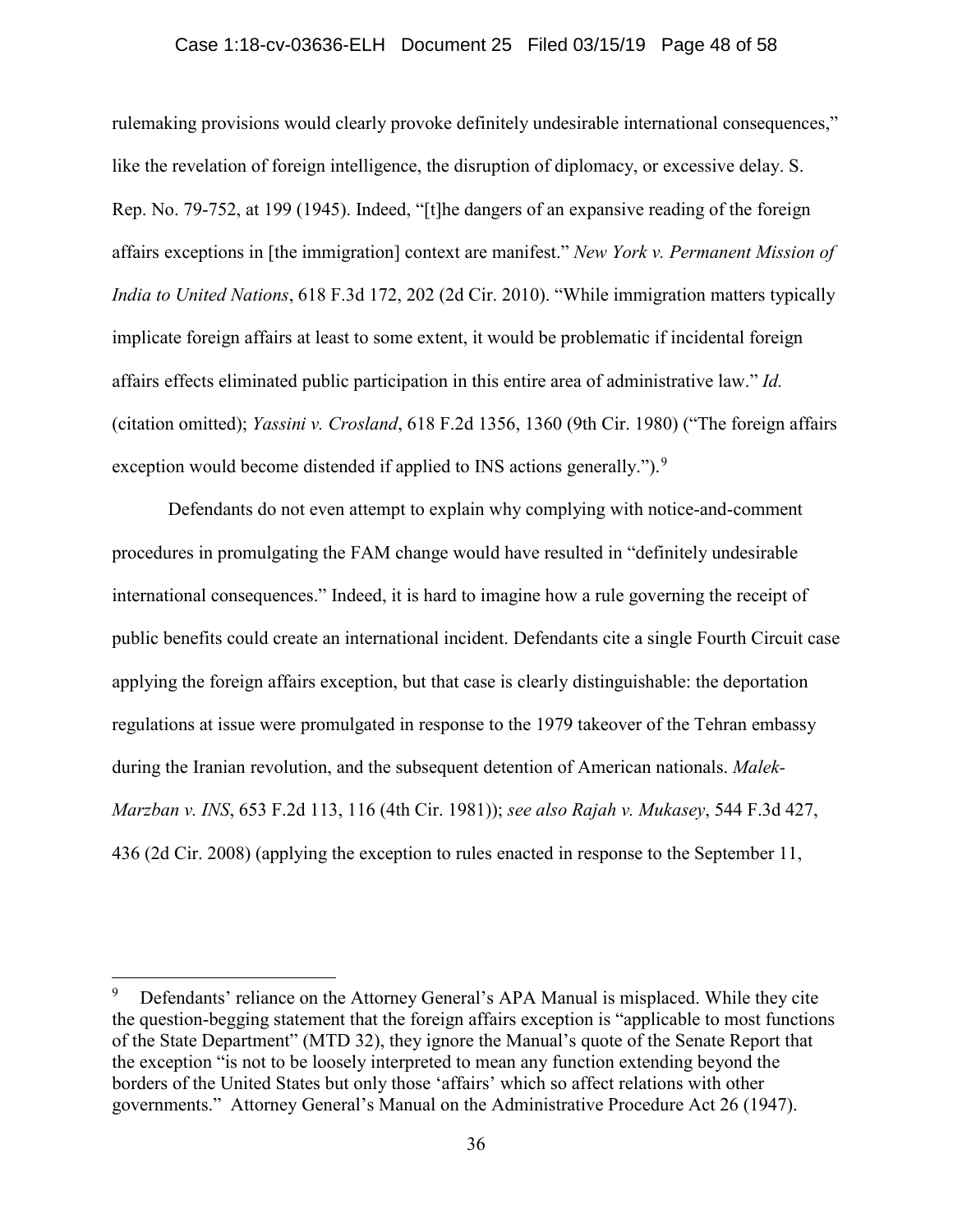2001 attacks). By contrast, where the State Department engages in standard immigration rulemaking, its rules—like those of any other agency—require notice and comment.

### *2. The FAM change is impermissibly retroactive.*

The FAM change retroactively penalizes non-citizens who elected to take non-cash public benefits in the past and is therefore unlawful. As an initial matter, Defendants again insist incorrectly that the FAM change cannot be impermissibly retroactive because it is an interpretive rule. MTD 32-33; *see supra* pages 30-33. Regardless, the D.C. Circuit has held, in striking down an interpretive rule, that "interpretive rules, no less than legislative rules, are subject to [the] ban on retroactivity." *Health Ins. Ass'n of Am., Inc. v. Shalala*, 23 F.3d 412, 423 (D.C. Cir. 1994).

In general, "[a] statutory grant of legislative rulemaking authority will not … be understood to encompass the power to promulgate retroactive rules unless that power is conveyed by Congress in express terms." *Bowen v. Georgetown Univ. Hosp.*, 488 U.S. 204, 208 (1988). "'[F]amiliar considerations of fair notice, reasonable reliance, and settled expectations' should guide retroactivity analysis," in keeping with "the core principle disfavoring retroactive application of laws: that 'settled expectations should not be lightly disrupted.'" *GTE South, Inc. v. Morrison*, 199 F.3d 733, 741 (4th Cir. 1999) (quoting *Landgraf v. USI Film Prod.*, 511 U.S. 244, 265, 270 (1994)). The D.C. Circuit "has recognized the distinction between a rule that imposes new sanctions on past conduct, which is retroactive and invalid unless specifically authorized, and one that merely 'upsets expectations,' which is secondarily retroactive and invalid only if arbitrary and capricious." *Nat'l Petrochemical & Refiners Ass'n v. E.P.A.*, 630 F.3d 145, 159 (D.C. Cir. 2010). The FAM change is impermissibly retroactive in both respects.

*First*, the FAM change attaches new legal consequences to an immigrant's past decision to take non-cash benefits. The Fourth Circuit (alongside the D.C. Circuit) has explained that a rule is retroactive if it attaches "new legal consequences" to past conduct, like if it "takes away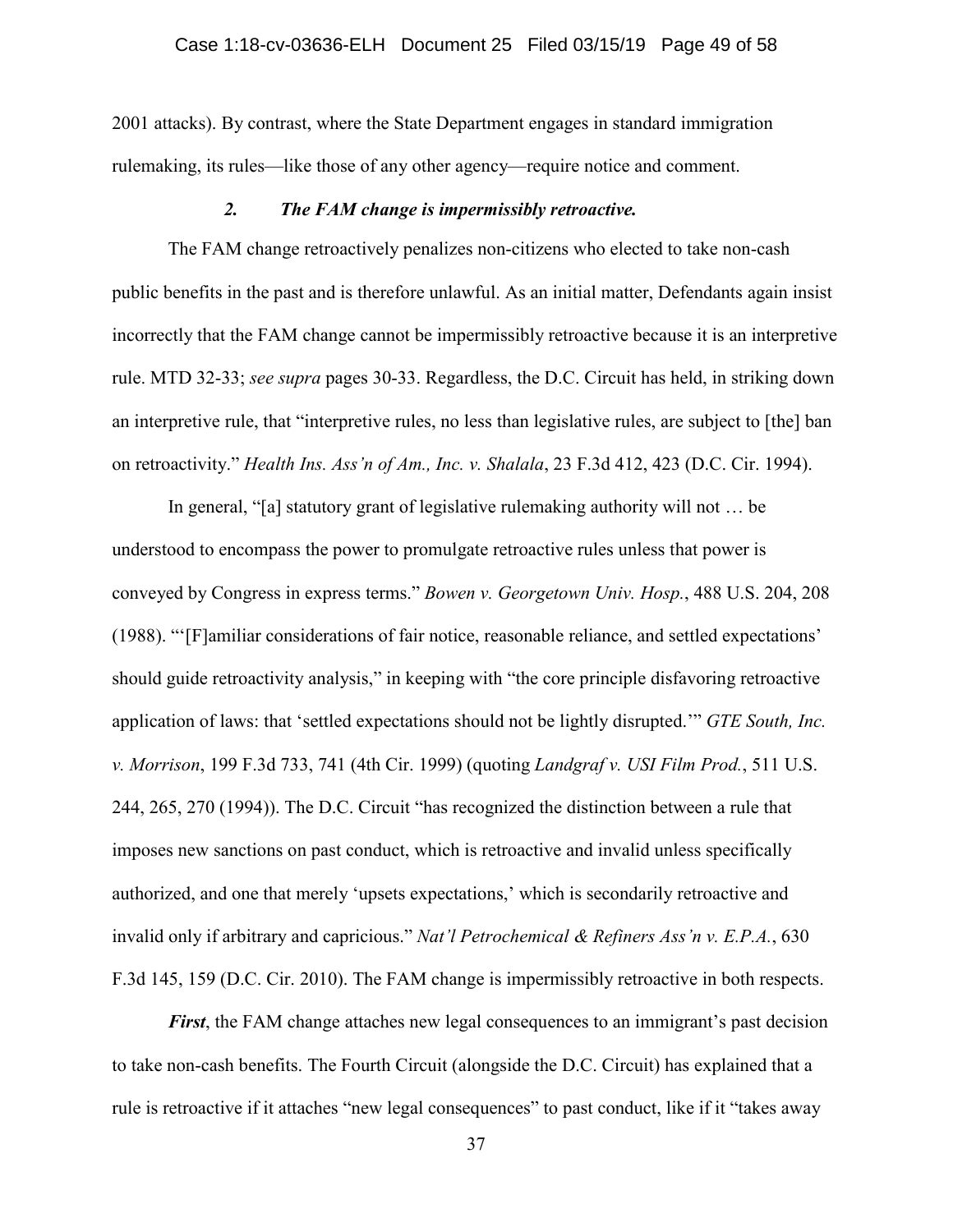### Case 1:18-cv-03636-ELH Document 25 Filed 03/15/19 Page 50 of 58

or impairs vested rights acquired under existing laws, or creates a new obligation, imposes a new duty, or attaches a new disability to past transactions." *GTE South*, 199 F.3d at 741 (quotations omitted). As explained above with respect to final agency action, the FAM change results in legal consequences because it removes a safe harbor for the use of non-cash benefits and exposes immigrants who decided to accept those benefits to new penalties. *See supra* pages 28-30. In other words, it "attaches a new disability"—immigration consequences—"to past transactions" accepting benefits. *See Olatunji v. Ashcroft*, 387 F.3d 383, 396 (4th Cir. 2004) (holding that statute was "impermissibly retroactive because it indisputably attached new legal consequences to [an immigrant's] decision to plead guilty" by requiring him to seek readmission).

**Second**, even if the FAM change is not retroactive in this strict sense, it upsets immigrants' settled expectations without justification. As DHS acknowledges, immigrants are aware of the immigration consequences that attach to the receipt of benefits. *See* 83 Fed. Reg. at 51,260; *cf. St. Cyr*, 533 U.S. at 322 ("There can be little doubt that, as a general matter, alien defendants … are acutely aware of the immigration consequences of their convictions."). Those who relied on the State Department's position that non-cash benefits would have no effect on visa applications should not be penalized because State changed its mind. When a rule possesses this kind of "secondary retroactivity," the Court "review[s] such rules to see whether they are reasonable, both in substance *and in being made retroactive*." *Celtronix Telemetry, Inc. v. F.C.C.*, 272 F.3d 585, 589 (D.C. Cir. 2001) (quotation omitted). Here, however, the government has not provided any rationale for the FAM change at all, let alone one for why it should apply to past benefits. In contrast, the DHS Proposed Rule expressly opts *against* retroactivity (Compl. ¶ 130 (citing 83 Fed. Reg. at 51,206))—thus demonstrating that Defendants lack any rationale for making the FAM change, which aims at the same objectives, retroactive.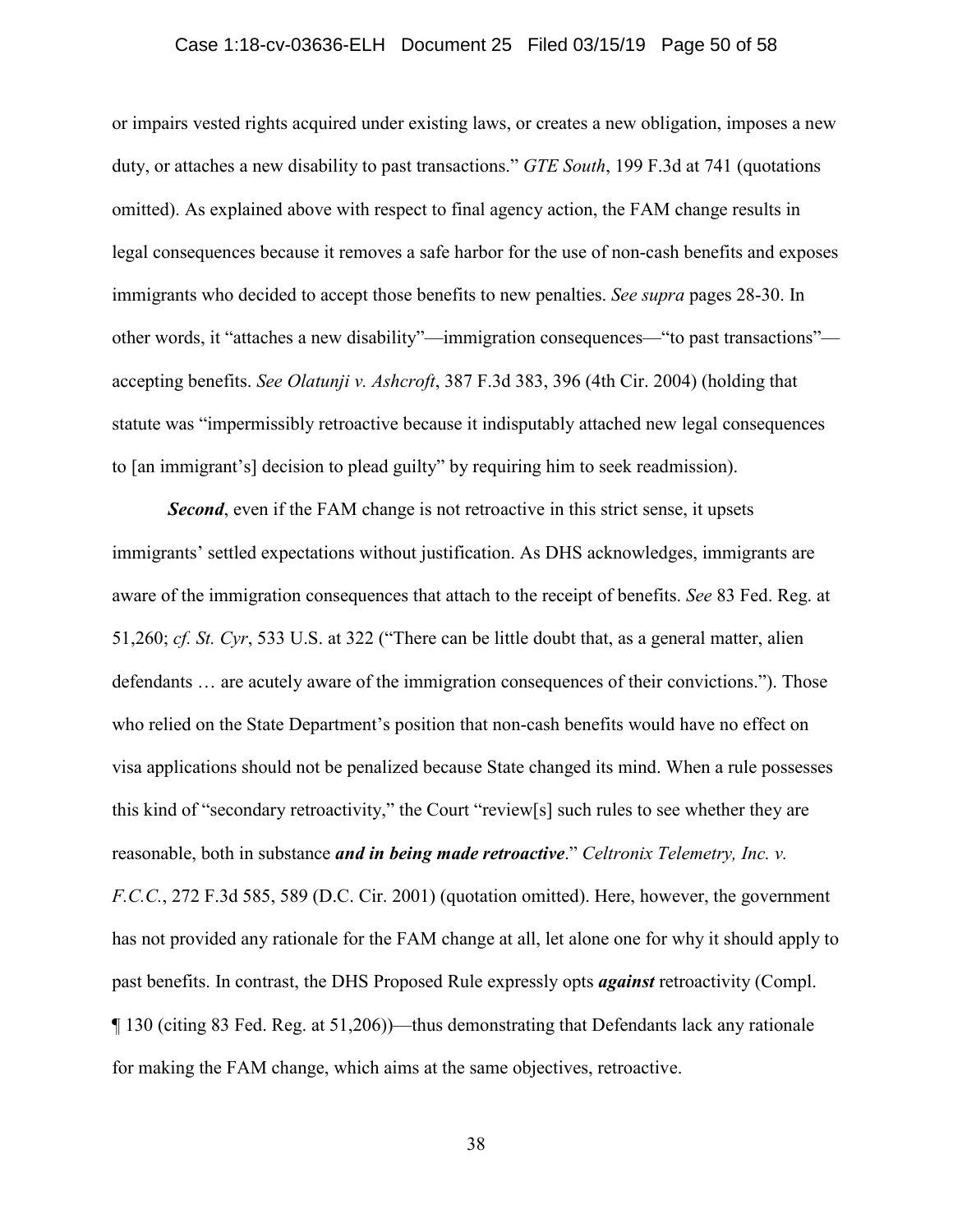### Case 1:18-cv-03636-ELH Document 25 Filed 03/15/19 Page 51 of 58

The cases Defendants cite are simply inapposite. MTD 33-34. Both *Boniface* and *Matherly* dealt with the effect of past *criminal convictions* on future government decisions, not of past *lawful conduct* by immigrants to accept public benefits to which they are entitled. *See Boniface v. DHS*, 613 F.3d 282, 288 (D.C. Cir. 2010); *Matherly v. Andrews*, 817 F.3d 115, 119 (4th Cir. 2016). Immigrants' expectations are both far more reasonable and far more settled than the expectations at issue in those cases. *Cf*. *St. Cyr*, 533 U.S. at 324 (giving considerable weight to "an alien's reasonable reliance on the continued availability of discretionary relief from deportation" in evaluating retroactivity) The substantive effect of the rules at issue is also different: here, the FAM change takes previously sanctioned conduct and subjects it to entirely new consequences, while the regulation at issue in *Boniface* and the statute at issue in *Matherly*  merely imposed additional ones. In sum, the FAM change is impermissibly retroactive.

### **III. Baltimore has stated an Equal Protection claim.**

In challenging a facially neutral policy, a plaintiff may establish an Equal Protection violation by showing that "invidious discriminatory purpose was a motivating factor." *Arlington Heights v. Metro. Hous. Dev. Corp.*, 429 U.S. 252, 266 (1977).<sup>10</sup> Whatever deference a court might afford a facially neutral law is washed away "[w]hen there is … proof that a discriminatory purpose has been a motivating factor in the decision[.]" *Id.* at 265-66. Evidence of animus thereby shifts the burden "to the law's defenders to demonstrate that the law would have been enacted without this factor." *N. Carolina State Conference of NAACP v. McCrory*, 831 F.3d

 $10$  Defendants assert that "equal protection principles usually are not applicable to Federal Government action pertaining to the adjudication of visa applications" because immigrants abroad and/or "seeking entry into the United States" cannot assert the Fifth Amendment. MTD 34-35. Even if that were so, and it is far from clear that it is, it would have no bearing on this case. Baltimore asserts the rights of its immigrant residents, their families, and their sponsors *i.e.*, individuals who are already *in* the United States, some of whom are citizens—pertaining to how a *general* executive policy, not an individual visa denial, discriminates against *them*.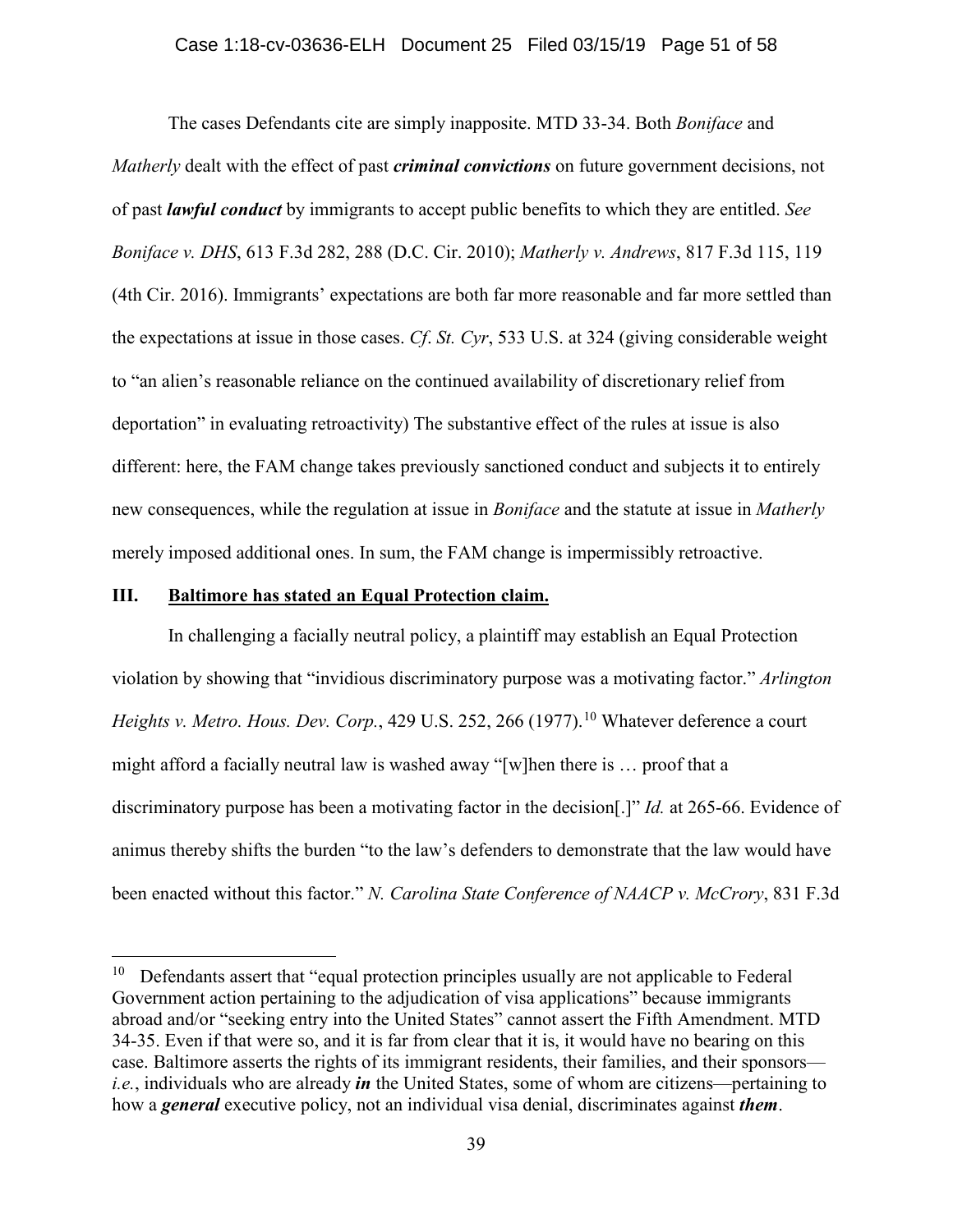204, 221 (4th Cir. 2016) (quoting *Hunter v. Underwood*, 471 U.S. 222, 228 (1985)). Here, Baltimore has alleged, at length, that racial animus was a motivating factor in the FAM change.

#### $\mathbf{A}$ . **Baltimore adequately alleges the President's discriminatory intent.**

To start, Baltimore's copious factual allegations demonstrate that the President possesses animus toward immigrants of color based on the mistaken stereotype that they consume a disproportionate amount of public benefits. "Determining whether invidious discriminatory purpose was a motivating factor demands a sensitive inquiry into such circumstantial and direct evidence of intent as may be available." *Arlington Heights*, 429 U.S. at 266. Where they are available, as they are here, "[d]erogatory remarks can be direct evidence of intent to discriminate." *Pathways Psychosocial v. Leonardtown*, 223 F. Supp. 2d 699, 710 (D. Md. 2002). Other non-exhaustive factors that courts consider include "[t]he historical background of the decision …, particularly if it reveals a series of official actions taken for invidious purposes"; "[t]he specific sequence of events leading up the challenged decision"; "[d]epartures from the normal procedural sequence"; "Substantive departures … particularly if the factors usually considered important by the decisionmaker strongly favor a decision contrary to the one reached"; and "[t]he legislative or administrative history[.]" *Arlington Heights*, 429 U.S. at 266. Each of these factors corroborate the President's discriminatory intent.

*First*, the President has repeatedly voiced his disdain for immigrants of color. *See* Compl. ¶¶ 69-75. He has questioned why the United States should admit "all these people from 'shithole countries,'" including Latin American, African, and Asian countries. *Id.* ¶ 69. He has described immigrants of color from poor countries as "infesting" the United States. *Id.* He has asserted that immigrants from Haiti "all have AIDS." *Id.* ¶ 70. He has said that immigrants from Nigeria would never "go back to their huts" once they see the United States. *Id*. In response to these statements, Defendants "do not suggest that President Trump's alleged statements are not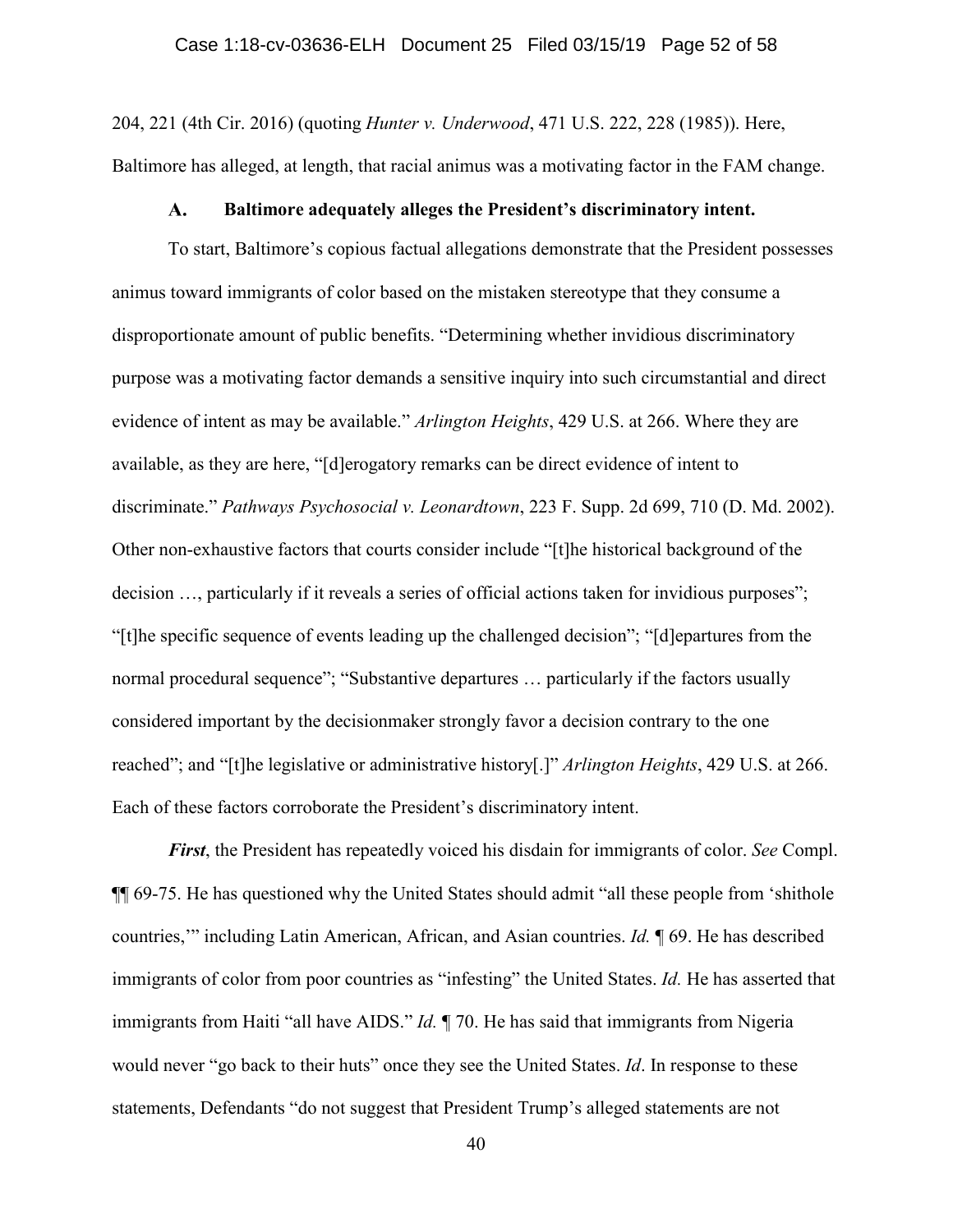### Case 1:18-cv-03636-ELH Document 25 Filed 03/15/19 Page 53 of 58

evidence of discriminatory motive on his part, nor could they." *CASA de Maryland*, 2018 WL 6192367, at \*12. As Judge Hazel has concluded, "[o]ne could hardly find more direct evidence of discriminatory intent." *Id.* Thus, "[t]hese allegations are more than sufficient to support a plausible inference of the President's animus." *Saget*, 345 F. Supp. 3d at 303.

The President's animus against immigrants of color from "shithole countries" stems directly from his belief that they are uniformly and disproportionately poor, sickly, unable to contribute to American society, and seeking to take advantage of public benefits. Here, we provide only a selection of his statements as set forth in the Complaint: the President has claimed that "illegal immigrant households receive far more in federal welfare benefits - than []native American households" (Compl.  $\P$  71(*l*)), that immigrants "come in and just immediately go and collect welfare" (*id.* ¶ 71(o)), that "illegal immigrants … tend to go on the federal dole" (*id.*  $\P$  71(q)), that countries like Mexico are not "sending their finest [and] [w]e're sending them the hell back" *(id.*  $\P$  71(r)), and that the children of undocumented immigrants are "costing us many, many billions of dollars a year" (*id.* ¶ 71(v)). *See also id.* ¶¶ 71(e)-(v). These same biased views have been expressed by Stephen Miller, one of the President's senior immigration advisors, who has railed against the high costs he believes immigrants impose by taking benefits. *Id.* ¶ 72.

Defendants cherry-pick a few of the President's statements and dismiss them as "simple statements about policy," ignoring the rest. MTD 37. They are not. They demonstrate the President's deeply-rooted belief that immigrants of color are a drain on public resources and seek entrance to the United States solely to leach off the public fisc. Such "[r]acially charged code words may provide evidence of discriminatory intent by sending a clear message and carrying the distinct tone of racial motivations and implications." *CASA de Maryland*, 2018 WL 6192367, at \*12 (quoting *Smith v. Fairview Ridges Hosp.*, 625 F.3d 1076, 1085 (8th Cir. 2010)).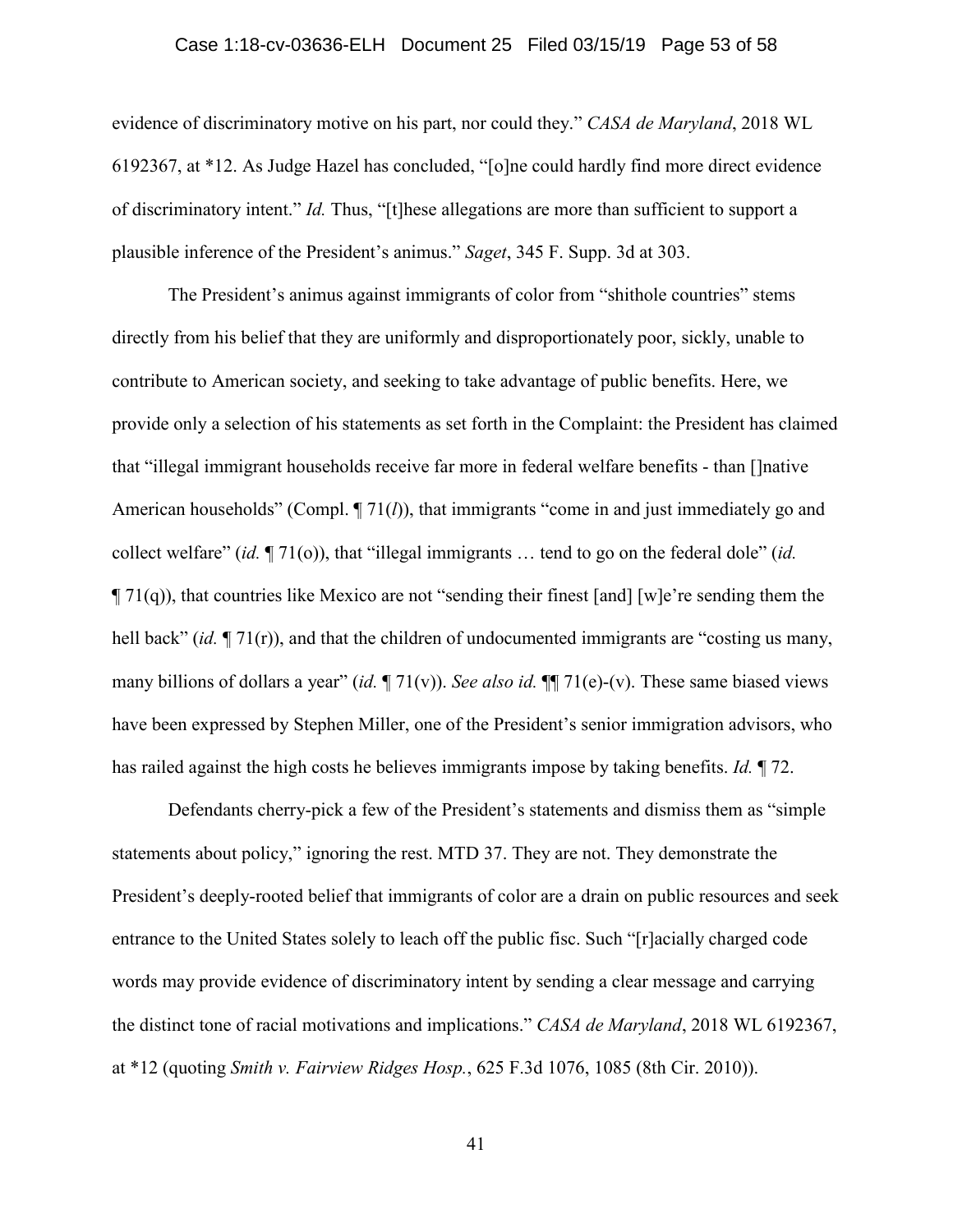### Case 1:18-cv-03636-ELH Document 25 Filed 03/15/19 Page 54 of 58

*Second*, the other *Arlington Heights* factors corroborate Baltimore's showing of discriminatory intent. As explained above, the FAM itself was implemented without notice-andcomment rulemaking and without any public announcement or explanation. The FAM change reversed decades of settled understanding. And Defendants have not provided any description of the administrative record or process upon which the FAM change was based. *See Arlington Heights*, 429 U.S. at 266 (considering "[d]epartures from the normal procedural sequence," "[s]ubstantive departures," and "[t]he legislative or administrative history"). Moreover, aside from the FAM change, multiple courts have held that plaintiffs plausibly alleged or produced substantial evidence linking animus to executive immigration decisions. *See id.* (considering "a series of official actions taken for invidious purposes"); *supra* pages 44-45 (collecting cases).

Against this showing, Defendants invoke *Trump v. Hawaii*. MTD 38. But that case is inapposite. It addressed an Establishment Clause claim rather than an Equal Protection claim, and it "implicate<sup>[d]</sup> national security concerns, a factor the Supreme Court stressed was critical." *Saget*, 345 F. Supp. 3d at 301. While the Supreme Court characterized immigration as at "the core of executive responsibility," it did not call into question decades of precedent holding that executive immigration policies are reviewable, and it analyzed the merits of the plaintiffs' claims. *Hawaii*, 138 S. Ct. at 2418-19. In doing so, it applied a rational basis standard, which is inapplicable to the distinct claims and circumstances here. *Id.* Moreover, the Proclamation in *Hawaii* was backed by a "worldwide review process" (*id.* at 2421) unlike anything Defendants have shown was used to enact the FAM change. Finally, the Court expressly "consider[ed] plaintiffs' extrinsic evidence" in scrutinizing the Proclamation (*id.* at 2420), as have multiple courts since in evaluating Equal Protection challenges to executive action. Thus, *Hawaii* provides Defendants with no help.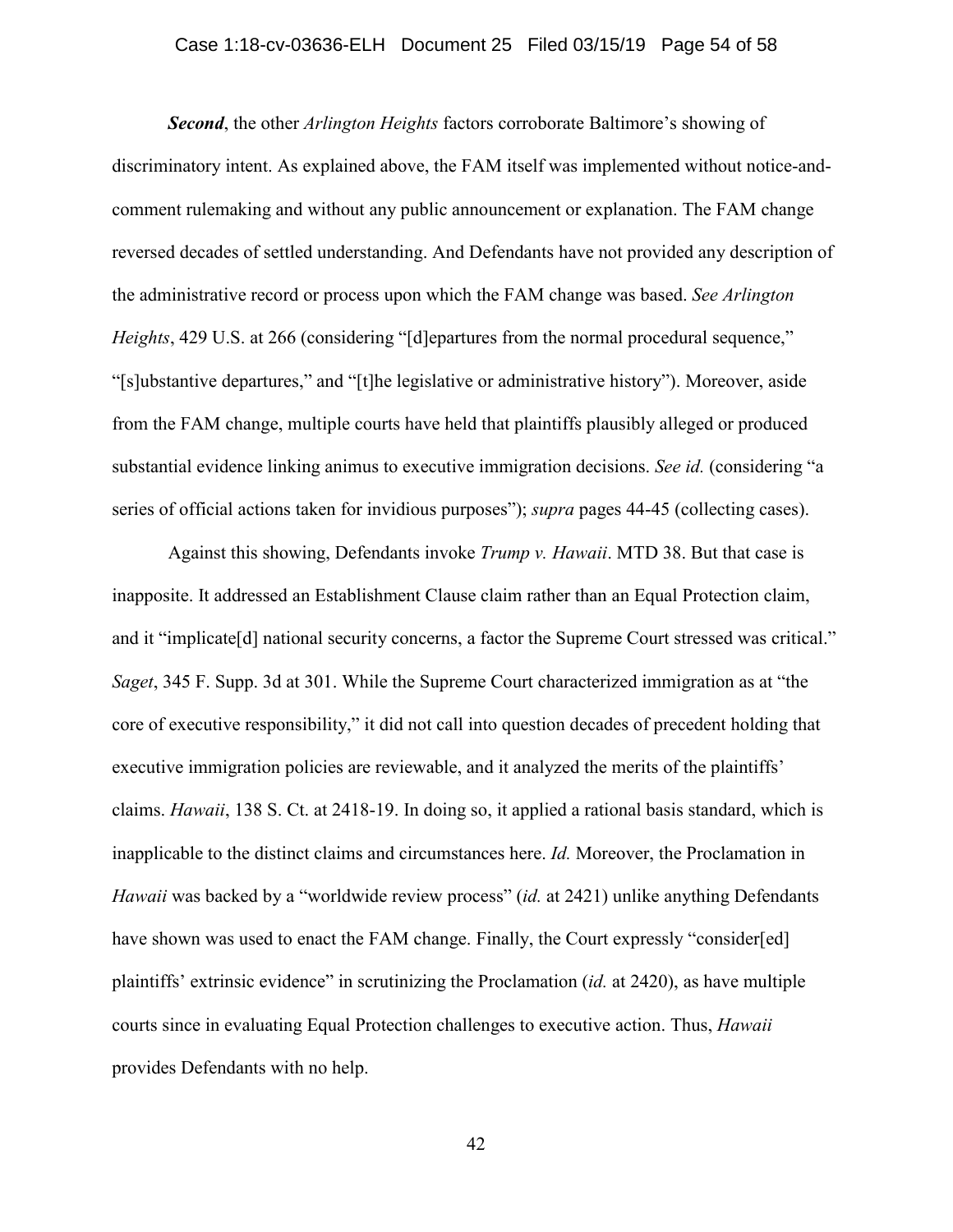#### **B. Baltimore adequately alleges that the President's discriminatory intent was a motivating factor in the FAM change.**

Rather than dispute the Complaint's allegations concerning discriminatory intent, Defendants instead argue that the Complaint fails to establish a connection between the President's statements and the FAM change. MTD 38. But a policy that is born of a "discriminatory motivation" cannot be upheld simply because it has been "laundered through the Secretary." *CASA de Maryland*, 2018 WL 6192367, at \*12. "An action is not cured of discriminatory taint because it is taken by an unprejudiced decision-maker who is manipulated or controlled by another who is motivated by discriminatory intent." *Id.* Thus, an agency "may violate the equal protection guarantee if President Trump's alleged animus influenced or manipulated [the agency's] decisionmaking process" even if the agency head "did not 'personally harbor animus.'" *Ramos v. Nielsen*, 321 F. Supp. 3d 1083, 1123 (N.D. Cal. 2018).

The Complaint alleges multiple facts that connect the President's animus to the FAM change. Shortly after the President took office, the media obtained a draft executive order entitled "Executive Order on Protecting Taxpayer Resources by Ensuring our Immigration Laws Promote Accountability and Responsibility." *See* Compl. ¶ 77. The Executive Order directed DHS to "rescind any field guidance" and "propose for notice and comment a rule that provides standards for determining which aliens are inadmissible or deportable on public charge grounds." *Id.* It further directed the State Department "to amend the Foreign Affairs Manual to ensure that its public-charge provisions are consistent with the goals of this Order." *Id.* The draft order confirms that the FAM change reached the top of the Administration, even though the President apparently decided not to issue the order and, instead, communicate his intent informally. More broadly, the President's comments, and the animus they reflect, focus on the use of benefits by immigrants of color; "one might reasonably infer" that a President who makes such statements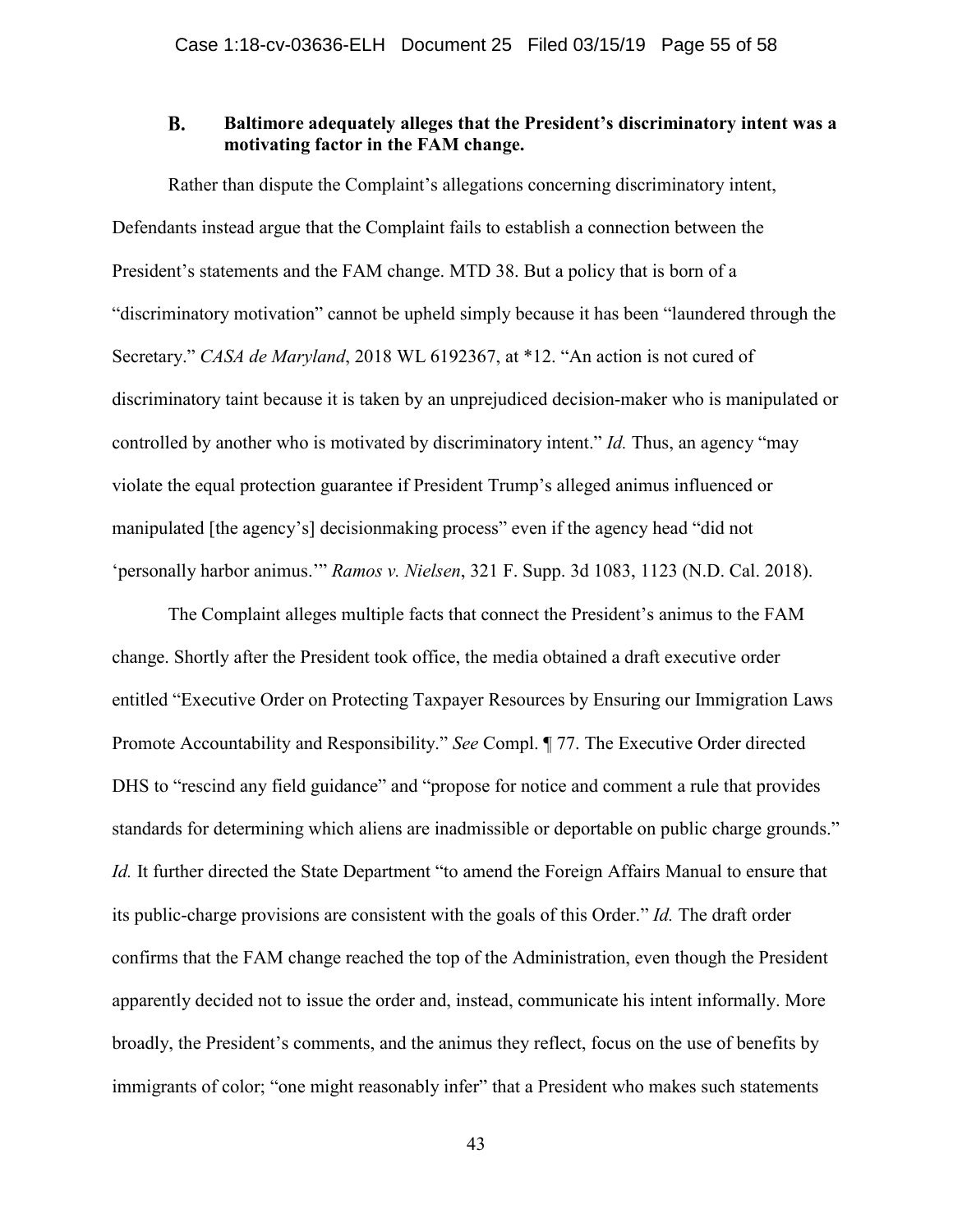### Case 1:18-cv-03636-ELH Document 25 Filed 03/15/19 Page 56 of 58

would "be more likely to engage in similarly bigoted action." *Batalla Vidal*, 291 F. Supp. 3d at 278. Indeed, the President's senior immigration advisor, Mr. Miller, who has voiced the same views, "has forcefully advocated for expanding the definition of public charge, even directing federal agencies to 'prioritize' those changes over 'other efforts.'" Compl. ¶ 72.<sup>11</sup>

The FAM change also "bears more heavily on one race than another." *Arlington Heights*, 429 U.S. at 266. As explained above, the FAM change has already resulted in a drastic increase in the number of ineligibility determinations. *See supra* pages 7-8. Given that changes in public charge rules land on Latin American, African, and Asian immigrant communities in particular (*see* Compl. ¶ 128), that increase was likely borne by precisely the racial groups the President wishes to bar from the country. At this stage, "the combination of a disparate impact on particular racial groups, statements of animus by people plausibly alleged to be involved in the decision-making process, and an allegedly unreasoned shift in policy" are "sufficient to allege plausibly that a discriminatory purpose was a motivating factor" in the FAM change. *Centro Presente v. DHS*, 332 F. Supp. 3d 393, 415 (D. Mass. 2018); *accord, e.g.*, *Regents of the Univ. of Cali. v. DHS*, 908 F.3d 476, 518-19 & n.30 (9th Cir. 2018) (holding plaintiffs plausibly alleged "a history of animus toward persons of Hispanic descent"); *id.* at 523-24 (Owens, J., concurring) (concluding that plaintiffs were likely to succeed on their claims); *Saget*, 345 F. Supp. 3d at 303; *Ramos v. Nielsen*, 336 F. Supp. 3d 1075, 1100 (N.D. Cal. 2018); *Ramos*, 321 F. Supp. 3d at

<sup>&</sup>lt;sup>11</sup> Just days before this filing, the President confirmed that he doesn't "want to have anyone" coming in that's on welfare," and that "we're not allowing it." Alexander Marlow et al., *Exclusive – President Donald Trump on Immigration: 'I Don't Want to Have Anyone Coming in That's on Welfare*,*'* Breitbart (Mar. 11, 2019), https://www.breitbart.com/politics/2019/03/11 /exclusive-president-donald-trump-on-immigration-i-dont-want-to-have-anyone-coming-in-thatson-welfare/. While supplemental, non-cash assistance is not "welfare," the President's comments align with the intent of the FAM change, and further tie his animus to Defendants' actions.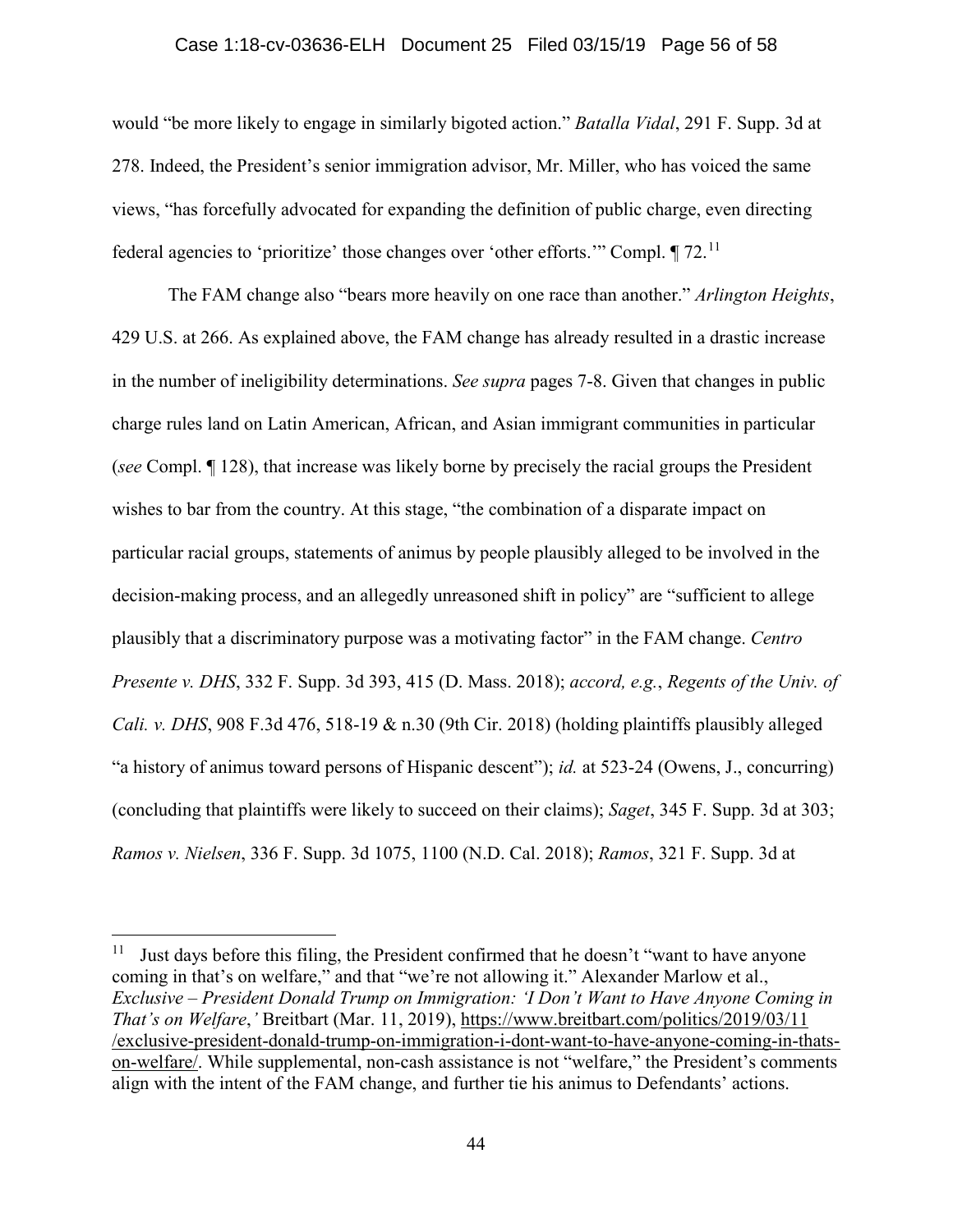1132; *New York v. Dep't of Commerce*, 315 F. Supp. 3d 766, 810 (S.D.N.Y. 2018); *Batalla Vidal*, 291 F. Supp. 3d at 277; *CASA de Maryland*, 2018 WL 6192367, at \*12. 12

#### $\mathbf{C}$ . **The Court should not dismiss the President as a defendant.**

Finally, Defendants argue that the President should be dismissed because the separation of powers "generally prevents a federal court from issuing an injunction purporting to supervise the President's performance of his duties," citing *Mississippi v. Johnson* and *Franklin v. Massachusetts*. MTD 40. But these cases do not foreclose injunctive relief against the President. The plurality opinion in *Franklin* expressly left open "whether injunctive relief against the President was available," even though it characterized such relief as "extraordinary." 505 U.S. 788, 802-03 (1992). For that reason, multiple courts, including Judges Messitte and Hazel, have declined to dismiss the President as a defendant in challenges to federal action. *See, e.g.*, *District of Columbia*, 291 F. Supp. 3d at 752 ("The Court sees no barrier to its authority to grant either injunctive or declaratory relief."); *CASA de Maryland*, 2018 WL 6192367, at \*15 ("[N]one of the authority cited by Defendants requires that the President be dismissed at this early stage."); *accord Saget*, 345 F. Supp. 3d at 297; *Centro Presente*, 332 F. Supp. 3d at 419. While Baltimore may ultimately be able to receive complete relief through injunctions against subordinate officials or declaratory relief, there is no need for the Court to address that question at this stage.

### **CONCLUSION**

Defendants' motion to dismiss should be denied.

 $12$  Baltimore's Equal Protection claim does not rest solely on racial discrimination. The City also alleges discrimination based on national origin, nationality, income, and receipt of public benefits. Compl. ¶¶ 190-91; *see also Regents of the Univ. of Cal.*, 908 F.3d at 519 n.29 (recognizing that race and national-origin based discrimination often overlap). Even if the Court were to apply rational-basis review, the FAM change still fails to pass constitutional muster because it was enacted to target those communities, and because it contradicts the longstanding interpretation of public charge, one meant to balance fiscal needs with the public health and welfare concerns that result from families declining benefits. *See supra* pages 3-6.